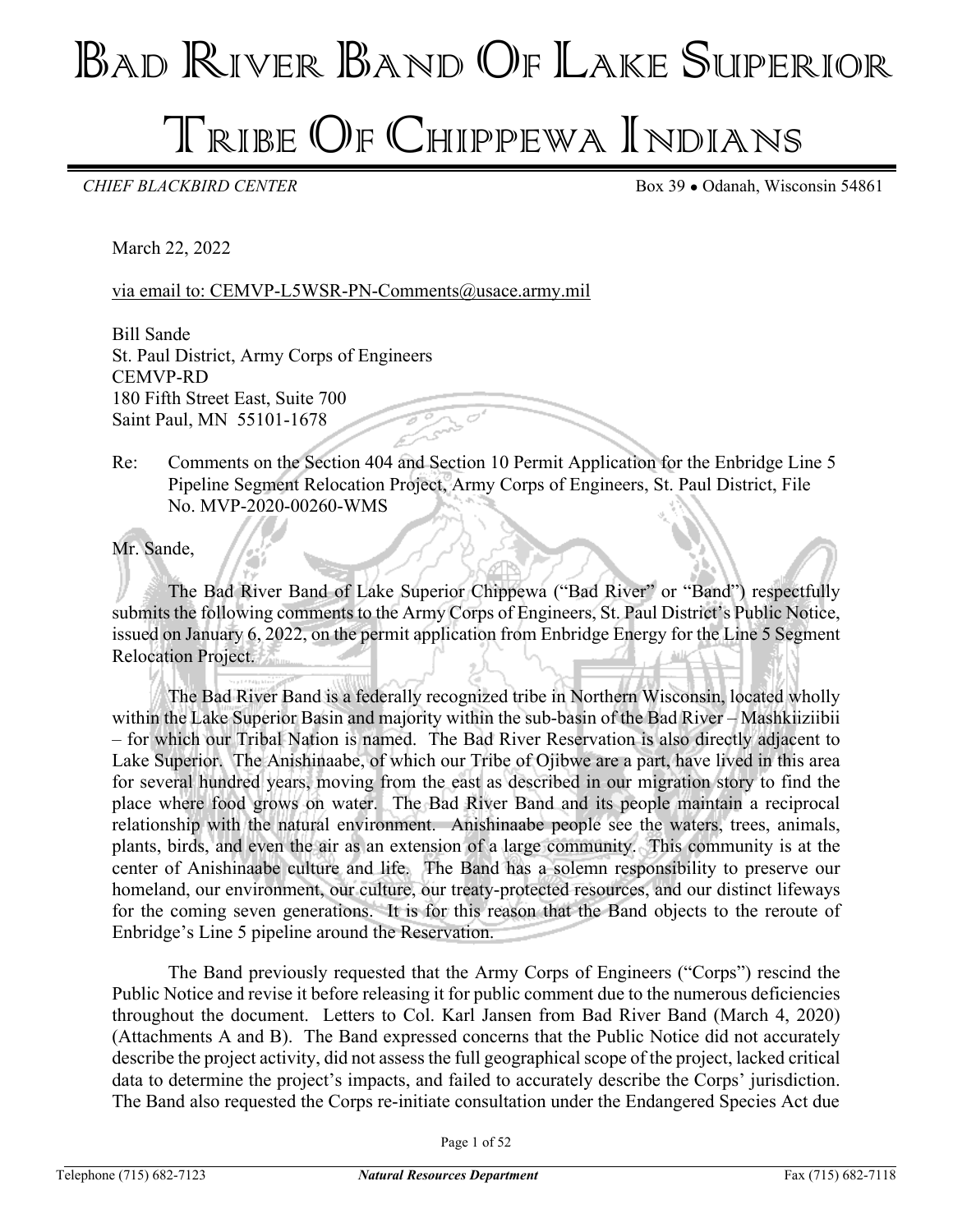to federally listed threatened and endangered species and their critical habitat, other fish and wildlife species and their critical habitat located within Ojibwe homelands and ceded territory, as well as the court-ordered re-listing of the gray wolf as an endangered species. The Band is renewing its request for the Corps to correct the factual discrepancies and release another Public Notice for comment. The Band and the Mashkiiziibii Natural Resources Department ("MNRD") prepared this comment letter based on the information in the current version of the Public Notice and permit application. As several of the MNRD staff noted, the lack of data and other information presented barriers to the ability to comment fully on the environmental, cultural, and social impacts of the proposed project. There are also inconsistencies between the application materials Enbridge provided to the Wisconsin Department of Natural Resources ("WDNR") and those provided to the Corps, which raises questions about the accuracy of the information. The Bad River Band submits this comment letter in order to meet the Corps' imposed deadline. However, the Band reserves the right to update this comment letter and the underlying MNRD staff reports, attachments, and expert reports as additional information becomes available.

The Band is reiterating the need for the Corps to prepare an Environmental Impact Statement ("EIS") under the National Environmental Policy Act ("NEPA") due to the project size, the federal determination process for treaty harvest effects, differences between state and federal law, impacts to the Bad River Band's water quality standards, and likely environmental impacts through several of the Corps' jurisdictional waters. The scope of the Corps' environmental review must include the operation and decommissioning of the existing Line 5 segment that runs through the Reservation in addition to the construction, operation, and eventual decommissioning of the proposed pipeline. These comments highlight some of the severe deficiencies in the Public Notice and the application that should be addressed before the Corps can conduct a full environmental analysis of the project impacts. The need for a full federal environmental review becomes more apparent as more information becomes available. On March 21, 2022, just one day before this comment deadline, the Minnesota Department of Natural Resources revealed Enbridge breached three aquifers as part of the construction of its Line 3 replacement project.<sup>[1](#page-1-0)</sup> The impacts of the aquifer breaches are severe and highlight the need for further data collection, transparency between the Corps, Enbridge, and the public, and for a thorough environmental review. Based on the current application, information available, and the Public Notice, the Corps cannot issue a Section 404 or Section 10 permit for this project. The Bad River Band looks forward to participating in a robust review of the environmental and cultural impacts of the project as part of the EIS process.

#### I. THE CORPS' DE MINIMIS EFFECT DETERMINATION PROCESS FOR ESTABLISHED TREATY RIGHTS

The Corps has a trust responsibility to ensure that this project will not interfere with the Band's Reservation property or treaty-guaranteed usufructuary rights. Here, the Band identifies the history of its established treaty rights for a home, and established treaty rights which it holds in common with other tribal signatories to the 1842 Treaty, throughout the project area. To help that the Corps actions are consistent with the Band's treaty rights, reserved rights, and statutory rights, we also would like to meet with the Corps to discuss these issues. We have proposed

<span id="page-1-0"></span><sup>&</sup>lt;sup>1</sup> Minnesota Department of Natural Resources, Line 3 Replacement Project,

https://www.dnr.state.mn.us/line3/index.html (accessed March 22, 2022).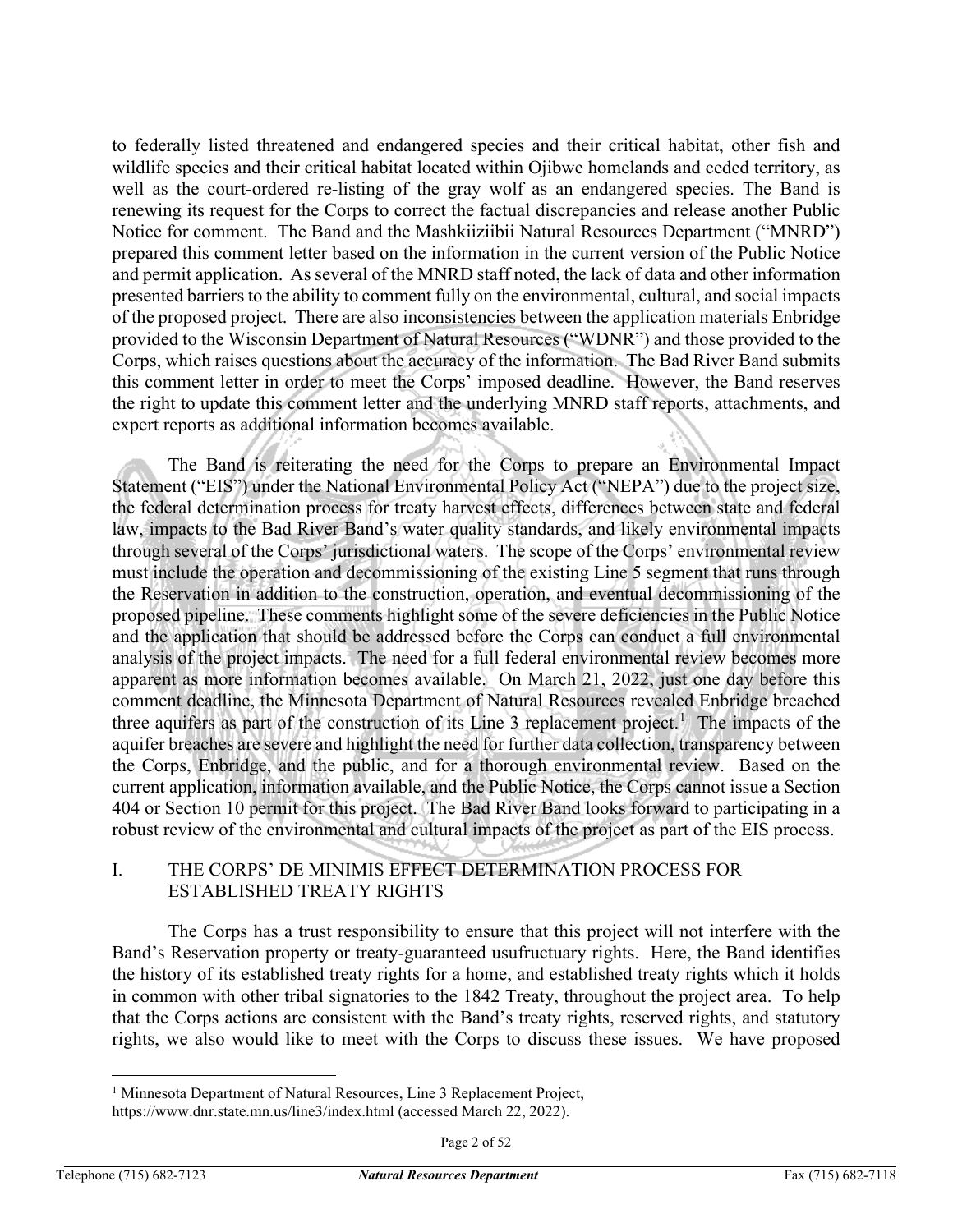calendar dates at the end of this letter. We look forward to engaging with the Corps to analyze the proposed Line 5 reroute project's impacts to the Band's treaty rights both on and off the Bad River Reservation.

## A. The Bad River Band and 1842 Territory Members Have Rights Established Under Treaties with the United States

The Band's connection to this watershed runs deep in its history and culture. The Band signed treaties with the United States in 1837 and in 1842 ceding territory in Wisconsin and parts of Michigan and Minnesota. The tribes party to the 1837 and 1842 Treaties, including the Bad River Band of Ojibwe, explicitly retained rights to hunt, fish, and gather on ceded territory, along with other usual and customary practices. Treaty with the Chippewa, 7 Stat. 536 (1837) ("1837 Treaty") and Treaty with the Chippewa, 7 Stat. 591 (1842) ("1842 Treaty") (referencing the "usual privileges of occupancy"). The District Court for the Western District of Wisconsin summarized reserved rights in interpreting the 1837 and 1842 Treaties this way: "[The 1837 and 1842 treaties] grant the [Ojibwe] the right to live on the ceded lands as they had lived before the treaties were signed. That way of life included hunting, fishing, trapping, and gathering wild rice and maple sap as a means of providing food for themselves . . . in addition to having a place of residence." *United States v. Bouchard*, 464 F. Supp. 1316, 1358 (W.D. Wis. 1978), aff'd in relevant part and rev'd on other grounds sub nom. *Lac Courte Oreilles Band of Lake Superior Chippewa Indians v. Voigt*, 700 F.2d 341 (7th Cir. 1983). The usufructuary rights retained by the Ojibwe Tribes in these treaties are known as "reserved rights" because, under the established reserved-rights doctrine of federal Indian law, Indian treaties grant rights not to tribes, but rather to the United States. The inherent sovereign rights of tribes are retained unless they have been explicitly relinquished via treaty. *See United States v. Winans*, 198 U.S. 371, 381-82 (1905) (recognizing that a treaty is "not a grant of rights to the Indians, but a grant of rights from them, a reservation of those not granted"); *Lac Courte Oreilles Band of Lake Superior Chippewa Indians v. Wisconsin*, No. 74-cv-313-bbc, 2015 WL 5944238, at \*2 (W.D. Wis. Oct. 13, 2015) (recognizing that Ojibwe Tribes "*retained*  their hunting rights, including the right to hunt at night, when they ceded thousands of acres of northern Wisconsin to the United States in the early part of the nineteenth century") (emphasis in original).

Tribal members from the Bad River Band and other tribes continue to exercise their treaty rights throughout this region, including hunting, fishing, gathering, and other customary practices. *See e.g. Lac Courte Oreilles Band of Lake Superior Chippewa Indians v. State of Wis.*, 758 F. Supp. 1262, 1275 (W.D. Wis. 1991) (holding that tribes have an "undisputed usufructuary right to gather forest products.").

At the time the Band and the United States negotiated the 1837 and 1842 Treaties, United States policy was to remove tribes to land west of the Mississippi. However, the Bad River Band avoided removal and retained their off-reservation rights by negotiating a third and final treaty with the United States in 1854. The 1854 Treaty was signed at La Pointe on September 30, 1854. Treaty of LaPointe, Signed Sept. 30, 1854, Ratified Jan. 10, 1855, 10 Stat. 1109 ("1854 Treaty"). This Treaty formally abandoned a Presidential Removal Order issued in 1850 and established permanent homelands (reservations) for the Ojibwe in Wisconsin, Michigan, and Minnesota.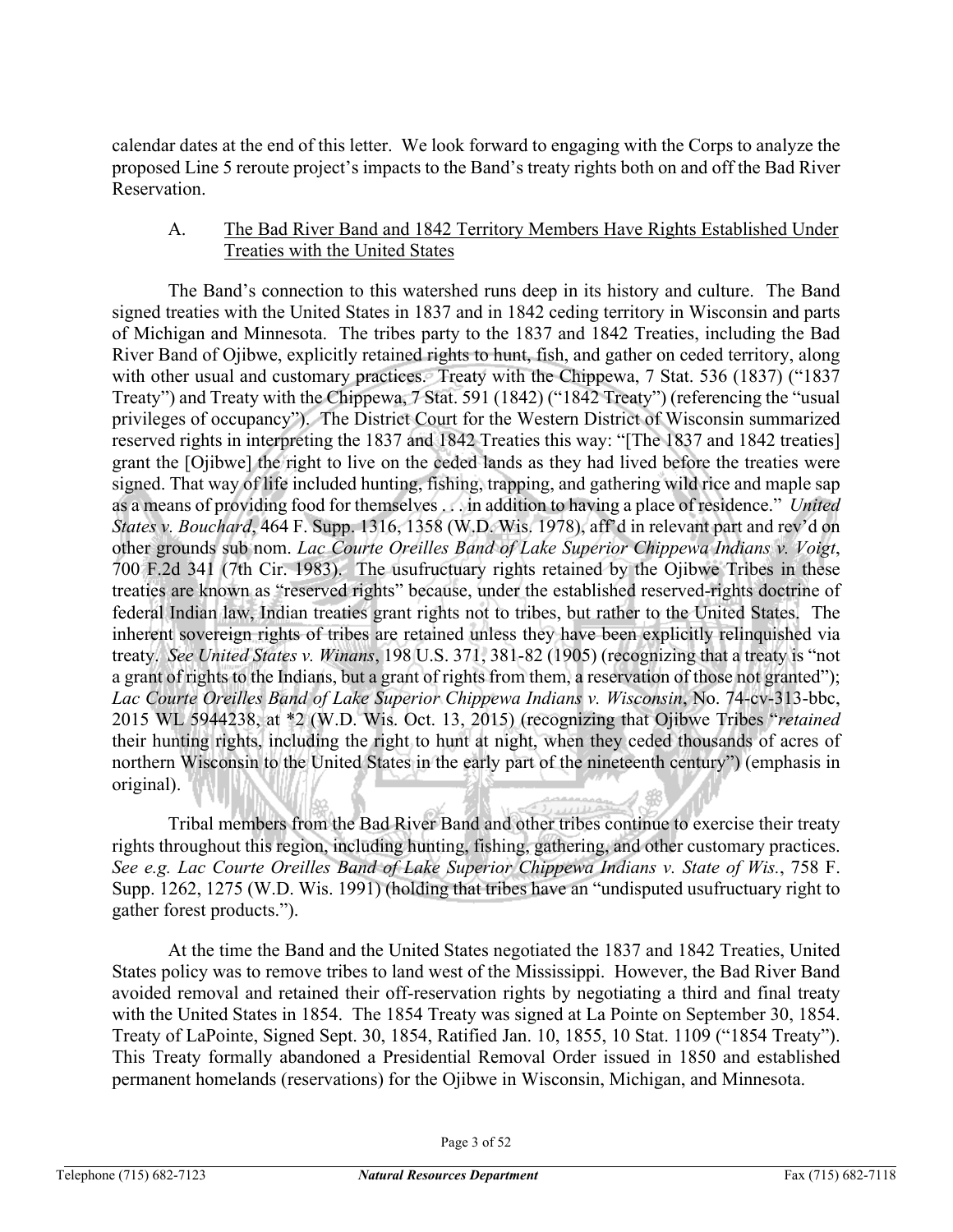The present-day Bad River Reservation is in Northern Wisconsin and is part of the Bad River Watershed on the southern shore of Lake Superior. Several rivers from upstream subwatersheds – the Potato, Tyler Forks, Upper Bad, Marengo, and White Rivers – all flow downstream into the Bad River. The Bad River, White River, Potato River, Marengo River, Brunsweiler River, Tyler Forks River, Beartrap Creek, Vaughn Creek and many tributaries also flow through the Bad River Reservation. The presence of these waterways, and the unique hydrology and geology of the area mean that both surface waters and groundwaters feed the Bad River Reservation.

#### *1. 1842 Treaty Territory Uses*

The 1842 Treaty specifically reserved "the right of hunting on the ceded territory, with the other usual privileges of occupancy[.]" *See* 1842 Treaty, Art. II. The history surrounding the Ojibwe Tribes' 1837 and 1842 Treaties demonstrates that the tribes recognized that their reserved usufructuary rights included the rights to hunt, fish, and gather. That same history shows that the tribes also retained the right to conserve and protect the key species they relied upon for their livelihood, to maintain healthy populations of those species, and to ensure their continued existence. Thus, for example, tribal representatives stated during the 1837 Treaty negotiations "[t]hat you"—meaning the United States and its citizens— "may not destroy the [Wild] Rice in working the timber." *Ojibwe treaty statement, 1864, U.S. Commission of Indian Affairs*, Original manuscript in the Wisconsin Historical Society Archives (SC-O 40), English Version, at 5. Similarly, recognizing the implications of the United States planned lumbering activities, tribal representatives explicitly retained their right to conserve and protect the oak and maple trees from which the Ojibwe derived important food sources and other values. *Id.* at 4. ("I will sell him the Pine Timber as he requests me to . . . [but] I hold in my hand the Maple Timber, also the Oak Timber[.] . . . These I do not sell."); *see also* Negotiations for the *Chippewa Treaty of July 29, 1837*, *reprinted in* Ronald N. Satz & Laura Apfelbeck, *Chippewa Treaty Rights: The Reserved Rights of Wisconsin's Chippewa Indians in Historical Perspective* app. 1, at 142 (1996) (journal of 1837 treaty negotiations documenting tribal negotiator's statement that, "[o]f all the country that we grant you we wish to hold on to a tree where we get our living . . . . The Chiefs will now show you the tree we want to reserve. This is it (placing an oak sprig upon the Table near the map).").

Federal courts have routinely interpreted the 1837 and 1842 Treaties as a "grant the Indians the right to live on the ceded lands as they had lived before the treaties were signed." The Ojibwe reserved to themselves the "right to make a moderate living off the land and from the waters in and abutting the ceded territory and throughout that territory by engaging in hunting, fishing, and gathering as they had in the past and by consuming the fruits of that hunting, fishing, and gathering, or by trading the fruits of that activity for goods they could use and consume in realizing that moderate living." *Lac Courte Oreilles Band of Lake Superior Chippewa Indians v. State of Wis.*, 653 F. Supp. 1420, 1426 (W.D. Wis. 1987). At the time the treaties were signed, the Ojibwe made use in various ways of almost all the flora and fauna in the region. *Lac Courte Oreilles Band of Lake Superior Chippewa Indians*, 653 F. Supp. at 1426-29 (listing mammals, birds, fish, plants, plant materials, and other resources the Ojibwe used at the time of signing the Treaty of 1837 and the Treaty of 1842).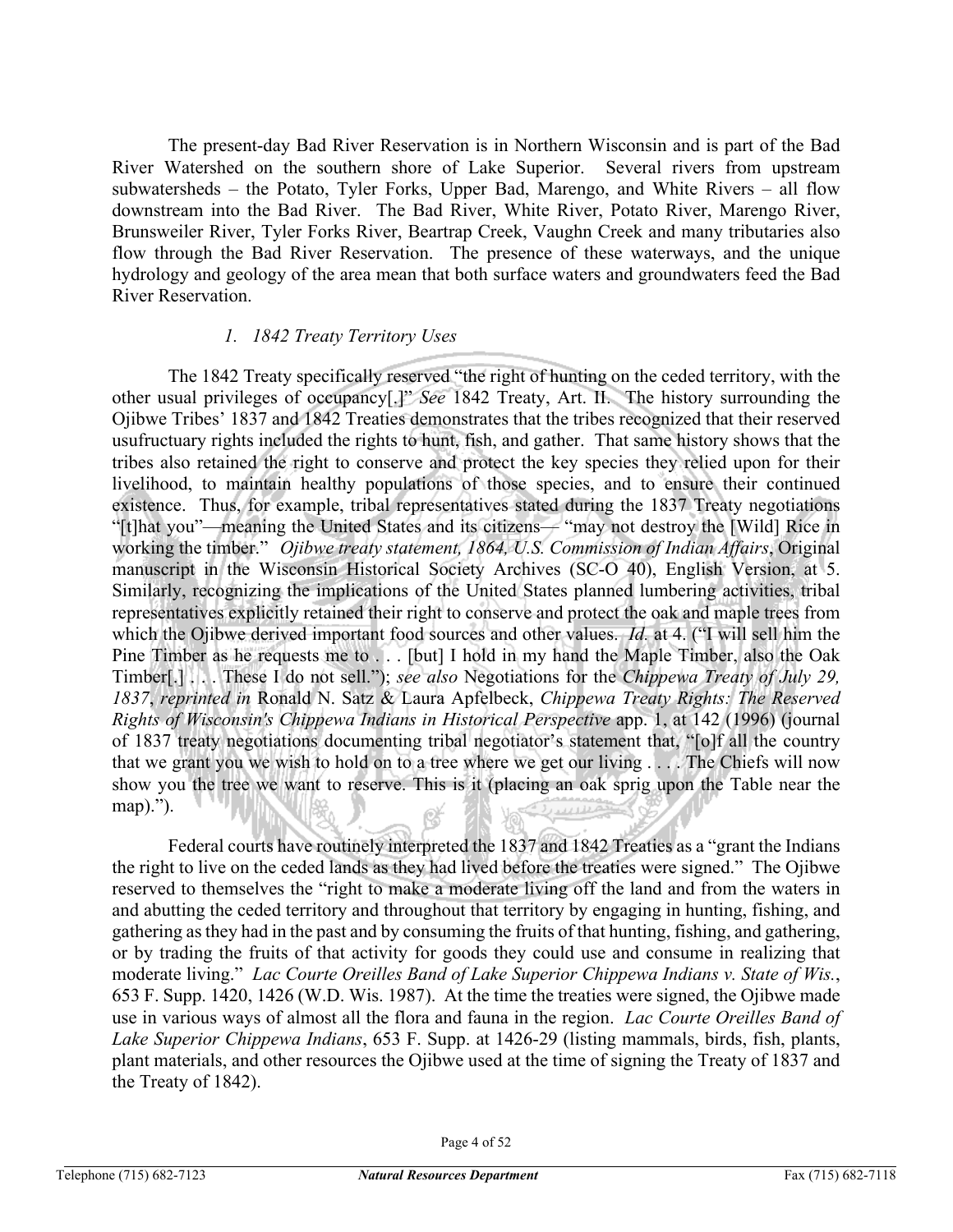The Bad River Band and its members, as well as members of other tribes that were signatories to the 1842 Treaty, continue to exercise their treaty rights to hunt, fish and gather the same resources throughout the ceded territory as many of our relatives did that came before us.

## *2. The Band's Treaty-Protected Water Rights*

Under federal caselaw, tribes generally have federally reserved rights to enough water to fulfill the purposes of their reservations. *See Winters v. United States*, 207 U.S. 564, 576-77 (1908). In *Winters*, the Supreme Court of the United States recognized that when Congress approved an agreement between the United States and the tribes to establish the Fort Belknap Reservation as a homeland, the tribes did not surrender prior rights to water necessary to make the reservation livable. *Id*. at 576 ("The Indians had command of the lands and the waters, [] command of all their beneficial use, whether kept for hunting, and grazing roving herds of stock, or turned to agriculture and the arts of civilization[.] Did they give up all this?") (citations omitted). The Court ruled that when Congress ratified the agreement with the Tribes, it included an implied reserved water right to fulfill the agricultural purposes of the reservation. *Id*. at 577. Since Winters, other courts have applied this doctrine. *See also Arizona v. California*, 373 U.S. 546, 600 (1963) (finding that five tribal reservations had reserved water rights effective at the time the United States created their reservations). These reserved water rights also apply to groundwaters that supply tribal reservations. *Agua Caliente Band of Cahuilla Indians v. Coachella Valley Water Dist.*, 849 F.3d 1262, 1268 (9th Cir. 2017), *cert. denied*, 138 S. Ct. 469 (2017). Significantly, once tribal reserved rights are established at the time of, for the purposes of, the reservation, they continue to exist, *Arizona*, 373 U.S. at 600, whether or not they have been historically accessed or used, *Agua Caliente*, 849 F.3d at 1272. *See* Cohen's Handbook of Federal Indian Law, Section 19.01[1] (2012) (Indian reserved water rights "are not lost to non-use"). These rights exist even if they have not yet been quantified, as is the case for the Bad River Band. The Bad River Band relies on instream flows for hunting, fishing, and ceremonial purposes. The Band also relies on the aquifer south and southeast of the reservation for drinking water. Even though the Band's water rights have not yet been determined, the Band has a basic right to drinking water as part of the occupation of its homeland.

B. The Federal De Minimis Effect Process to Consider the Bad River Band's Treaty Rights K -19

The Corps previously has examined projects' impacts on tribal treaty rights as part of the consideration on whether or not to grant an individual permit under Section 10 of the Rivers and Harbors Act. In *Northwest Sea Farms, Inc. v. U.S. Army Corps of Engineers*, a federal court upheld the Corps' denial of a permit to construct a salmon farm in Puget Sound because the project would have a more than *de minimis* impact on tribal treaty rights. 931 F. Supp. 1515 (W.D. Wash. 1996). The court found that the "Corps owes a fiduciary duty to ensure that [tribal] treaty rights are not abrogated or impinged upon" in administering its permitting programs. *Id*. at 1520. Significantly, the court found that Corps' conclusion that the project would affect the Lummi Nation's geographical right to access tribal treaty rights was enough to support denying the project. *Id.* at 1522.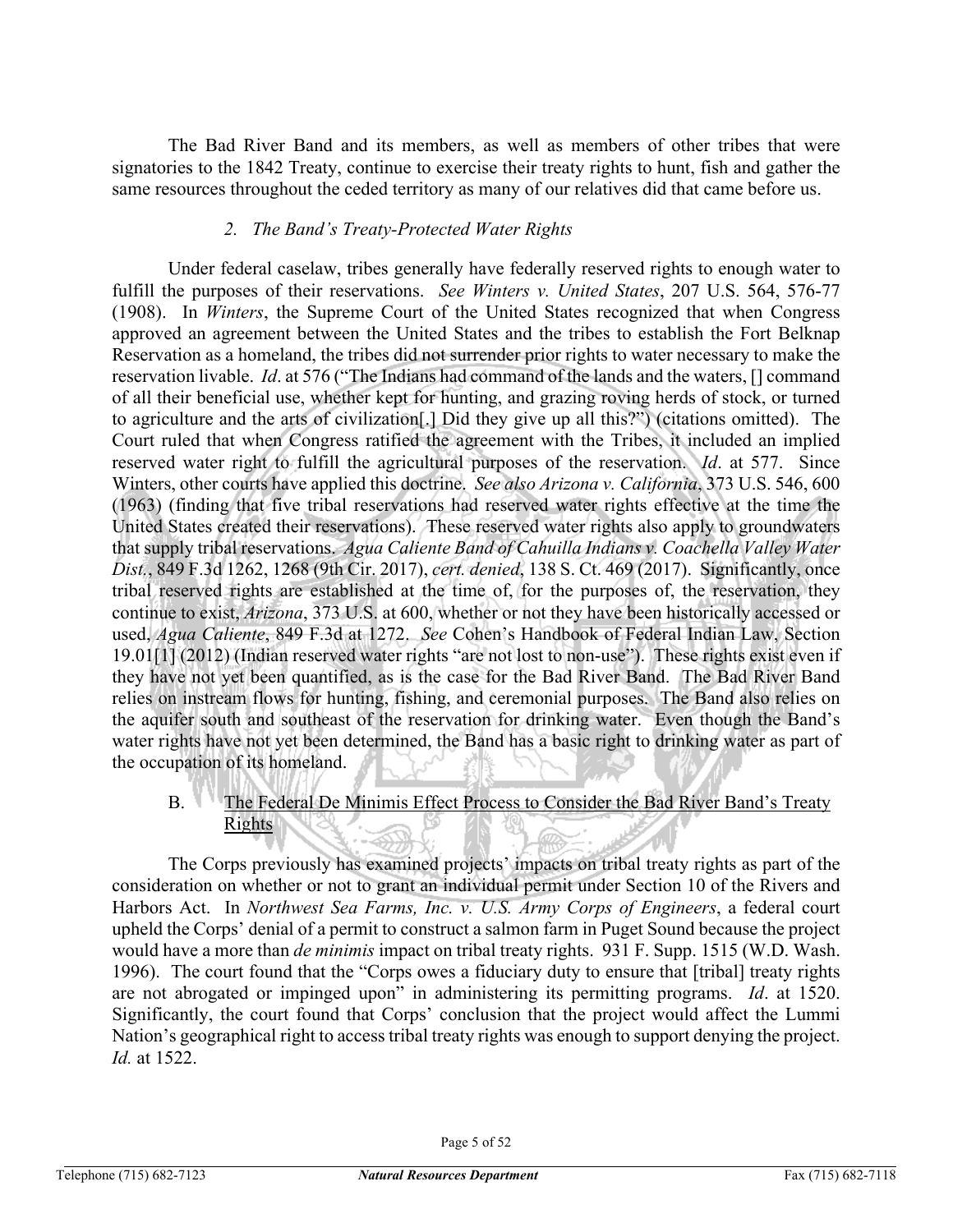At the District level, the Corps followed *Northwest Sea Farms* when it reviewed, and denied, a Section 404 permit for the Gateway Pacific Terminal in Cherry Point, Washington. *See*  Gateway Pacific Terminal Denial Memo, May 9, 2016 (Attachment C). The Seattle District denied the permit after reviewing first-hand evidence from tribal fishermen that the project would interfere with their ability to fish in their treaty-reserved areas. *Id.* at 7-8. The Seattle District also reviewed an expert report that examined the project's overall impact on tribal fishing activities. *Id.* at 10-11. The District concluded the terminal would have more than a *de minimis* impact on tribal treaty rights and supported its decision based on tribal members' testimony and other supporting evidence demonstrating that the project presence in itself would infringe on tribal members' ability to fish. *Id.* at 21-23. In denying the permit, the Seattle District also rejected arguments that mitigation would be enough to reduce the project's impacts so that it would not have a more than *de minimis* impact on tribal treaty rights. The District concluded that "[o]nly an act of Congress can eliminate a part of the Lummi's [treaty-protected] fishing grounds." *Id.* at 28. The applicant's mitigation proposal altered the tribal fisherman's fishing practices and fishing locations. The District found the mitigation plan would "still continue[] to impair or limit the Lummi's access to its [treaty-protected] fishing grounds" and that "even with the [applicant's] proposed mitigation, there would still be impediments to fishing because the physical presence of the wharf and trestle interferes with the Lummi's [treaty-protected] fishing." *Id.* at 30. "The pier itself eliminates a geographic area where fishing and crabbing occurs, which I find to be greater than *de minimis*. That alone is sufficient to be a greater than *de minimis* impact on the Lummi's tribal treaty rights." *Id.*

a is ulli The Bad River Band, as well as other signatories to the 1842 Treaty, retain and exercise treaty rights to resources within the 1842 ceded territory. The proposed re-route project is wholly within the watershed that provides instream flows and groundwater that support the Band's hunting, fishing, and ceremonial purposes, and within the 1842 ceded territory. The project area also public land where tribal members exercise their treaty-protected hunting and gathering rights. To identify, and understand, the review the process and general types of information that the Corps would need to properly analyze the adverse impacts of the agency decisions, or other actions, to the Band's treaty rights, we suggest a meeting.

The Band also has concerns about how the proposed pipeline route will impact treaty rights vis-à-vis a state law. Wisconsin has enacted a law making it a felony to trespass on a pipeline right of way. *See* Wis. Stat. § 943.143. The result of this law is that the presence of a pipeline route through state and public land where tribes exercise treaty rights will effectively criminalize access to those areas. Tribal members will also be burdened with increased travel times and may have to take new routes to their traditional gathering and hunting sites because of the illegality of crossing Enbridge's right-of-way. *See infra* at VII.B.The Band requests to consult with the Corps on the impacts to treaty resources that will result from the proposed project.

## II. THE CORPS MUST CONSIDER THE CURRENT LINE 5 LITIGATION IN RELATION TO THE PROPOSED PROJECT

Line 5 has been operating through the Bad River Reservation since 1953. The Corps must consider the current operation of Line 5 and current litigation between the Band and Enbridge as part of a federal EIS. The Public Notice fails to include the crucial fact that Enbridge currently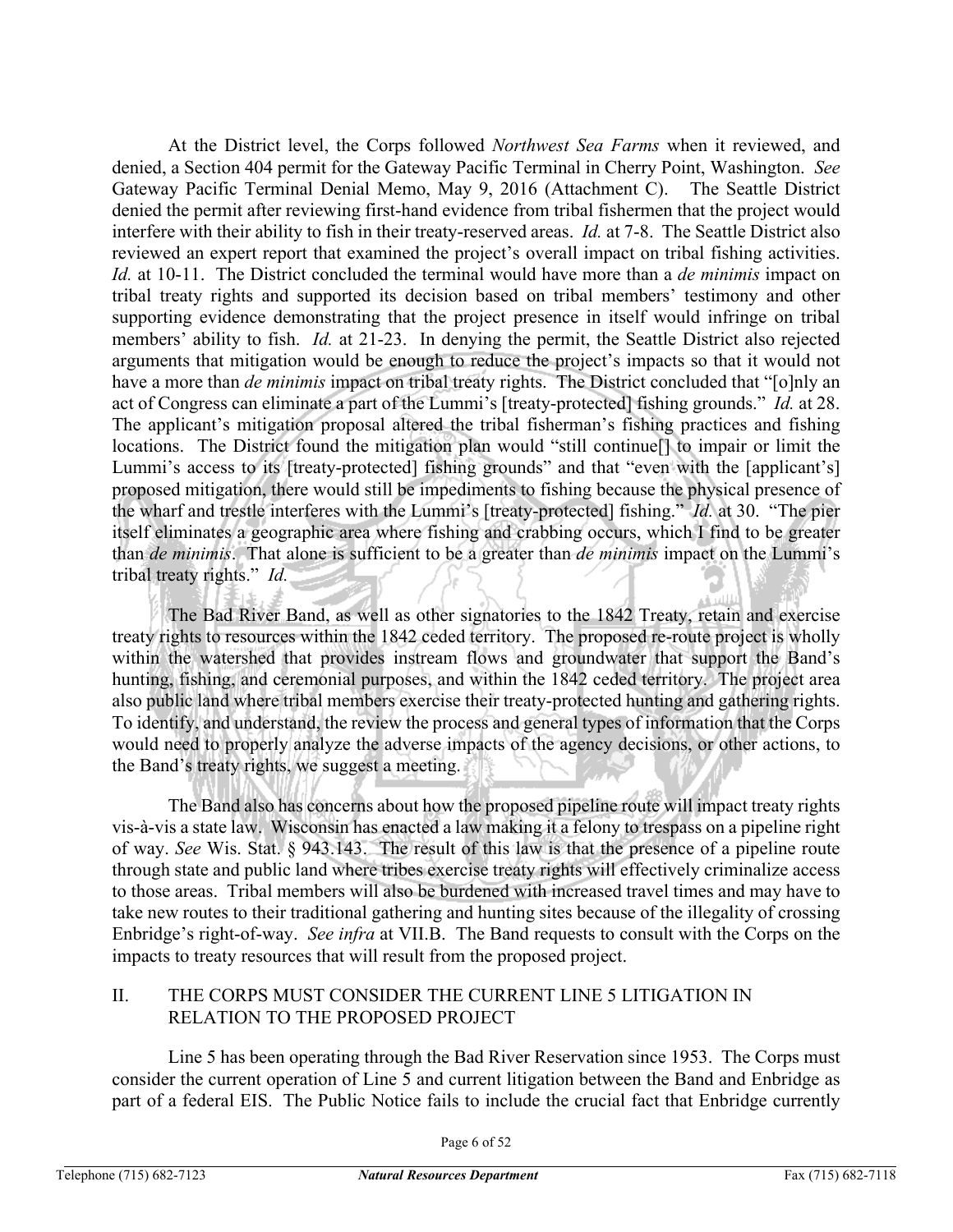operates Line 5 in trespass. The Corps needs a fuller understanding of the line's current legal situation to compare and evaluate the proposed project.

Although Line 5 has been operating through the Reservation for many years, it can only do so with legal permission from the Bad River Band and the Bureau of Indian Affairs in the form of easements. *See* Section III.C.3.a. *infra*. In 2013, several of Enbridge's easements expired and the Band decided not to renew them. Quite simply, this means Enbridge illegally operates Line 5 in trespass through the Reservation and has done so since the easements expired in 2013.

The Band decided not to renew these easements, in part, because of the dangers a pipeline spill poses to wetlands, waters, and the Reservation community. 2017 Tribal Council Resolution (Attachment D). The Council resolved in 2017 and 2019 to not renew the Line 5 easements, and also directed Band staff to take all lawful action to remove Line 5 from the Bad River watershed, not just the Reservation. *Id.*; 2019 Tribal Council Resolution (Attachment E). Enbridge and the Bad River Band entered into mediation from June 2017 to July 2019 but could not reach an agreement. The Bad River Band filed a lawsuit seeking to order removal of the pipeline in federal district court in 2019. Complaint, Bad River Band of the Lake Superior Tribe of Chippewa Indians of the Bad River Reservation v. Enbridge, Inc., et al., 3:19-cv-00602 (D. W.D. Wis. July 23, 2019), ECF No. 1 ("Bad River Complaint") (Attachment F).

The Band's lawsuit seeks to enforce the Band's decision to not renew the easements and the duty on Enbridge to remove the pipeline. In fact, the easements themselves required removal of the pipeline upon their expiration, which is now several years past due. *See* Bad River Bands' Mem. of Law in Supp. of Its Mot. for Partial Summ. J. and for Summ. J. on Defs' Countercl., 3:19 cv-00602 (D. W.D. Wis. Feb. 17, 2022), ECF No. 172 (Attachment G). The Corps' environmental analysis must reflect that Enbridge does not have the required easements to operate Line 5 in its current location, and any decommissioning plans and timelines must reflect that. The Band's success in litigation will affirm that Enbridge must remove the existing segment of Line 5 that runs through the Reservation. Also, decommissioning the current Line 5 need not wait until construction of the proposed project, but rather may need to start on a timeline that is dictated by the outcome of the litigation, regardless of the status of the proposed project. Despite the expired easements and the Band's clear resolve to remove Line 5 from both the Reservation and the watershed, Enbridge flouts the law and contractual obligations requiring pipeline shutdown and removal.

Should the Band's lawsuit succeed, Enbridge must cease operating Line 5 through the reservation and remove it. However, to fully comply with the repeated resolutions of the Band, Enbridge must remove the pipeline from the entire Mashkiigon-ziibi (Bad River) watershed. Enbridge's proposal to locate the pipeline around and upstream of the Reservation unreasonably interferes with the Band's treaty-protected rights to fish, hunt, and gather, and to control the use of its lands consistent with public health, safety, and welfare. The Corps' environmental review must consider the present and future impacts and risks of the current Line 5, as it is inextricably intertwined with the proposed project.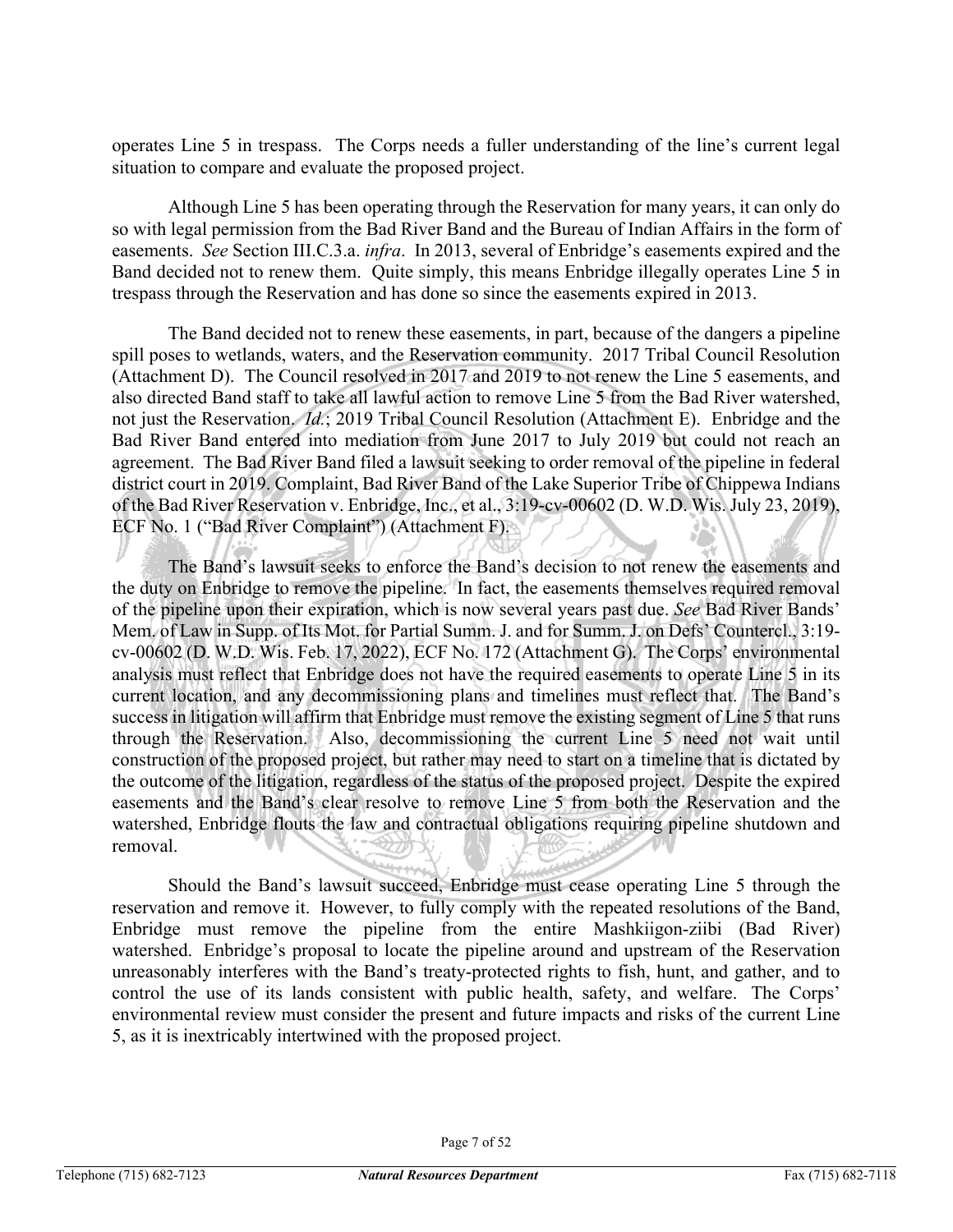## III. THE CORPS MUST PREPARE A FULL ENVIRONMENTAL IMPACT STATEMENT IN ACCORDANCE WITH THE NATIONAL ENVIRONMENTAL POLICY ACT

The Corps must prepare an independent federal EIS prior to any decision-making on whether to issue a Section 404 or Section 10 permit to Enbridge for the Line 5 project. NEPA requires review of Federal actions "significantly affecting the quality of the human environment" including a detailed statement on environmental impacts, unavoidable adverse environmental effects, project alternatives, short-term uses vs long-term productivity, and any irreversible and irretrievable commitment of resources. 43 U.S.C. § 4332(2)(C). As written, the Public Notice does not contain sufficient information or analyses to meet this standard of environmental review and the Corps cannot issue a permit based on the available information. Based on the project context, the project application materials, and the Public Notice, the Corps must prepare a full federal EIS.

## A. The Corps Has a Duty to Meet Other Federal Requirements

The Corps has other Clean Water Act ("CWA") requirements that it must meet before it can issue a permitting decision. The Corps must complete an analysis under EPA's CWA Section 404(b)(1) Guidelines before it can make a decision on whether to issue a Section 404 Permit. *See* 40 C.F.R § 230.5; Section IV. *infra*. The Corps must also comply with CWA Section 401 for state water quality certification and it cannot issue a permit without one. 33 U.S.C. § 1341(a)(1). The Corps also must comply with other federal statutes in this permitting process, such as the Endangered Species Act, *see* Section V. *infra,* and the National Historic Preservation Act. *See* Section VI. *infra*. This suite of federal laws affords a broad analysis of the impacts the project will have on the environment, including water quality, endangered and threatened species, and cultural and historic resources.

The Corps is the Bad River Band's federal trustee and has an independent duty to consider the impacts the project will have on the Band's treaty rights, as well as other issues unique to tribal and Indigenous communities. Specifically, the Band is concerned about Missing and Murdered Indigenous Women – a social plague that seems to increase at pipeline construction sites. The Band has a task force to raise awareness about this issue and we ask all our federal trustees to work to address and prevent this terrible threat our tribal communities face. The Corps must also conduct an independent analysis on the environmental justice ("EJ") impacts of the project consistent with Executive Order 12,898. 59 Fed. Reg. 7629 (Feb. 16, 1994); *see also* E.O. 13985 (Advancing Racial Equity); E.O. 14008 (Tackling the Climate Crisis). These comments address these issues below. In order to meet the broad array of other federal requirements, the Corps must conduct its own independent review.

The Corps has a duty to evaluate the impacts of the proposed project within its jurisdiction. This includes informing the public of what impacts the project will have on jurisdictional waters and the location of those waters. The Public Notice fails even this basic function because it does not identify the Corps' jurisdictional waters and the impacts to those waters. The Band has inquired about the number of waterways and wetlands that are included in the Corps' Public Notice because the actual impacts to waters within the Corps' jurisdiction is still unclear due to conflicting information in the Corps 404 process and the Wisconsin state environmental review process. To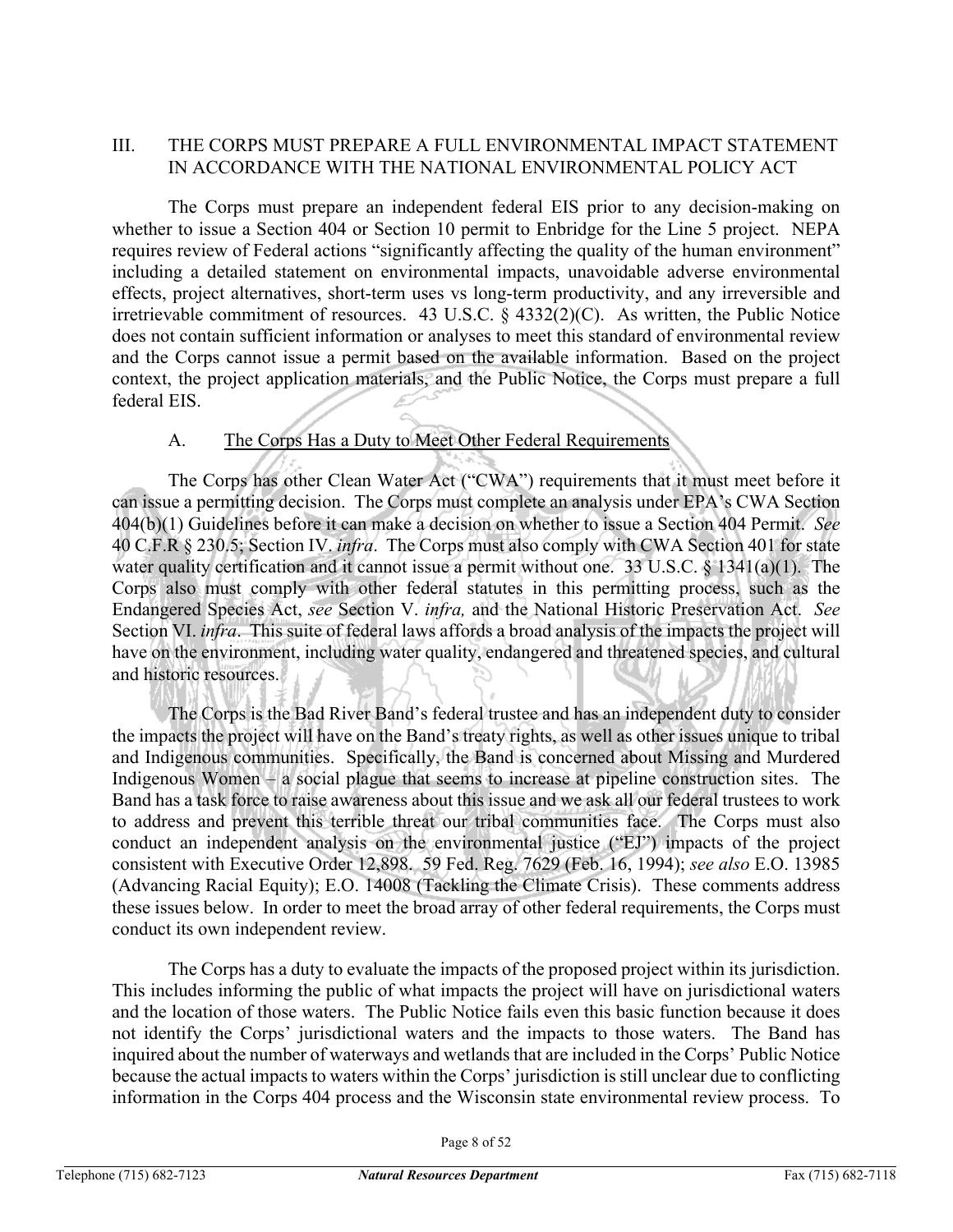date, the Corps has not fully or publicly clarified why there are discrepancies between the Public Notice issued for the Section 404 permit and the project documents that have been provided in the Wisconsin state environmental review process.

The Corps cannot rely on Wisconsin state processes to meet its federal responsibilities. The Wisconsin Department of Natural Resources has prepared a state Draft Environmental Impact Statement ("state DEIS") as part of the state permitting process for state wetland fill and waterway impact and crossing permits under Wis. Stat. §§ 30.123, 30.19, 20.20, 281.36. The Bad River Band has expressed repeated concerns with the state process and the state DEIS, including failure to accurately describe the project and its proposed impacts, failure to include underlying data, failure to provide analyses supporting conclusions on impacts in the DEIS, and failure to consider cultural resources. Even though the state DEIS is deeply flawed, the Band will still submit comments to WDNR to preserve its rights in the state process. The preparation of the state DEIS, however, does not relieve the Corps of its duty to conduct an independent environmental analysis on the project's impacts.

The Band has also notified both the Corps and WDNR about the inconsistencies between the Corps' Public Notice and the state DEIS with respect to impacts to wetlands and waterways. Although the Corps suggests that the discrepancies are due to differences in jurisdictional areas, the Corps still must define its jurisdictional areas and evaluate the impacts to the environmental, cultural, and historical resources in the project area.

Ultimately, the Corps must complete an environmental analysis that meets its multiple federal responsibilities before it can make a permitting decision. The Corps cannot defer nor rely on a state level analysis.

## B. The Project Requires an Environmental Impact Statement

NEPA requires a review of Federal actions that "significantly affect[] the quality of the human environment[.]" 42 U.S.C. § 4332(2)(C). The analysis must include environmental impacts, project alternatives, and any irreversible and irretrievable commitment of resources. *Id*. NEPA regulations, and the Army Corps regulations implementing NEPA, provide a process for developing environmental review documents. *See* 40 C.F.R. § 1501 et seq (1978); 33 C.F.R. pt. 3[2](#page-8-0)5 App. B  $(1978)$ .<sup>2</sup> Based on these regulations and federal case law, the proposed re-route of the Line 5 pipeline requires a full EIS.

The Corps must "prepare an Environmental Impact Statement '[i]f any 'significant' environmental impacts might result from the proposed agency action.'" *Standing Rock Sioux Tribe v. U.S. Army Corps of Engineers*, 440 F. Supp. 3d 1, 13 (D.D.C. Mar. 5, 2020) (citing *Grand Canyon Trust v. FAA*, 290 F.3d 339, 340 (D.C. Cir. 2002)). "In order to determine whether its

<span id="page-8-0"></span><sup>&</sup>lt;sup>2</sup> The Council on Environmental Quality ("CEQ") revised NEPA regulations. 85 Fed. Reg. 43304 (July 16, 2020). CEQ is now in the process of reviewing those regulations pursuant to Executive Order 13990 (Jan. 20, 2021) and has extended the deadline for agencies to update their implementing NEPA regulations to September 14, 2023. 86 Fed. Reg. 34154 (June 29, 2021). As of the date of this comment letter, the Corps has not updated their implementing NEPA regulations at 33 C.F.R. pt. 325. Accordingly, the 1978 NEPA regulations are still applicable to this permitting process.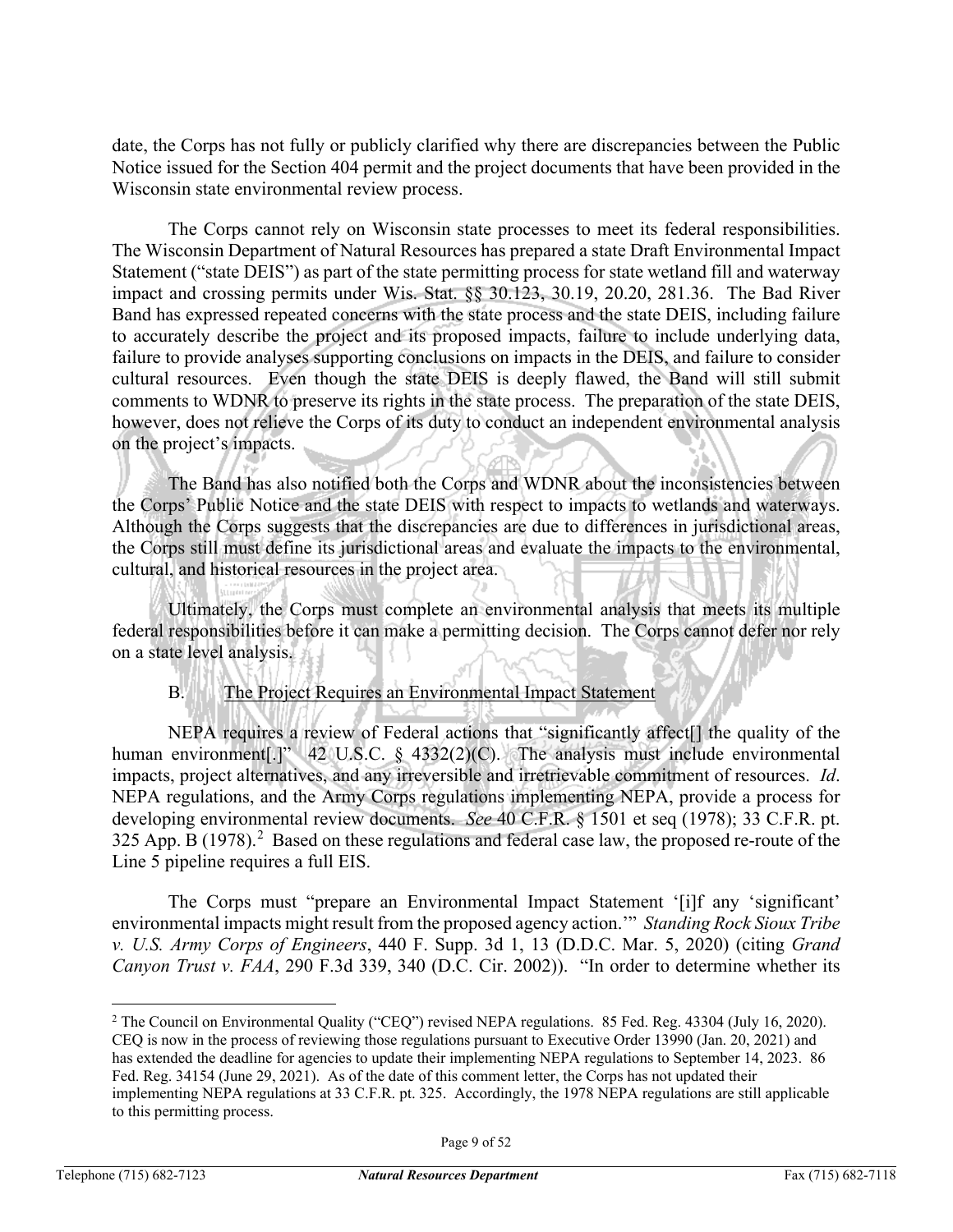actions may result in 'significant' environmental impacts — and therefore whether it must prepare an EIS — an agency must examine both the 'context' and the 'intensity' of the action." *Standing Rock Sioux Tribe v. U.S. Army Corps of Engineers*, 471 F. Supp. 3d 71, 76 (D.D.C. July 6, 2020). Both the context and the intensity of the proposed project lead to significant environmental impacts that must be assessed in a federal EIS.

The Corps' review must consider the context of the proposed pipeline project including the watershed as a whole and the project's impacts to the wetlands, waters, and the human and biological communities that rely on those resources. *See* 40 C.F.R. § 1508.27(a). The watersheds that encompass the proposed project area are ones of extraordinary ecological and hydrological function. The waterways include unique waters such as Lake Superior and the Kakagon-Bad River Sloughs. Lake Superior is important on multiple scales, from local to international. The Kakagon-Bad River Sloughs also are of international significance. MNRD Other Waters Report (Attachment H) at 2 ("MNRD Other Waters Report"). The Band has identified many of these waterways as Outstanding Tribal Resource Waters for both their unique qualities and their cultural significance to the Bad River Band. *See* MNRD Water Quality Standards Report (Attachment I) ("MNRD WQS Report"). EPA has also recognized the Bad River and the Kakagon-Bad River Sloughs as Aquatic Resources of National Importance "because they are economically significant; their unique characteristics have been identified and designated for protection under international, national, state, and tribal law; and these waterbodies are integral to maintaining and enhancing the quality of the Nation's waters." Letter to Col. Karl Jansen, USACE, from Tera Fong, EPA R5, *Re: Public Notice MVP-2020-00260-WMS / Enbridge Line 5 Wisconsin Segment Relocation* (March 16, 2022) at 2 (Attachment J) ("EPA Letter"). The Kakagon-Bad River Sloughs wetland complex is designated as a Ramsar International Treaty Convention Wetland of International Importance. MNRD Other Waters Report at 2 (Attachment H); EPA Letter at 2 (Attachment J). The context of this unique area alone, which is important on state, regional, national, and even international levels, necessitates that the Corps must conduct a full EIS for the proposed project. **AMINAN YEK JEAH** 

The intensity factors also all point the Corps to prepare an EIS. The intensity factors "refer<sup>[]</sup> to the severity of impact." 40 C.F.R. § 1508.27(b). The factors at issue in the proposed project include: the degree the proposed action affects public health or safety, "[u]nique characteristics of the geographic area such as proximity to historic or cultural resources, park lands, prime farmlands, wetlands, wild and scenic rivers, or ecologically critical areas," the "degree to which the effects on the quality of the human environment are likely to be highly controversial," the "degree to which the possible effects on the human environment are highly uncertain or involve unique or unknown risks," whether the action is related to other actions with cumulatively significant impacts, the degree to which the action "may cause loss or destruction of significant scientific, cultural, or historical resources," the degree to which action may affect endangered or threatened species, and "[w]hether the action threatens a violation of Federal, State, or local law or requirements imposed for the protection of the environment." *Id*. at § 1508.27(b)(2)-(10). Triggering any one of the factors may be sufficient to require development of an EIS. *Standing Rock Sioux Tribe*, 440 F. Supp. 3d at 14 (quoting *National Park Conservation Association v. Semonite*, 916 F.3d 1075, 1082 (D.C. Cir. 2019)).

The proposed project area is a unique geographical area, as described in the context above. The watersheds are of unique importance, in part, because of intense hydrological connections

Page 10 of 52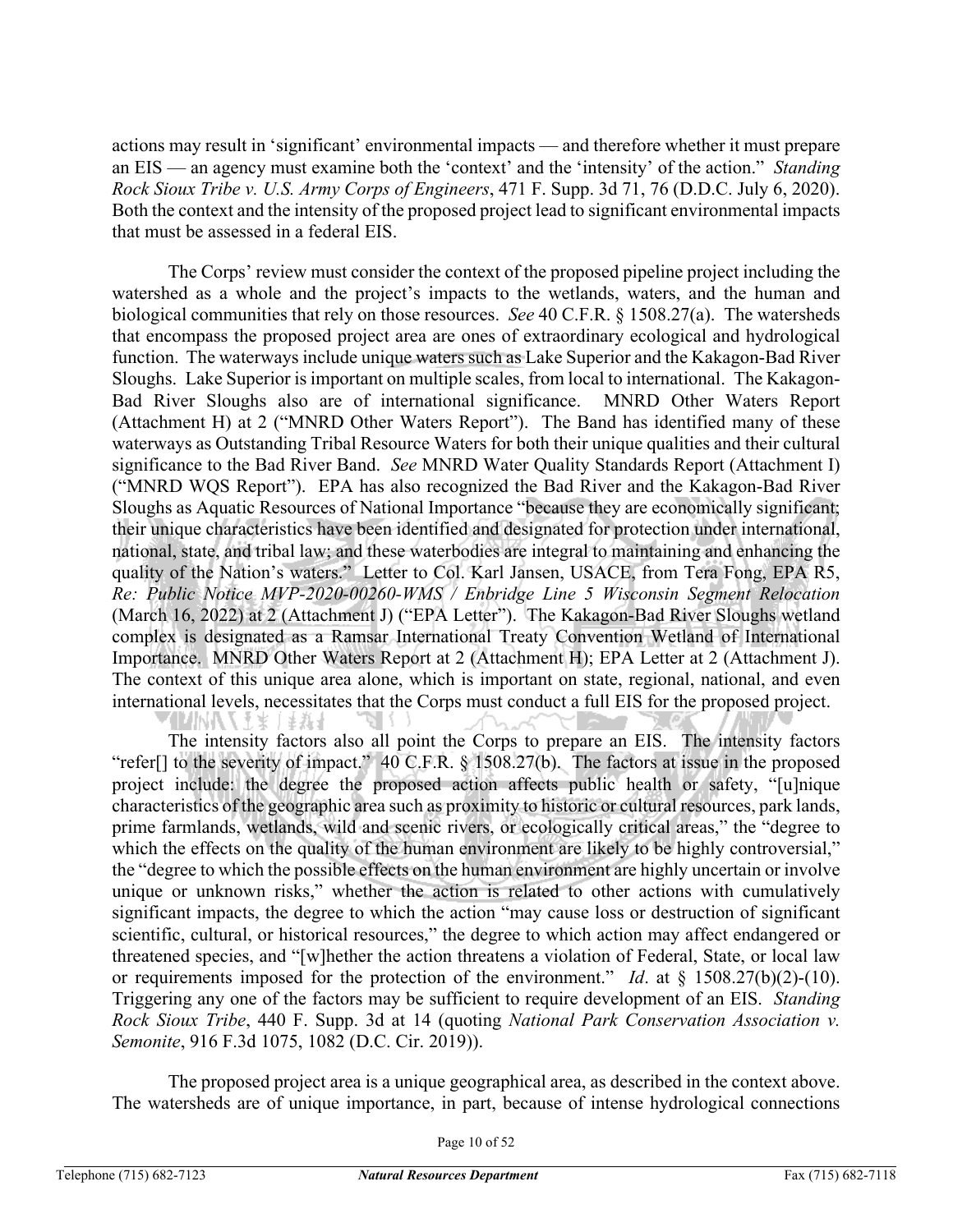between surface waters and groundwaters, and the ecosystems they travel through, such as aquifers, wetlands, rivers, and streams. All these waters eventually reach Lake Superior – the largest freshwater lake in the world by volume. The proposed project will likely adversely affect this special hydrological network. The unique hydrology of the region also supports plants and wildlife that are essential to the cultural practices of the Bad River Band. Indeed, the proposed project is located wholly within the ceded territory of the Bad River Band and other tribes who were signatories to the 1842 Treaty, and the area contains many treaty-reserved resources. Some of these treaty resources are located within the waters and wetlands that the proposed project will directly destroy. *See* MNRD Wildlife Report (Attachment K) ("MNRD Wildlife Report"); MNRD Non-Local Beings Program Report (Attachment L) ("MNRD NLBP" Report"). The area is also home to delicate ecosystems that support threatened and endangered species. MNRD Threatened and Endangered Species Report (Attachment M) ("MNRD T&E Report"). The proposed project will have an adverse effect on the unique characteristics of the region, including the wetlands, rivers, and waters. MNRD Other Waters Report (Attachment H); MNRD Wetlands Report (Attachment N) ("MNRD Wetlands Report"); *See also* Thompson & Associates Wetland Services, *Review of Enbridge Line 5 Wisconsin Segment Relocation Project*, at 2-3 (March 3, 2022) (Attachment O) ("T&A"). These impacts will also affect those that depend on the water resources to live in the area, including threatened and endangered species.

The Bad River Band and its tribal members also rely on the hydrology of the region for drinking water. The proposed project threatens public health and safety, will likely be highly controversial, and will involve unique risks to the communities downstream of the project area. The project involves construction techniques, such open cut/trenching, Horizontal Directional Drilling ("HDD"), and steep slope grading, that will adversely affect the waters in the region. These impacts range from sediment runoff from construction sites that can degrade the quality of surface waters, including wetlands, streams, and rivers, to aquifer breaches that can contaminate groundwater resources, to permanent changes in surface and groundwater flows. Indeed, the severity of threats to groundwaters and aquifers recently came to light in the case of Enbridge's Line 3 replacement project. *See* Jeffrey Broberg, *Addendum #1 to Report on Line 5* (March 22, 2022) (Attachment P) (Broberg Addendum). The Minnesota Department of Natural Resources ("MNDNR") revealed that there were three total aquifer breaches related to the construction of Line 3, and that over 262 million gallons of water were lost as a result of those breaches (32.6 million gallons at Clearbrook, 9.8 million gallons at LaSalle, and 219.6 million gallons at Mile Post 1102.5). *See* Broberg Addenum, Attachment 1 (Attachment P). Because this information was just made public, the Band has not had an opportunity to evaluate the information released by MNDNR and Enbridge, including the impacts a similar breach could have to the Bad River Band and its groundwater resources.

These construction risks comprise only some of the direct construction impacts. Additional associated impacts from construction include building and maintaining construction sites, access roads, and storage areas that will have a cumulative impact on the entire project area. There are also impacts resulting from the operation of the proposed project. Operating a pipeline through the region subjects the watersheds to the risks of an oil spill that can contaminate the areas' waters, including drinking water for the community. The Corps must prepare an EIS to disclose these risks and analyze the environmental impacts that construction, operation, and maintenance of the pipeline will have on downstream communities.

Page 11 of 52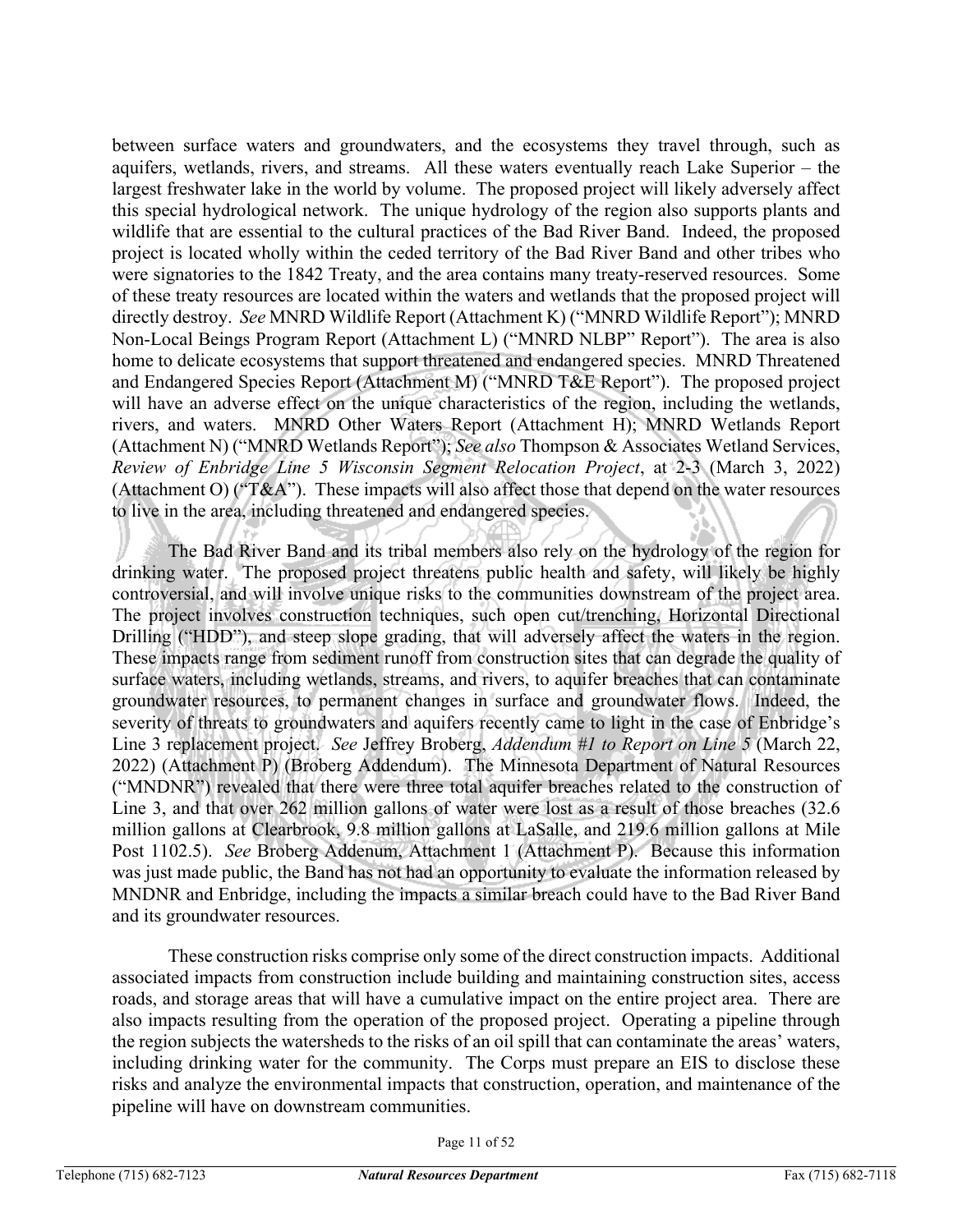The proposed project also "threatens a violation of …[tribal] …requirements imposed for the protection of the environment." *Id*. at § 1508.27(2)-(10). As explained in Section IV.I.1. *infra*, the Bad River Band is a downstream entity that has Treatment as a State Status under the CWA. The Band has established water quality standards, with water quality criteria, designated uses, and an antidegradation policy under the CWA that apply to waters within and that flow through the exterior boundaries of the Reservation. *Id*.; MNRD WQS Report (Attachment I). The Band has concerns that the proposed project will impact the water quality within the Reservation. EPA shares that concern. The EPA found "that the Application does not adequately consider, mitigate, and address potential impacts to downstream State and Tribal federally approved WQS." EPA letter, Encl. 1 at 13. Although Section 401 of the CWA provides an avenue for EPA and Bad River to review the project's impacts on downstream waters, both the EPA and Bad River need additional information to conduct that review. *See* 33 U.S.C. § 1342(a)(2). If anything, the Corps must prepare an EIS to evaluate impacts to water quality standards to allow for an efficient water quality certification review under Section 401.

## C. The Environmental Impact Statement Must Capture All of the Project's Impacts

The Bad River Band expects the Corps to provide a notice of intent to prepare a federal EIS and plans to participate in the scoping process. The Band identified the following nonexhaustive list of impacts at this stage given the information in the Public Notice, the information in the application, and the long list of information that is lacking before the Band can make an informed comment on the full range of environmental impacts.

## *1. The Current Operation of Line 5 Through the Reservation*

The Bad River Band is in the unique position of having on-the-ground experience and witnessing first-hand the effects of a pipeline through the Bad River watershed. Enbridge, formerly Lakehead, has been operating Line 5 through the Reservation since 1953. Since that time, the Bad River Band has discovered several environmental conditions in the pipeline route that can lead to environmental disasters from a potential oil spill and other activities associated with the operation and maintenance of the pipeline. MNRD Other Waters Report, Attachment 10 (Attachment H). The impacts from the current operation of Line 5 should be included in the EIS as a baseline operation.

First, the Bad River is naturally prone to meandering and the river can change course over time. This natural process is important for a healthy river system. The existing presence and operation of the Line 5 pipeline at this location, however, poses a threat to the Bad River. This concern was one of many that the Band expressed in its lawsuit to remove Line 5 from operating illegally on Reservation lands. Bad River Complaint at 33-47 **(Attachment F)**. The Bad River meander has resulted in the River moving closer to a portion of the pipeline buried under the River. The distance between the meander and Line 5 continues to shrink, and at a rapid pace. Between 2015 and 2019 (the year Bad River filed the lawsuit) the distance from the meander to the pipeline shrunk from 80 feet to 28 feet. Bad River Complaint at 35-36 (Attachment F).

As the Bad River continues to meander, the Line 5 pipeline will become exposed, thus changing the forces on that pipeline segment and increasing the potential for a catastrophic oil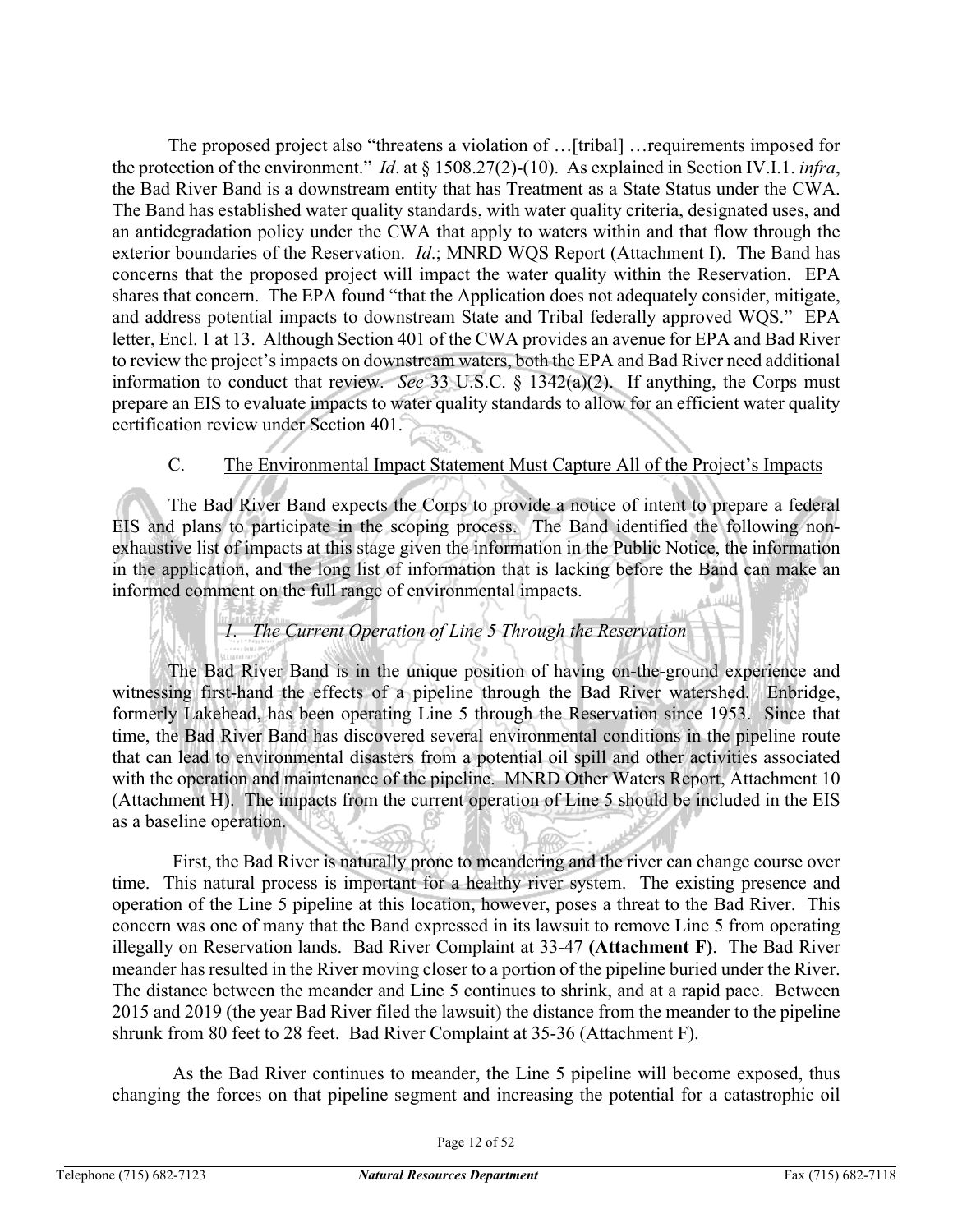spill. A third-party engineering report partially published in January 2022 evaluated the environmental impacts of a Line 5 oil spill at the location of the Bad River meander. Wright Water Engineers, Inc., *Engineering Evaluation of the Bad River Meander adjacent to Enbridge Line 5 and Related Water Resources Issues* (Jan. 2022) (hereinafter "Meander Report") (Attachment Q). The firm "found that damage to the Line 5 pipeline resulting in oil release would have severe environmental impacts to the Bad River and downstream aquatic resources under a variety of scenarios." Meander Report at 113 (Attachment Q). The Meander Report modeled several spill scenarios and "[u]nder all four oil release scenarios evaluated, oil was transported all the way to Lake Superior and the Bad River Sloughs (at approximately river mile 16)." Meander Report at 118 (Attachment Q).

Although the Meander Report focused on the single location of where the meander may expose the current placement of Line 5, it also highlighted several issues that would be relevant for consideration of any potential oil spill near water resources in the Bad River watershed. For example, in the event of an oil spill, containment in the region would be difficult due to access issues, especially during flood conditions or during the presence of snow or ice. "Consequently, a rapid and successful response to a damaged pipeline would be challenging, which increases the probability of difficulties and delayed implementation of spill containment and pipeline repairs." Meander Report at 119 (Attachment Q). The lack of access to remote sites means that "cleanup will involve gaining access in a virtually roadless area." Meander Report at 157 (Attachment Q). As such, "[p]rojecting the impact of an oil spill must include both the direct effects of the spill and the collateral damage produced by the cleanup activities." Meander Report at 157 (Attachment Q). The Meander Report also considered that the flow status of the Bad River can have an impact on how an oil spill will affect the local ecosystem: "Floating oil will come into contact with plants at the water surface, causing damage to emergent vegetation…Further, as flood waters recede, more plant stalk area is exposed to oil. When flooded areas dry out, the floating oil will contaminate soils, exposed shallow bars in sloughs and wetlands, channel banks, and previously inundated floodplains." Meander Report at 140 (Attachment Q).

Second, the Band has also encountered areas of Line 5 where the pipeline is exposed due to soil erosion. *Enbridge Line 5 Issues Within the Bad River Reservation* at 3-4 (Feb. 2020); MNRD Other Waters Report, Attachment 10 (Attachment H); *see also* Bad River Complaint at 48-52 (Attachment F). Changes in hydrology of surface waters, in large part due to the construction or prior maintenance activities associated with the pipeline, have exacerbated the issue of soil erosion. Exposed pipeline has an increased chance of rupture and requires more repair work which increases disturbances of largely undeveloped areas.

The existing data demonstrates that the operation of Line 5 poses an imminent threat to the Bad River Reservation and the waters the pipeline crosses. The current data on the meander – such as how it has changed over time – and the risks that an oil spill at the meander poses to the local ecosystem right now should be included as part of an EIS for a baseline analysis. These threats result from naturally occurring environmental conditions in the watersheds. The Bad River meander demonstrates clearly that the hydrology of the region can rapidly change the landscape within the Bad River watershed as part of the River's natural process. Not only is the situation within the Reservation representative of the existing scenario on the ground, but it should also shed light onto the future environmental impacts of the proposed reroute. Enbridge's proposal to locate

Page 13 of 52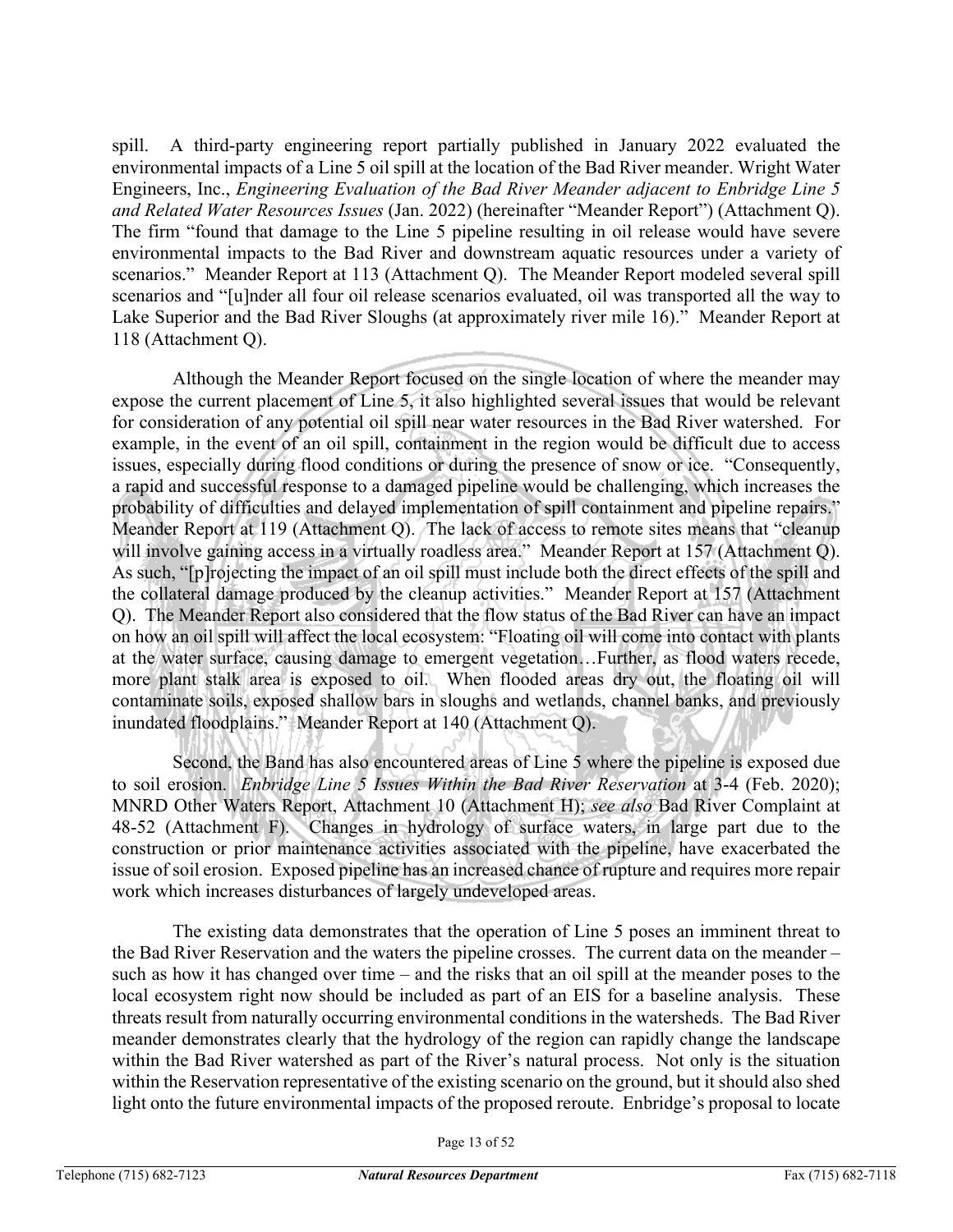the pipeline around and upstream of the Bad River Reservation keeps it within the Bad River watershed, which has similar environmental baselines that have resulted in the looming disaster of the current Line 5 route. The situation that the Band's MNRD staff are seeing on the ground right now with the current operation of Line 5 will be the future of the Line 5 re-route in only a matter of time. Any environmental analysis must consider the present and future impacts and risks of the current Line 5, as it is inextricably intertwined with the proposed project. *See also* EPA letter, Encl. 1 at 19 (Attachment J) (recommending that disposition of the pipeline within the Reservation be considered together with the proposed project as a connected action).

#### *2. Purpose and Need*

The Purpose and Need for the proposed project in the Public Notice is so narrow that only the proposed project will meet the stated objective, which is directly contrary to the requirements of NEPA. "One obvious way for an agency to slip past the structures of NEPA is to contrive a purpose so slender as to define competing 'reasonable alternatives' out of consideration (and even out of existence)…If the agency constricts the definition of the project's purpose and thereby excludes what truly are reasonable alternatives, the EIS cannot fulfill its role" *Simmons v. U.S. Army Corps of Engineers*, 120 F.3d 664, 666 (7th Cir. 1997). This narrow construction is exactly what appears in the Public Notice: "Enbridge's stated purpose for its WI L5R project is to continue transporting crude oil and natural gas liquids (NGLs) through its Line 5 pipeline, a portion of which would be relocated around the Bad River Reservation." Public Notice at 3. This purpose is drawn so narrowly such that the products are sent through Line 5 specifically. Courts have interpreted that the purpose statement "should look at the general goal of an action, rather than a specific means to achieve that goal." *Nat'l Wildlife Refuge Ass'n v. Rural Utilities Serv.*, 21-cv-096-wmc, 2022 WL 136829, \*15, 16 (W.D. Wis. Jan. 14, 2022) (citing *Simmons* at 666). The purpose in the Public Notice is too specific and must be modified to be broader.

Severely, and improperly, limiting the purpose and need of a project has a cascading effect of limiting the range of alternatives considered and analyzed for that project. The purpose and need statement "necessarily dictates the range of 'reasonable' alternatives." *Carmel-By-The Sea v. U.S. Dept. of Transp.*, 123 F.3d 1142, 1155 (9th Cir. 1997); *see also Simmons*, 120 F.3d at 666. The current purpose and need in the Public Notice is constructed so narrowly that selection of the project proponent's preferred alternative is a foreordained conclusion. The Corps must analyze and draft a purpose and need statement reflective of the broader goals of the project and in compliance with NEPA rather than accepting Enbridge's purpose and need statement at face value.

## *3. Alternatives Analysis*

The analysis of alternatives is at the heart of NEPA. *See e.g., Conn. Fund for the Env't, Inc. v. U.S. Gen. Serv. Admin.*, 285 F. Supp. 3d 525, 533 (E.D.N.Y. Jan. 11, 2018). "Before the Corps issues a Section 404 permit, it must determine that there is 'no practicable alternative' to the proposed activity 'which would have less adverse impact[s] on the aquatic ecosystem.'" *Red Lake Band of Chippewa Indians v. U.S. Army Corps of Engineers*, 2021 WL 430054, \*3 (D.D.C. Feb. 7, 2021) (citing 40 C.F.R. § 230.10(a)). The Corps must ensure that the alternatives analysis in the EIS meets the requirements of NEPA. There should only be one no action alternative, which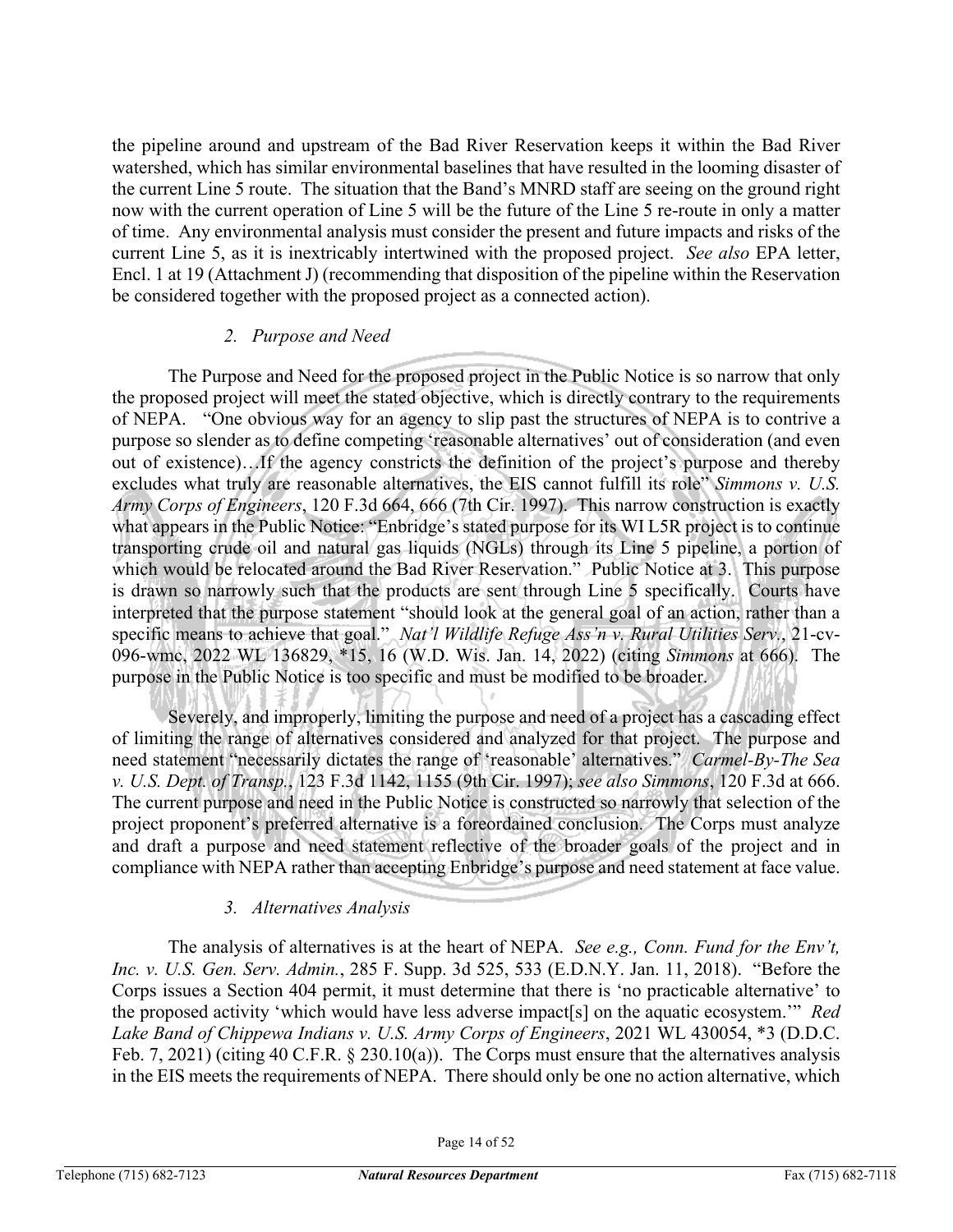is to decommission the current Line 5, and a full range of alternatives must be considered and fully analyzed.

#### a. The No Action Alternative Must Be Decommissioning Line 5

One of the alternatives that must be considered in the EIS is the "No Action" alternative. 33 C.F.R. pt. 325, App. B.7.a. The current statement of the No Action alternative in the Public Notice include[es] "continued transport of oil and gas through Line 5, and discontinued transport of oil and gas through Line 5." Public Notice at 6. However, the "No Action" alternative for the EIS must be limited to the decommissioning and removal of the current Line 5 pipeline. Enbridge is currently operating Line 5 through the Bad River Reservation in trespass. *See* Section II. *supra*. Enbridge has failed to secure easements from both the Bad River Band, as well as individuals, along the pipeline route. The no action alternative must reflect this severe legal defect and be limited to decommissioning the current Line 5 pipeline.

The permit application contemplates two "No Action Alternatives." Enbridge Environmental Impact Report, Section 3.1.1, at 22 (March 2020) ("EIR"). Enbridge first assumes that if the reroute were not constructed, that the "No Action Alternative" would be "Continued operation of Line 5 within the Bad River Reservation." *Id*. The second "No Action Alternative" is "Decommissioning Line 5." *Id.* Although the application states that "Which scenario would occur under the No Action Alternative depends on the outcome of the lawsuit to remove Line 5 from the Bad River Reservation," it flagrantly ignores the purpose of the lawsuit. Bad River Complaint, at 4 (Attachment F). The Enbridge application also ignores that the Bureau of Indian Affairs has also rejected Enbridge's requests to renew easements for continued operation of the pipeline due to objections from both the Bad River Band and failure to get consent from individual landowners. *See* Bureau of Indian Affairs Right of Way Determination Letters for Tract No. 430 R 154 & 430 3H308 (Attachments R & S). The Band's lawsuit is not the only impediment Enbridge is facing for continued operation. The status quo described in the No Action Alternative should be the decommissioning of Line 5 through the Bad River Reservation, recognizing Enbridge's failure to secure several easements through those lands.

The continued operation of Line 5 is also a continuation of Enbridge's trespass on the Bad River Reservation and the illegal operation cannot be a viable No Action Alternative. Indeed, even Enbridge acknowledges that to continue operating Line 5, it "would have to reach an agreement with the Bad River Band regarding the easements on the [Reservation] parcels and the associated lawsuit." EIR at 22. The Corps must limit the No Action Alternative to decommissioning Line 5 not just because it is the only lawful option, but also because it is quite possibly inevitable in the event Bad River prevails in its lawsuit. It is also possible given than the State of Michigan has revoked Enbridge's easement to operate a segment of Line 5 across the Straits of Mackinac.

The failure to accurately curtail the No Action Alternative to decommissioning the current Line 5 pipeline has the rippling effect of undermining any analysis of the effects of the No Action Alternative. Even if the No Action Alternative assumed that Enbridge could continue the illegal operation of Line 5 through the Reservation, this would severely skew the alternatives analysis because the No Action Alternative establishes the baseline against which the effects of the action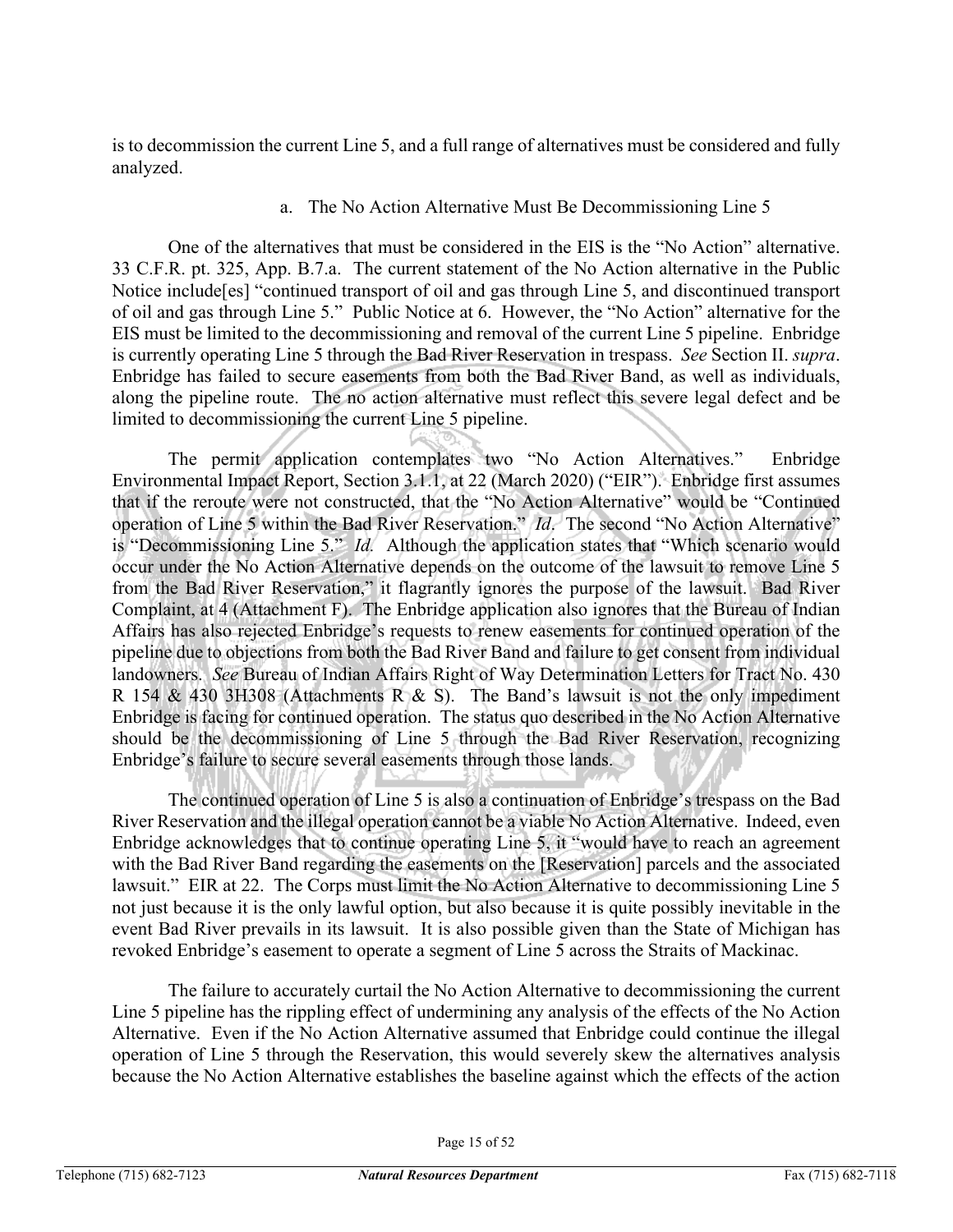alternatives are measured. The Corps must limit the No Action Alternative for the EIS and analyze the appropriate range of alternatives based on a broader project purpose and need.

## b. The EIS Must Analyze a Reasonable Range of Alternatives

The artificially narrowed purpose and need severely limited the range of alternatives Enbridge considered in its permit application. Enbridge did not develop other possible alternatives that did not meet Enbridge's very specific "purpose and need" but might meet other possible alterations of the purpose and need. These alterations of the purpose and need could include not disrupting energy supplies or ways to get the products currently traveling through Line 5 to market. If the purpose and need were drawn more broadly, such as to transport oil and Natural Gas Liquids ("NGLs"), then there are other alternatives that Enbridge and the Corps must consider meeting those needs. The Corps must address the range of practicable alternatives in the EIS.

The study and development of alternatives must be described in adequate detail in an EIS. 40 C.F.R. § 1502.14(a), (c). "NEPA requires agencies to 'rigorously explore and objectively evaluate all reasonable alternatives" to a proposed plan of action that has significant environmental effects." *Nat. Res. Defense Council v. U.S. Forest Service*, 421 F.3d 797, 813 (9th Cir. 2005) (internal citations omitted).

Enbridge's alternatives analysis very broadly, and briefly, discusses three pipeline route alternatives and "system alternatives" that mentions other modes of transportation. Of the pipeline route alternatives, all three of them were rejected from further consideration without any analysis of the actual impacts. EIR at 27-28. Enbridge similarly concludes that the system alternatives – such as transportation via other pipelines, truck, rail, and tanker – are not feasible with only a cursory analysis. *Id.* at 22-24. The conclusory dismissal of system alternatives further highlights how the narrow purpose and need improperly skewed the range of alternatives considered and analyzed. For example, Enbridge summarily dismissed the alternative of switching to an existing pipeline "due to geographic considerations, capacity limitations, and infeasibility of reconfigurations to transport the additional Line 5 volumes of light crude and NGLs." *Id.* at 22.

Other entities, however, have developed possible alternatives that were wholly rejected by Enbridge. A report prepared in January 2022 for Environmental Defence Canada examines Alternatives for Crude Oil Supply to Ontario and Quebec Refineries and possible impacts on Eastern Canadian Refined Product Markets in the event of the shutdown of Line 5. Meyers Consulting, LLC, *Potential Enbridge Line 5 Closure: Alternatives for Crude Oil Supply to Ontario and Quebec Refineries and Associated Impacts on Ontario and Quebec Refined Product Markets* (Jan. 2022) ("Alternatives Report") (Attachment T). This report highlights the possibility of using Enbridge's Line 78 as an existing alternative to transport part of the product traveling through Line 5 in the event of shutdown. The Alternatives Report notes that both Line 5 and Line 78 deliver product to Sarnia, Ontario. *Id.* at 8. The Alternatives Report then evaluates the possibility of Line 78 to increase capacity in the event of a Line 5 shut down to continue delivery of product to Sarnia. *Id.* at 12-13. Ultimately, the Alternatives Report concludes that Line 78 will be able to pick up some, if not most, of the product that Line 5 transports into Ontario. *Id.* at 13. Enbridge, however, summarily rejects the possibility of using other pipeline systems because "[t]here is currently no pipeline system that services the same product delivery and receipt points that Enbridge's Line 5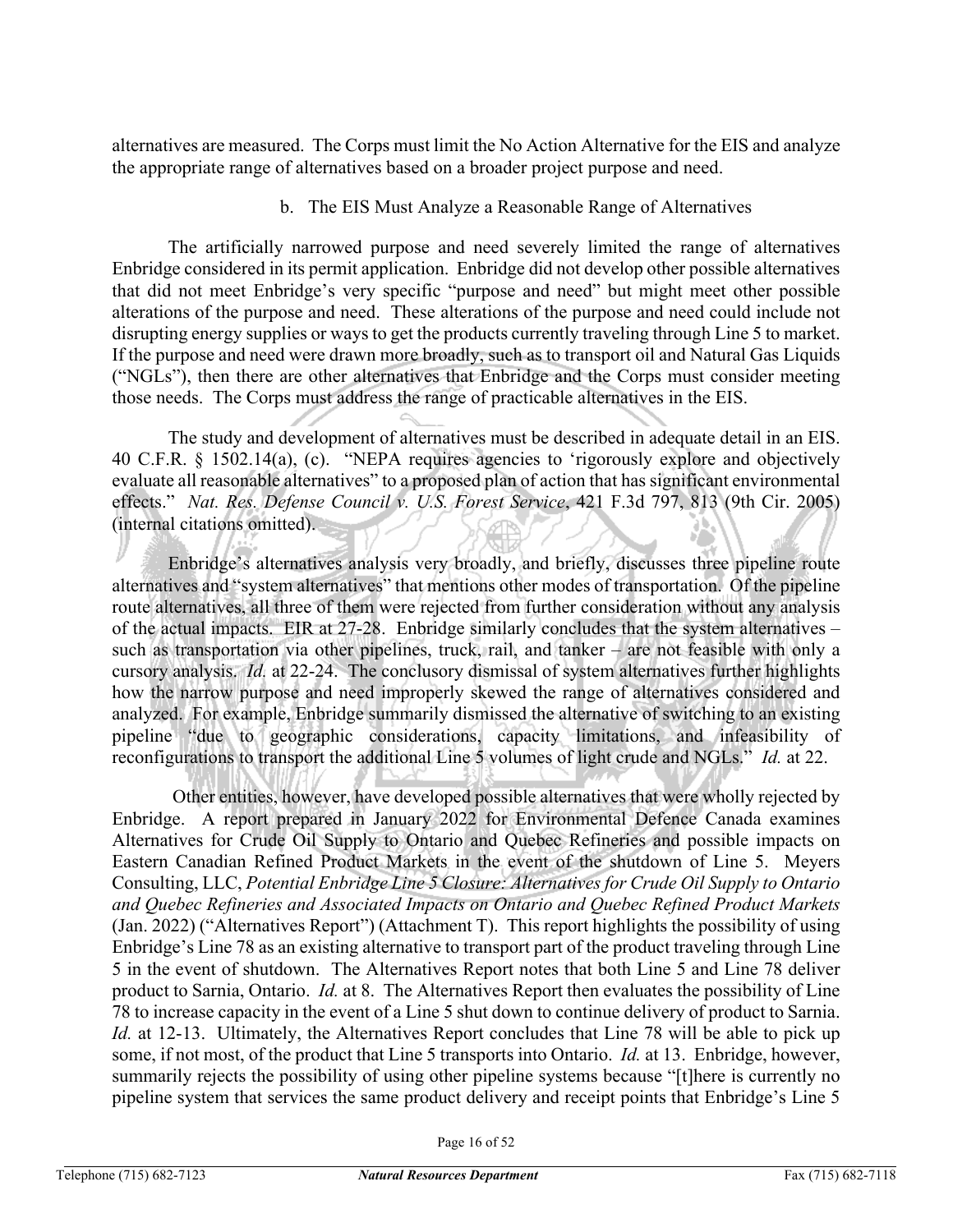system services and/or existing pipeline systems designed to accommodate both crude oil and NGL products." EIR at 22. Enbridge did not consider the use of Line 78. Instead, Enbridge concluded that "[t]o fulfill the same purpose as Enbridge's existing Line 5 system, including deliveries to Rapid River, MI and receipts at Lewiston, MI, a new pipeline and/or multiple pipelines would be required." *Id.* at 22. This conclusion highlights that the purpose and need is so specific, which is to maintain operation of Line 5, such that Enbridge's preferred alternative is preordained. Any existing pipeline alternatives are unnecessarily and summarily dismissed.

Enbridge similarly dismisses other system alternatives in broad strokes. Significantly, Enbridge dismisses the possibility of transportation by rail wholesale because "there are no existing railroad routes that connect Enbridge's Superior Terminal to delivery locations, such as the Plains Midstream De-propanization Facility in Rapid River, Michigan or receipt locations, such as the Lewiston, Michigan facility." *Id.* at 23. This again highlights how the narrow purpose and need of the project has unduly influenced the consideration and analysis of alternatives to the proposed project. Ultimately, the narrow purpose and need also stunted the development of practical alternatives that might incorporate multiple transportation systems. The Alternatives Report acknowledged that perhaps not all of Line 5's product could be transported by Line 78 and proposed other options, such as transport by rail and other methods, to make up the difference. Alternatives Report at 13-15. Enbridge conveniently ignored practical solutions such as this as an alternative to the Line 5 re-route.

The narrow purpose and need also artificially limited the consideration of alternatives to those that would singularly transport both crude oil and NGLs, and to those that would service unspecified locations in upper and lower Michigan. EIR at 22. This is an insincere and meritless limitation. Although Enbridge may not be thinking of creative solutions for alternatives to transport crude oil and NGLs in the event of a Line 5 shut down, the customers that Enbridge is purporting to protect in Michigan are doing just that. The State of Michigan published a MI Propane Security Plan in March 2021 as part of the State's consistent goal to protect water resources by shutting down a segment of Line 5. Mich. Pub. Serv. Comm'n, *Michigan Propane Security Plan: Ensuring Resilience Without Line 5* (Mar. 11, 2021) (Attachment U). "The State of Michigan has a comprehensive, five-step plan to ensure a secure propane supply for Michigan families and businesses when Line 5 shuts down." *Id.* at 2. This plan identifies several state agencies and stakeholders who are addressing Michigan's propane independence in the event of a Line 5 shut down. This list includes conducting a Statewide Energy Assessment, establishing an Upper Peninsula Energy Task Force, and establishing an inter-department Workgroup on Propane Energy Security. *Id.* at 1. The five-step Plan includes steps to find alternative sourcing options, coordinate responses to potential propane shortages and price gouging, and maximizing propane efficiency through weatherization and transitioning to renewable energy and electrification. *Id.* at  $2-6.$ 

The Upper Peninsula Energy Task Force also developed Recommendations for Propane Supply in April 2020 to address possible propane shortages. Dep't of Environment, Great Lakes, and Energy, *Upper Peninsula Energy Task Force Committee Recommendation: Part 1 – Propane Supply* (April 17, 2020) (Attachment V). The Michigan Department of Environment, Great Lakes, and Energy developed the Task Force Report and it made 14 recommendations that Michigan could take in response to a disruption of propane supply in Michigan. The recommendations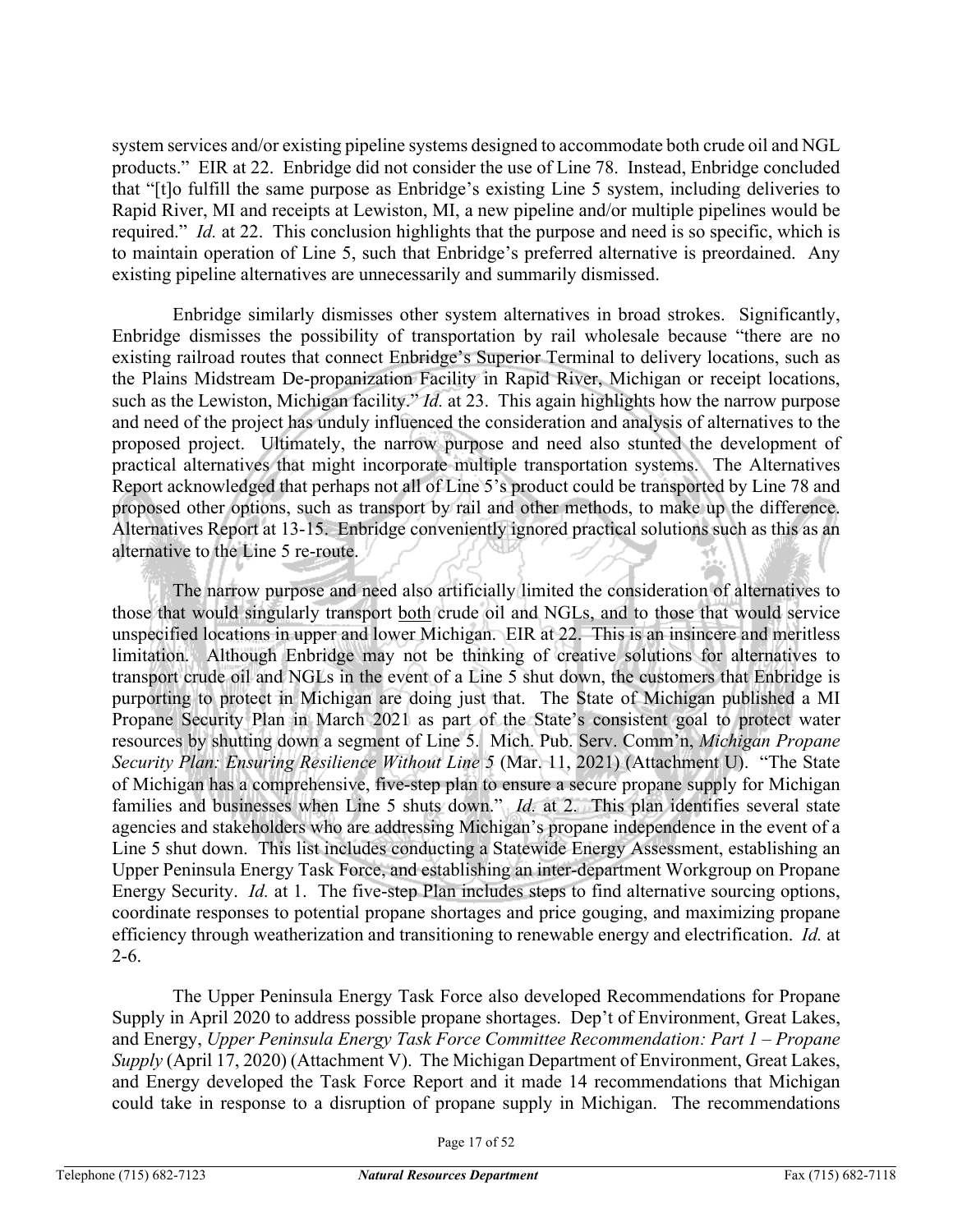include addressing storage capacity, diversifying supply infrastructure, such as building out railroads to increase supply, monitoring disruptions, and protecting consumers from high costs and price gouging resulting from disruptions. The Task Force recommendations also attached a report detailing an analysis of propane supply alternatives for Michigan. *Id.* at 31-147 (PDF pagination).

In examining other alternatives to Line 5, the Michigan Department of Transportation (MDOT) also prepared a report to examine Propane by Rail in Michigan's Upper Peninsula in November 2021. Mich. Dep't of Transportation, *Propane by Rail in Michigan's Upper Peninsula* (Nov. 30, 2021) ("MDOT report") (Attachment W). The MDOT report identified ways to increase delivery of propane by rail with existing and new infrastructure. *Id.* at 26-33. As part of the report, the MDOT found that "pipeline transportation provides fewer options." *Id.* at 13. In fact, Line 5 limited propane delivery to the Upper Peninsula. "The Plains LPG Service plant in Rapid River is the only access point to the pipeline in the Upper Peninsula. Natural gas liquids must be sequenced with oil shipments. Retailers interviewed for this study mentioned instances where the Rapid River facility ran out of propane and closed for periods of time. According to these individuals, reliability has at times been an issue." *Id*. It seems then that the development of alternative modes of transport for propane, separate from the transport of crude oil, would better serve communities in Michigan currently serviced by Line 5. In comparing the costs of developing the rail system to meet the needs of the Upper Peninsula, MDOT found that "[r]ail is not necessarily more expensive than pipeline if it allows retailers to benefit from a more direct supply chain." *Id.* at 14.

Overall, Enbridge failed to analyze a proper range of alternatives to the project. The Corps must consider a full range of alternatives to the project as part of an EIS. As presented in Enbridge's EIR, the alternatives analysis is unduly narrow and contrary to the purposes of NEPA. If the purpose and need are drawn more broadly, and in compliance with NEPA, then a more appropriate range of reasonable alternatives can be considered. These may include product sent through other companies' pipelines, transportation by rail, a mix of different system alternatives, or replacing the product running through Line 5 with renewables, that would meet the purpose and need.

## *4. Pipeline Construction, Operation, and Decommissioning*

The scope of the federal EIS must include the lifetime of the pipeline, including construction, operation, and decommissioning of the proposed project. As explained throughout this letter, the impacts to the area resulting from project construction can be severe. So can the impacts from the operation of the pipeline. The current Line 5 pipeline running through the Bad River Reservation is over 70 years old and operating well past its predicted life. The threat of an oil spill is imminent. The risks of the current Line 5 pipeline are part of the reason why the Bad River Band declined to renew Enbridge's easements. *See* Section II. *supra*. The Band's 2017 resolution acknowledged that the threat of an oil spill would be catastrophic to traditional cultural and sacred places, as well as to the flora, fauna, and other resources that rely on those waters and places. Decommissioning the current pipeline only alleviates the risk of an oil spill if the proposed relocation segment is not built. If the proposed relocation segment is built, however, the risk of an oil spill to the watershed remains.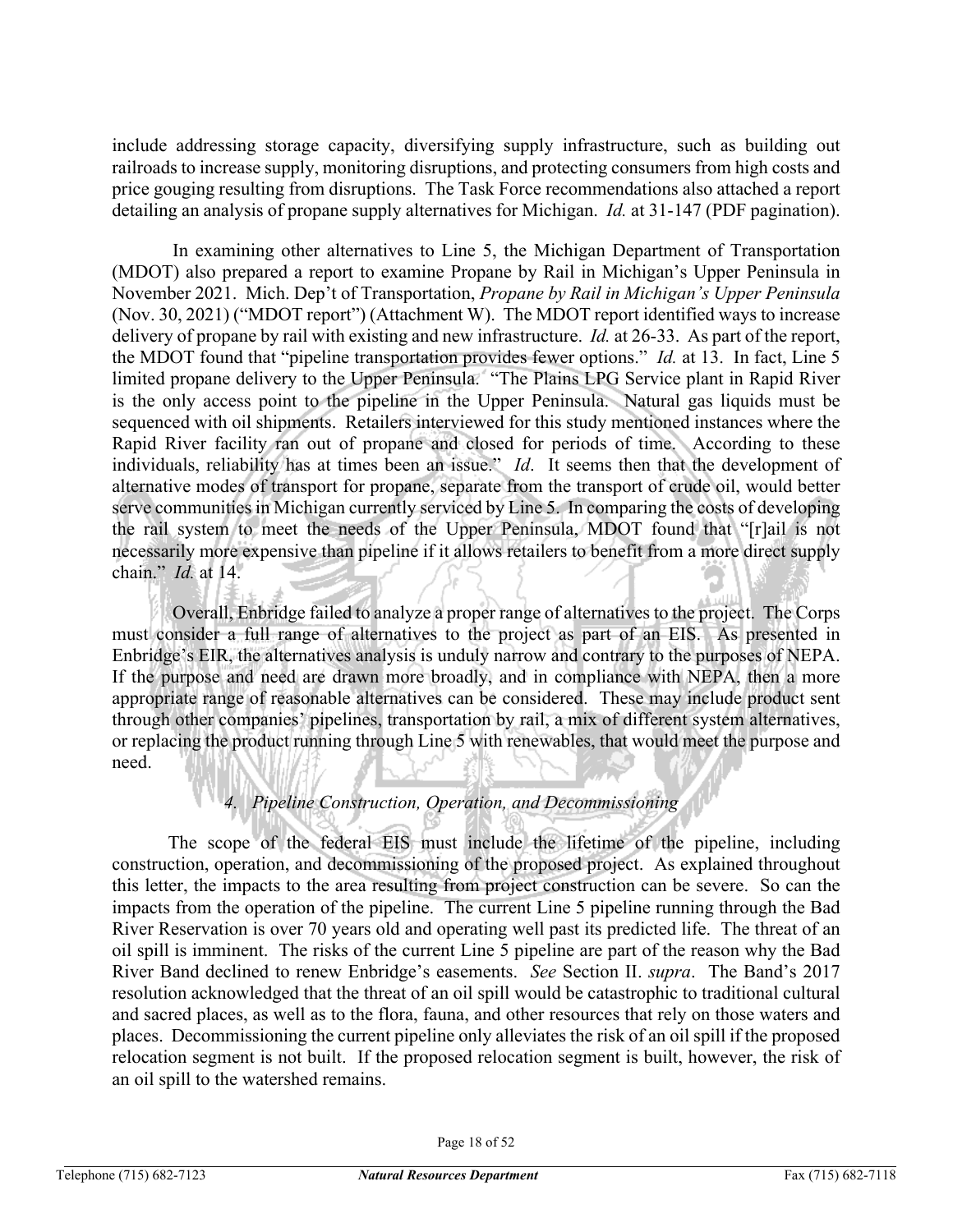The Corps has a duty to analyze and consider the impact an oil spill have on the entire project area. *Standing Rock Sioux Tribe v. U.S. Army Corps of Engineers*, 255 F. Supp. 3d 101, 132 (D.C.C. 2017). The Corps also has a duty to consider the impacts an oil spill will have on treaty-protected resources. *Id.* at 134. Enbridge's EIR does not provide any information on the likelihood of a spill, spill modeling, or an analysis on the risks an oil spill will have on the affected area. To the extent the EIR addresses spills, it is only in the context of spill prevention through monitoring and using "intelligent valve placement." EIR at 55-59. The Corps has a duty to evaluate the actual spill risks and impacts and cannot rest on prevention as a means to avoid discussing the environmental impacts from an oil spill in the watershed.

The Corps must also consider the effects of decommissioning the proposed Line 5 segment as part of its NEPA review. There is no mention in the application materials of how long the pipeline is proposed to be operational, nor is there any discussion of how long the pipeline will physically be able to operate. Enbridge is in the process of attempting to replace several aging pipelines throughout the Midwest built 50 to 70 years ago – or more. Line 3 in Minnesota was originally built in 1968 and the portion of Line 5 that goes through the Straits of Mackinac in Michigan was originally built in 1953. Indeed, Line 5 running through the Reservation was also built in 1953 and its age may be a risk factors for an oil spill. Yet, when faced with the likelihood of decommissioning the current Line 5 pipeline due to its unlawful presence on Reservation lands, Enbridge has failed to produce a plan that evaluates and considers the environmental impacts of the pipeline's removal. The EIS must consider and evaluate when the proposed project will cease to be operational and what plans or measures Enbridge is taking to remove the infrastructure at the end of its operational life.

## *5. Environmental Justice*

The Corps' evaluation of environmental impacts requires a framework to include the disproportionate exposures for Native American and Indigenous communities to pollutants from the oil and gas industry. This includes the need for a public health risk assessment on the impacts that pipeline construction, and its changes to land and water resources, has on Indigenous communities. This includes, for example, developing a framework to evaluate food consumption. Without a formal framework for evaluating the importance of daily and seasonal consumption patterns of wild caught or gathered foods and medicines, the Corps will miss assessing environmental justice risks to Band members who rely on those food sources. This framework must extend to examining the types and frequencies of religious events or ceremonies and on-site non-consumptive uses. Without this framework or analysis, the Corps will avoid analyzing environmental justice impacts to the most highly exposed communities. A concerted effort is required to capture important data and translate this information for environmental justice and public health risk assessments.

 The Corps' environmental review necessarily requires separate considerations under the United States trust responsibility to protect tribal members. Specifically, the Corps must address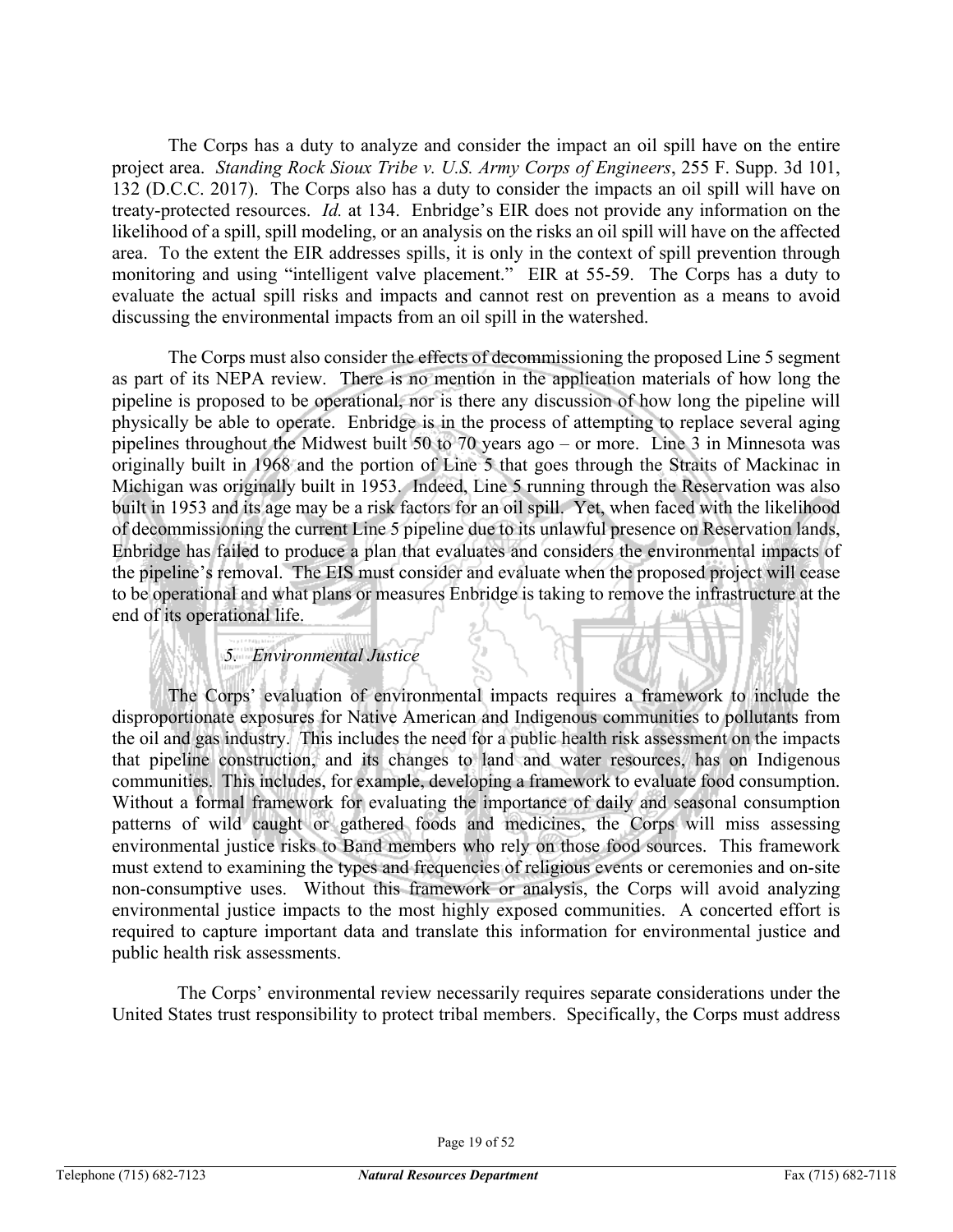the growing problem of violence against Indigenous women and girls.<sup>[3](#page-19-0)</sup> Because of the watershed's geographic location, the U.S. interstate highway, and the local history of violence against Indigenous women and girls, the Band is especially concerned about the welfare of our community.

None of the applicant's draft Human Trafficking Awareness and Prevention Program evaluate local data to assist in the prevention and repatriation of Indigenous women and girls, including trafficked women and girls. Nor does the draft Program analyze the impact the location of the proposed project will have on human trafficking. The draft Program even lacks any evaluation of coordinating law enforcement, providing victim services, or outreach and communications responses. In fact, the proposed Program is only a virtual training which informs Enbridge employees on ways to identify and report human trafficking.

The Corps must take seriously its trust responsibility to the Bad River Band, and it cannot delegate this serious issue to the state. Representatives of the Wisconsin MMIW task force have cited concerns about the proportional increase in violence in the Bakken Oil Fields as oil and gas operations increased. The state DEIS, however, dismissed this concern as a scaling issue: "In terms of scale and duration, the proposed Line 5 relocation project is significantly smaller than the oil and gas extraction operations in the Bakken oil fields. Enbridge indicates that they would employ approximately 700 workers for the proposed project and that many of these would be hired from the local area." DEIS at 312. This response wholly misses the mark. Violence against Indigenous women and girls is violence against Indigenous women and girls. There must be a zero-tolerance policy regarding violence against women, the trafficking of women, and any form of sexual violence. The Corps must evaluate these impacts and consult with the Bad River Band and the MMIW Task Force as part of its permitting process.

This evaluation is further crucial because rural communities lack the infrastructure, leadership capacity and expertise to effectively respond to what would be a rapid change to social situations.<sup>[4](#page-19-1)</sup> This was evident in the experience of the Three Affiliated Tribes at Fort Berthold Indian Reservation in North Dakota. The Tribes experienced an explosion in crimes against women and girls following the development of the Bakken oil fields, many of which went unpunished, and even uninvestigated. $5$ 

In Ashland and Iron Counties, without the United States exercising its trust responsibility as outline above, the state and counties retain criminal jurisdiction over sex crimes, including crimes occurring on reservation lands. The last two decades have seen significant increases in prosecutions for drug crimes and a corresponding narrowed focus and expertise of local law

<span id="page-19-0"></span><sup>3</sup> Olivia Richardson, *Sex Trafficking Case Rise in Wisconsin, Which Kaul Says Could be Due to More Victims Coming Forward*, WUWM.com, Jan. 10, 2020; Rachel Monaco-Wilcox & Daria Mueller, *Under the Radar, Human Trafficking in Wisconsin*, 90 Wis. Law. (Oct. 2017); Mary Spicuzza, *Hundreds of Sex-Trafficking Cases Have Been Reported in Wisconsin, But the Real Number May be Higher According to a New Report*, Milwaukee Journal Sentinel, Jan. 9, 2020; and Diana Dombroski, *Human Trafficking Is All Over Wisconsin, But Subtle. You Might Have Seen Victims and Never Known*, Sheboygan Press (June 9, 2019).<br><sup>4</sup> Kathleen Finn, Erica Gajda, Thomas Perin, and Carla Fredericks, *Responsible Resource Development and* 

<span id="page-19-2"></span><span id="page-19-1"></span>*Prevention of Sex Trafficking: Safeguarding Native Women and Children on the Fort Berthold Reservation*, 40 HARV. J.L. & GENDER 1 (2017) 8, available at https://scholar.law.colorado.edu/articles/629. <sup>5</sup> *See id.*, generally.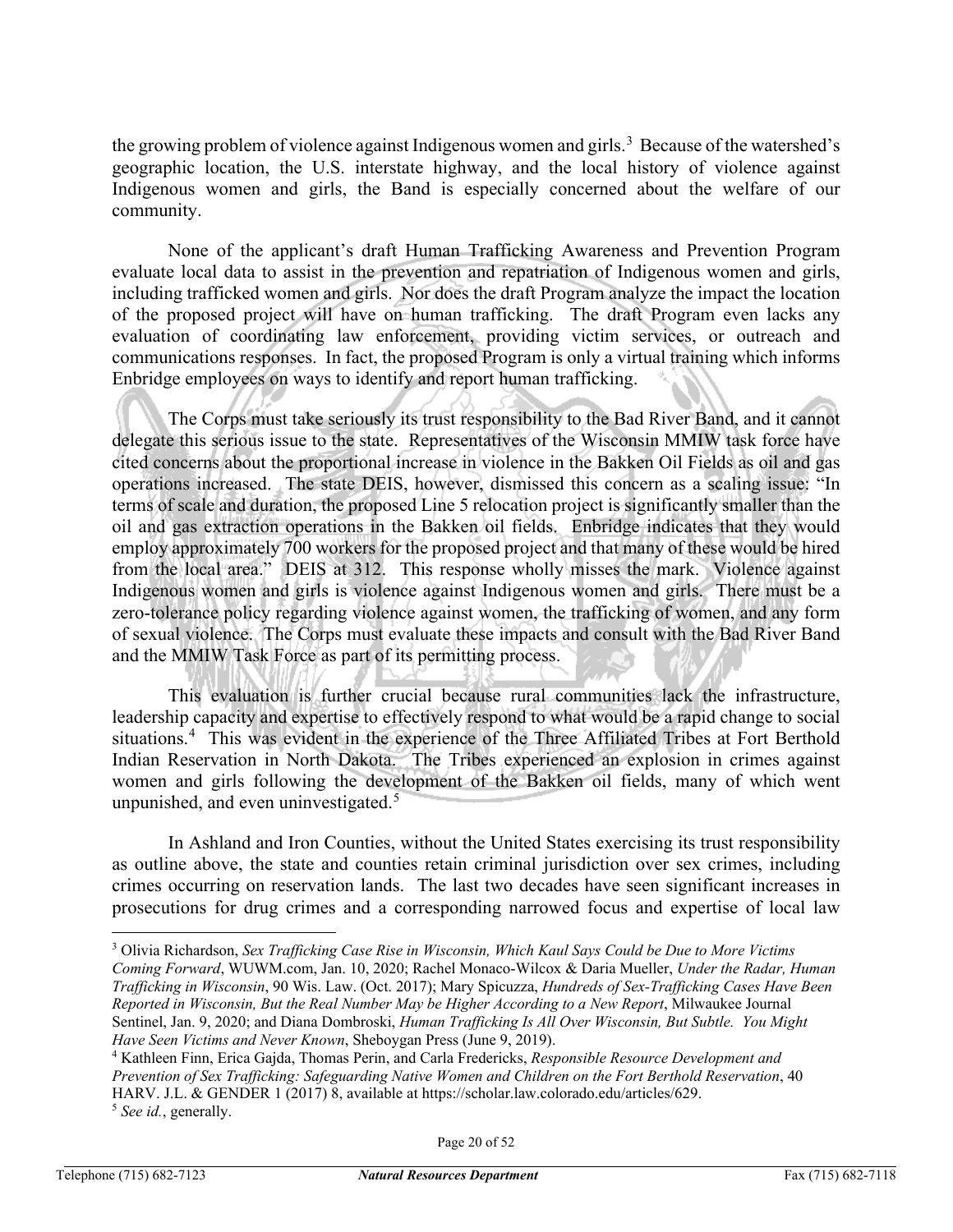enforcement to drug crimes, almost exclusively. The capacity of local law enforcement to respond to rapid social change and an uptick in crimes of sexual violence, including trafficking was not at all addressed in the state DEIS. Moreover, the strategies used by local law enforcement to respond to drug crimes, including the use of confidential informants, specifically, has eroded the trust of the community in the effectiveness and impartiality of law enforcement. The lack of followthrough on the prosecution of crimes of violence, within tribal communities, is often attributed to law enforcement confidentially protecting a confidential witness. More specifically, the Ashland County Sheriff's Department was recently subject to an internal investigation regarding the sexual misconduct of staff against female inmates in the jail and a federal lawsuit in which the county entered into a settlement agreement with several assault victims. The failure of that department to effectively police itself is a serious impediment to effective policing, which requires community trust.

The proposed project, if approved, would most certainly create conditions associated with increased demand for commercial sex trafficking. The DEIS fails to acknowledge the likelihood of increased sexual violence that the proposed project would facilitate. The DEIS further fails to acknowledge that American Indian women and girls from the Bad River, Red Cliff, Lac Courte Oreilles and Lac du Flambeau Tribal Nations are likely to be targeted as victims of sex trafficking associated with this project. Finally, insufficient analysis has been performed of the infrastructure and other systems in place to prevent the victimization of local girls and women, and especially American Indian girls and women, through trafficking, and the overall capacity of local law enforcement to effectively punish crimes of sexual violence. The Corps must conduct a clear-eyed assessment of this issue, in consultation with the Band, as part of developing a federal EIS.

## *6. Cumulative Impacts*

The Corps must take into account that the purpose of this project is to extend the life of Line 5 well into the future. The Corps must disclose and analyze the cumulative impacts that this extension will have on the region. This proposal comes as habitat and water quality are declining regionally and greenhouse gas emissions are rapidly warming the global climate. *See e.g.*, Great Lakes Indian Fish & Wildlife Commission, Climate Change Vulnerability Assessment V.1 (April 2018) (Attachment X). The Reservation and watershed are already facing numerous environmental stressors from other impending projects and past industrial contamination. The Corps must describe the cumulative impact of this project on top of these other adverse environmental effects from other projects and past pollution. 40 C.F.R. § 1508.7.

Specifically, the Corps must address  $(1)$  this project in the context of other ongoing projects, (2) the project's construction methods, (3) the emissions this project will create and extend, (4) this project's harmful impacts to the exercise of treaty rights and the resources that support them, (5) sediment deposition that will result from pipeline construction and maintenance and its effect on water quality, (6) this project's plan to fragment forests and the habitats they support, (7) and reasonably foreseeable future construction on the Line 5 system.

Federal courts have identified five components of meaningful cumulative impacts analysis. For the Line 5 segment relocation project the Corps must analyze: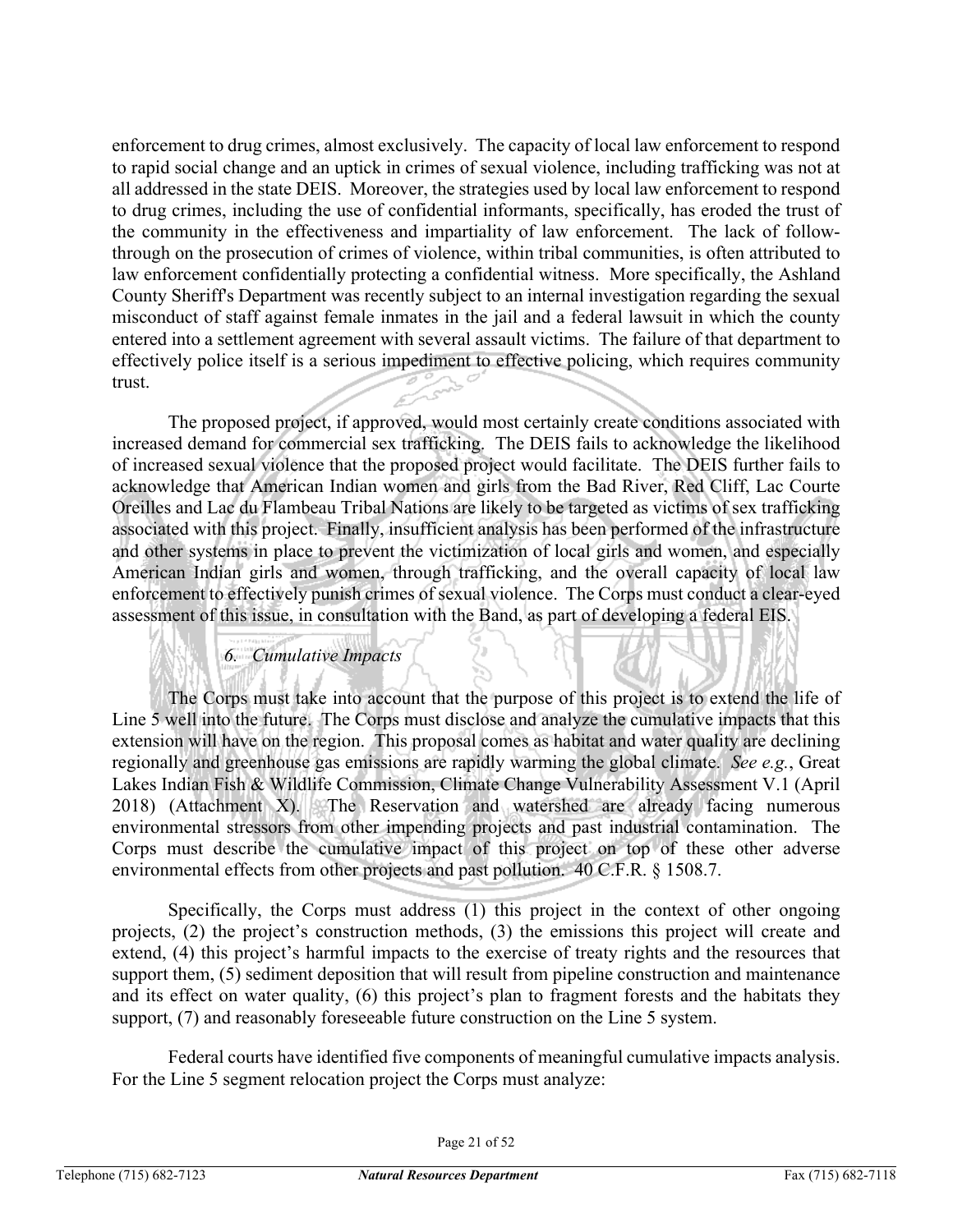- (1) the area in which the effects of the proposed project will be felt;
- (2) the impacts expected in that area from the proposed project;
- (3) Other actions—past, present, and reasonably foreseeable—that have had or are expected to have impacts in the same area;
- (4) Impacts or expected impacts from these other actions;
- (5) The overall impact if individual actions are permitted to accumulate.

#### *Grand Canyon Tr*., 290 F.3d at 345

The Corps' analysis cannot be conclusory and the agency cannot follow a "checkbox" approach to analyzing the cumulative impacts of the project. *Klamath-Siskiyou Wildlands Ctr. v. Bureau of Land Mgmt.*, 387 F.3d 989 (9th Cir. 2004). The Corps "must give a realistic evaluation of the total impacts and cannot isolate a proposed project, viewing it in a vacuum." *Grand Canyon Tr.*, 290 F.3d at 342. This includes analyzing "the damage already wrought by the construction" of the pipeline and other projects. *Am. Rivers v. FERC*, 895 F.3d 32, 55 (D.C. Cir. 2018). The Corps' analysis should include the impacts associated with potential oil spills or hazardous liquid releases and the project's emissions.

As noted throughout this comment letter, the Public Notice and the application materials are woefully deficient, which hinders an informed assessment of the cumulative impacts the project will have. Cumulative impacts are an important and necessary consideration in the NEPA process. The Bad River Band hopes the Corps adequately considers the serious cumulative burdens this project will impose on the Band and the public at large. The following is a nonexhaustive list of cumulative impacts the Corps must consider as part of a federal EIS.

## a. Other Ongoing Construction Projects

The Corps must assess cumulative impacts of this project on top of the adverse environmental impacts of other projects in the region. The extractive industry is already causing harm to Reservation lands, the Bad River watershed, ceded territories, and regional animals, birds, fish, insects, plants, trees, air, water, and soils. The Corps must assess the impacts of this project in the context of the following projects and environmental stressors. The following list is an example of projects within ceded territory that the Corps must consider:

- The Wisconsin Public Service Commission is currently considering a permit that would enable the construction of the Xcel Transmission Line which will also degrade habitat around the perimeter of the Reservation. *See* MNRD Tribal Historic Preservation Officer Report (Attachment LL) ("THPO Report"), Attachment #4. Such degradation will impact cultural and historic properties important and necessary to Ojibwe culture.
- In 2018 there was an explosion at the Husky Energy oil refinery in Superior, WI. Husky Energy Refinery Explosion and Fire, Chemical Safety and Hazard Investigations Board, 2018 (Attachment #8 to THPO Report). $6$  This explosion released toxic discharge into

<span id="page-21-0"></span><sup>6</sup> https://www.csb.gov/husky-energy-refinery-explosion-and-fire/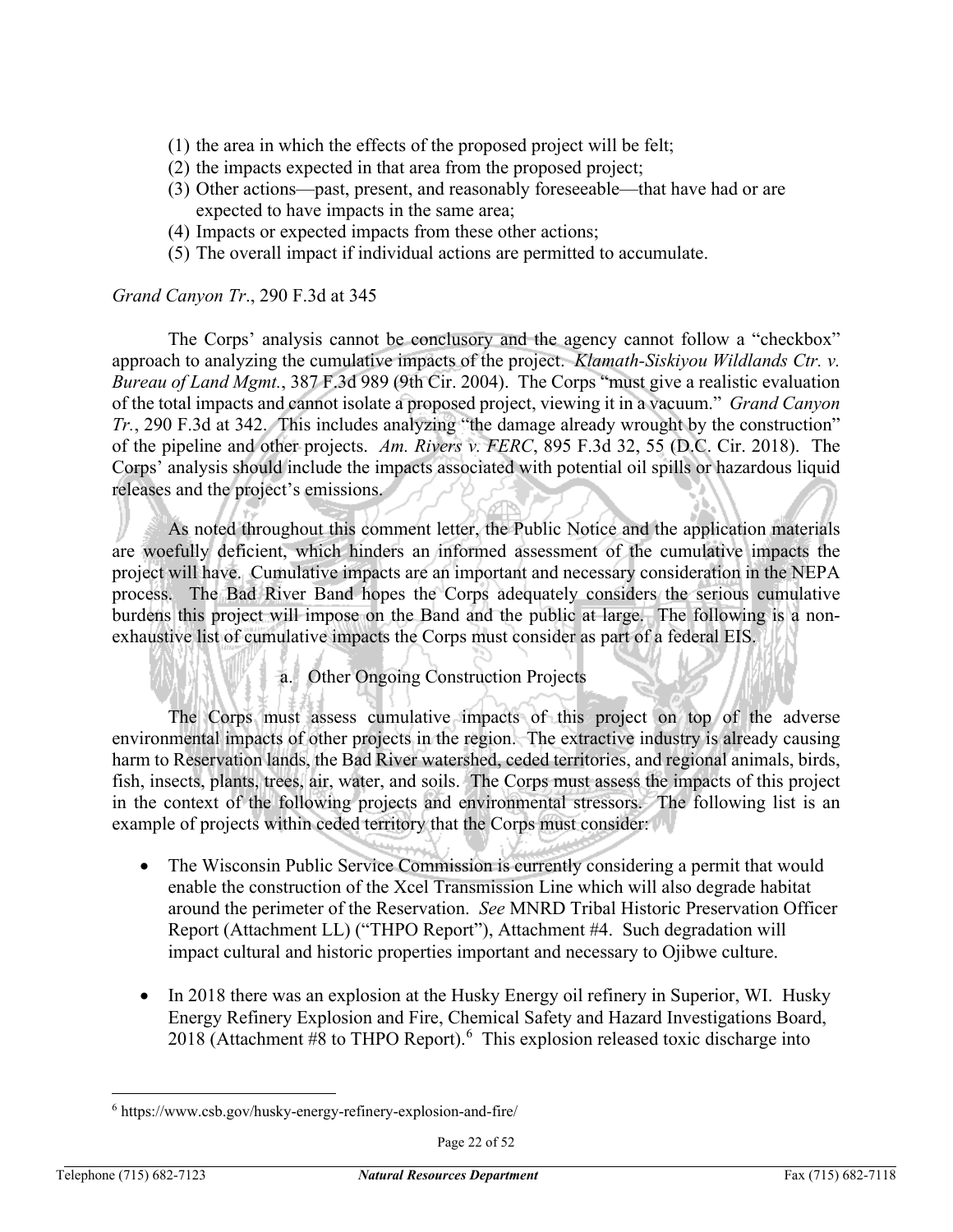Lake Superior, negatively affecting waters important to the economy and culture of the Band.

• There are numerous existing and new mining operations that are contaminating ceded territory waters in Lake Superior with mercury and toxic runoff. *Metallic Mineral Mining: The Process and the Price*, Great Lakes Indian Fish and Wildlife Comm'n (GLIFWC) (2016) (Attachment #6 to MNRD THPO Report); *see also* Project Descriptions and Maps, (Attachment # 7 to THPO Report).

The severe impacts of the project will accumulate atop the impacts of other projects. The Corps must acknowledge and assess these cumulative impacts in detail.

## b. Construction Methods

Rather than provide site-specific data or identify areas where specific construction techniques will be used, Enbridge's application materials default to a generalized table or equation of the environmental impacts from construction. For example, Enbridge plans to use blasting near numerous wetlands and this could have serious impacts on their water quality. *See e.g.*, *T&A* at 50 (Attachment O). The application also contemplates using HDD or Direct Bore methods under 154 wetlands and waterways. Appx. K to Line 5 Segment Relocation Project Application. The applicant also states that it plans to use open cut or open trench construction methods through 237 streams and other waterways. *Id*. In isolation these numbers might not mean much. But considering that the proposed pipeline project is 41 miles, the number of wetlands and waterway crossings are densely compacted. The Corps must evaluate and analyze the cumulative impacts to wetlands, waterways, and groundwater resulting from construction of the proposed project in the watershed.

## c. Cumulative Impacts to Global and Regional Climate

The Public Notice does not mention the project's greenhouse gas emissions or any of the detrimental effects they have on the global and regional climate. The Corps cannot avoid that extending the life of the Line 5 system has serious climate consequences. The Corps must analyze this project in terms of Line 5's historical and continuing GHG emissions and contributions to climate change. Line 5 already facilitates the emission of tens of millions of metric tons of CO2e into the atmosphere every year. *See* Testimony of Peter A. Erickson, Michigan Public Service Commission, Case No. U-20763, 6:12-13 (Attachment Y). The cumulative burden of this project should not be measured in terms of the amount of new consumption. Rather, the Corps should focus on the cumulative impacts to the environment associated with allowing Line 5's shipment of fossil fuels and their subsequent combustion to continue. This project is contributing to climate change by locking in the current rate of consumption of fossil fuels for decades to come. Scientists warn that we must stop consuming climate warming fuels all together and as soon as possible in order to ensure the sustainability of our planet. *See e.g.* Letter from Peter Kalmus, et al., to Joseph R. Biden, Jr., President of the United States (Oct. 7, 2021) (Attachment Z). This project prevents that from happening and thus contributes to the continued emission of greenhouse gasses and resulting cumulative contributions to climate change. Climate change is a global problem that has grievous regional environmental effects. The Corps does not acknowledge, much less analyze,

Page 23 of 52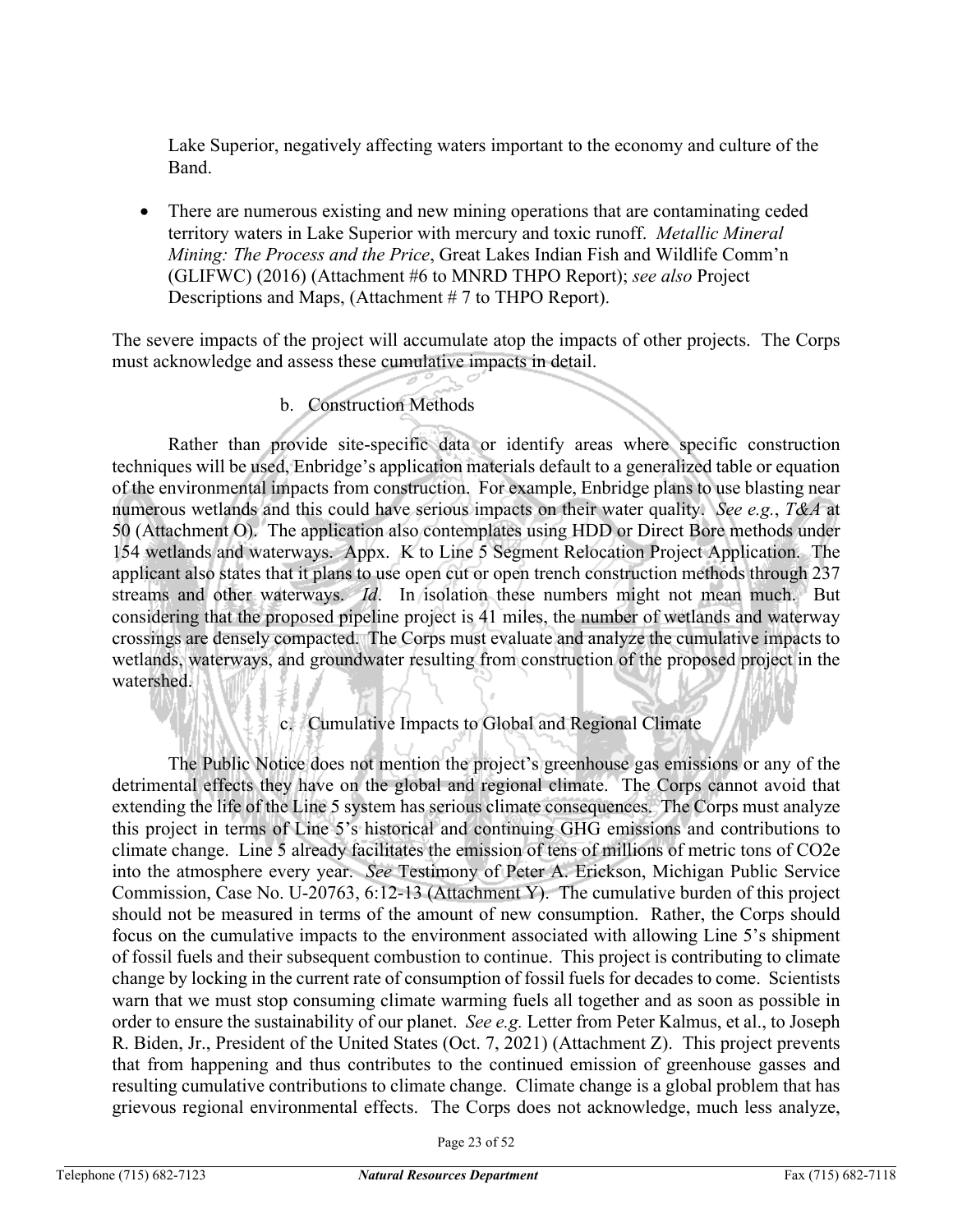these effects in the Public Notice. The Corps must consider the cumulative effects of the project on climate change in a federal EIS.

## d. Exercise of Treaty Rights

The project also inflicts cumulative burdens on the exercise of treaty rights. As previously described, the Corps has a federal trust relationship with Tribal Nations, including the Bad River Band. *See* Section I. *supra*. This relationship requires that the Corps not diminish treaty rights and resources. *Id.* This project may have a chilling effect on the exercise of tribal treaty rights and harm to species of flora and fauna that tribal members depend on for that exercise. *Id.* The Corps must analyze the impacts that the project will have on access to treaty resources, both directly and cumulatively, in consultation with the Bad River Band. Further, the project's contribution to climate change has a cumulative effect on the Band's ability to continue to use treaty resources and continue to maintain the Reservation as a viable homeland. *See* Section I. *supra*; Section IV. *infra.* The Corps must evaluate the impacts the project will have on treaty resources and the Reservation as a homeland as part of a federal EIS and in accordance with its trust responsibility to the Bad River Band.

#### e. Sedimentation

Enbridge will use many construction methods for this project that will cause sedimentation and contribute to the cumulative degradation of water quality in this region. Sedimentation, even unintended, has the potential to lower water quality and degrade habitat in Tribal OTRWs, ORWs, and ERWs. *See* Ann McCammon Soltis, Great Lakes Indian Fish and Wildlife Comm'n, *Great Lakes Indian Fish and Wildlife Commission Environmental Monitoring Relevant to Lake Superior Basin* (Nov. 19, 2014) at 8 (discussing importance of sediments in determining water quality and ongoing need to assess Lake Superior for sediment contamination) (Attachment AA). The project applicant discusses the sedimentation risks associated with HDD, grading, and exposing bare ground, construction on various types of soil, river crossings, erosion in waterways, and clearing vegetation. EIR at 107-108. However, the applicant does not discuss the cumulative impacts of these discharges. The cumulative impacts analysis should assess whether sedimentation and erosion control are sufficient to prevent water quality reduction given background water quality in-stream and downstream. The Corps must include an evaluation of the project's cumulative effects on water quality given the immense sediment loading it could cause. The Corps should conduct this evaluation in a federal EIS.

## f. Forest Fragmentation

The project will cause forest fragmentation by permanently converting forested wetlands into emergent wetlands along the entirety of the pipeline route. *See* MNRD Wetlands Report at 9. The Corps cannot view this conversion in a vacuum – climate change and continuing land development are causing a biodiversity crisis. *Grand Canyon Tr.*, 290 F.3d at 342. This project's proposal to change 41 miles of Wisconsin's forest ecosystem in such a drastic way merits appropriate analysis. The Public Notice discusses possible impacts to wildlife resulting from forest fragmentation in a general way, *see e.g.*, Public Notice Table 1 and Section 3, but this analysis does not account for this project's contribution to rapidly declining global and regional biodiversity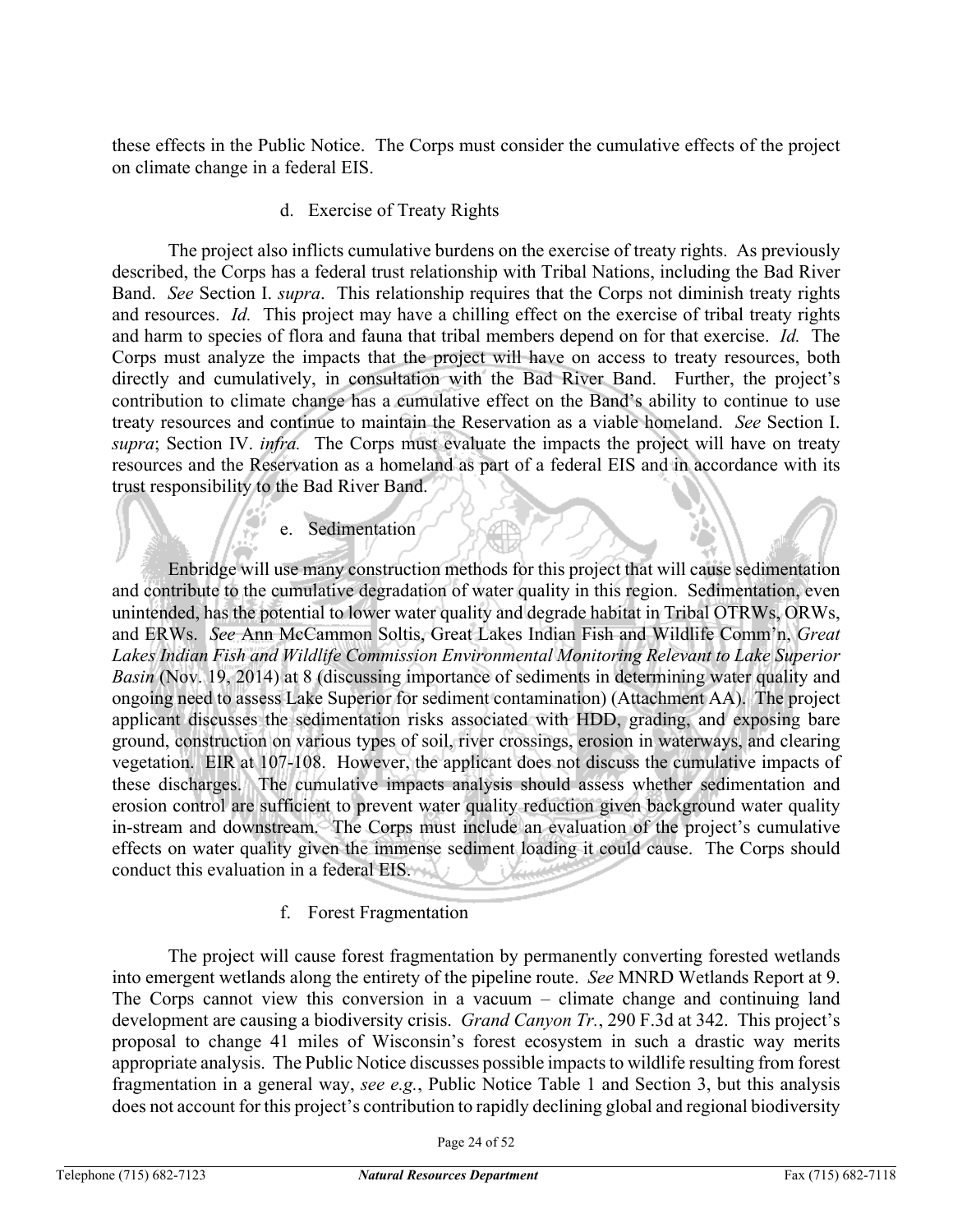(Attachment X). For example, this project may increase deer populations around the reservation by expanding the forests edge around the reservation boundary. *See* T&A at 12 (Attachment O); *see also* Alverson, Waller, Solheim, *Forests too deer: Edge Effects on northern Wisconsin*, Conservation Biology 2:348–358, (1988) (Attachment BB). Deer overpopulation leads to diminished forest cover, biodiversity, and habitat quality through effects such as preferential browsing. *Id*. Deer are already overpopulated in this region and allowing them to expand their habitat will result in diminished forest regeneration and biodiversity. *See also* Section IV.C. *infra*. Any diminishment in forest habitat as a direct or indirect effect of this project will be cumulative to the biodiversity impacts of other projects in the region. This proposal is incomplete without an analysis that details the cumulative impacts of forest fragmentation on biodiversity and habitat in the project area.

## g. Extending the Life of Line 5

If this project is approved, it will extend the life of this aging pipeline system well into the future. It is almost a certainty that other segments of this pipeline will need to be replaced in the near future given the declining integrity of the Line 5 system. The environmental impacts of these future segment replacement projects will be cumulative to the impacts of the project now under consideration.

## *7. Connected Actions*

Finally, the project should be considered in conjunction with the proposed Line 5 Tunnel project. *See* Public Notice for *Proposed pipeline tunnel under the Straits of Mackinac between Mackinaw City and Saint Ignace*, U.S. Army Corps of Engineers (May 15, 2020) (Attachment CC). NEPA regulations define connected actions as two proposals that "are closely related and therefore should be discussed in the same impact statement." 40 C.F.R. § 1508.25(a)(1). The reroute project is connected to the tunnel project, and vice versa, because neither can proceed without the other. Oil from Alberta, Canada will not be able to reach its destination in Sarnia, Ontario without the ability to cross through or around *both* the Bad River Reservation and the Straits of Mackinac. Further, the Environmental Protection Agency noted in a March 16, 2022, letter to Col. Karl Jansen that "[the EPA] believe[s] removal, decommissioning in place, or a combination thereof, of the existing pipeline is connected to the routing of the pipeline." EPA Letter, Encl. 1 at 19 (Attachment J). The project "cannot or will not proceed unless other actions are taken previously or simultaneously" on the Line 5 Tunnel project and therefore the Corps should consider the projects together in a single EIS. 40 C.F.R. § 1508.25(a)(1)(ii).

#### IV. THE PROPOSED PROJECT DOES NOT MEET THE STANDARDS OF THE CLEAN WATER ACT

Initially, the Corps must clearly identify all the waters of the U.S. that will be impacted by the proposed project. The Corps' previous jurisdictional determination left out multiple waters that should have been considered jurisdictional under the Clean Water Act. Further, a federal court decision from August 2021 vacated the previous rule that the Corps' jurisdictional determination was based on. Although the Public Notice states that Enbridge asked the Corps to treat all waters as jurisdictional, the Corps has yet to map out all the jurisdictional waterways that the project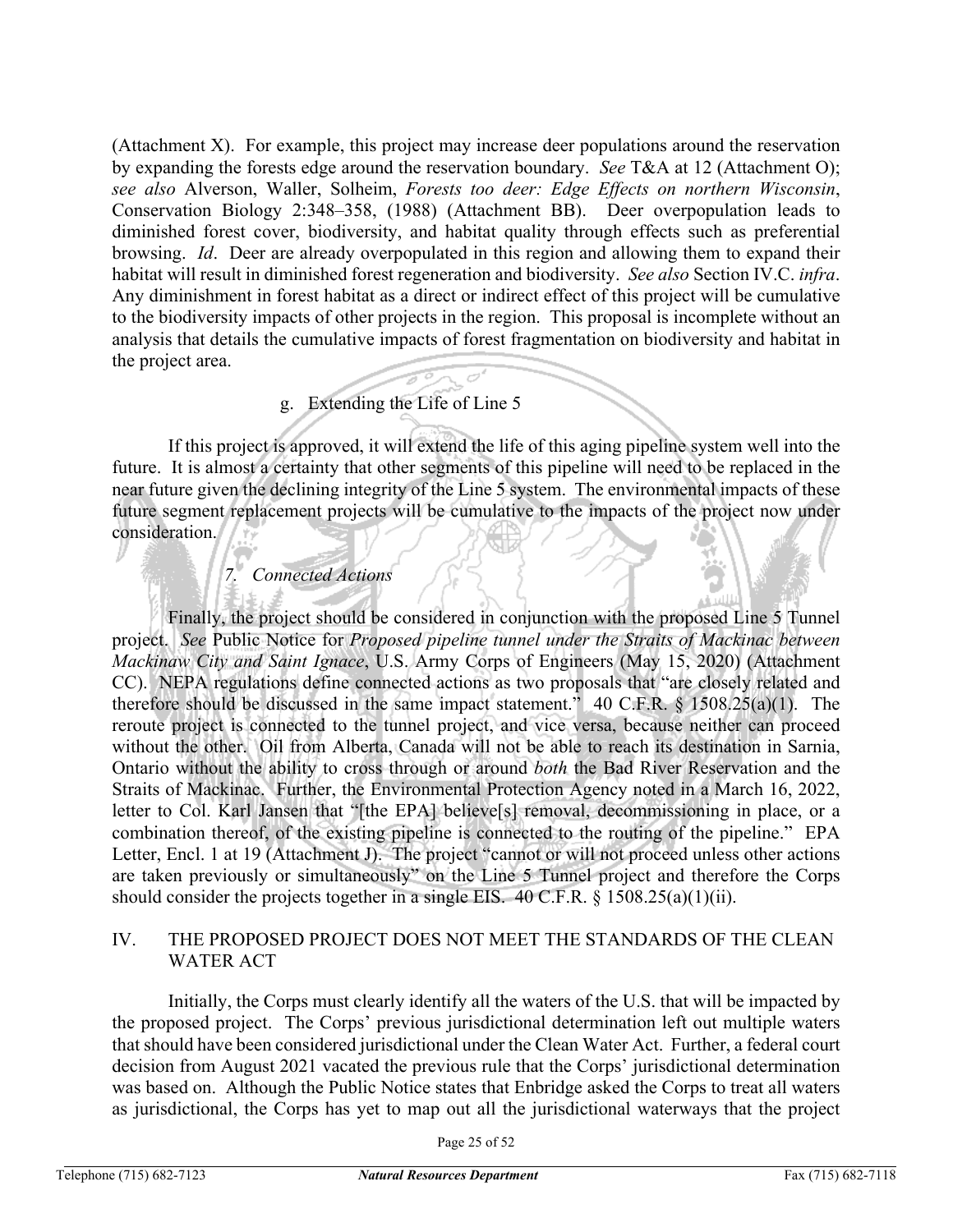would impact. Importantly, such a determination and map must not only include all waterways directly impacted by the project along the route, but also all secondary impacts related to the project, including impacts in the right-of-way, access roads, pumping stations, and construction staging sites.

The Corps cannot issue a Section 404 or Section 10 permit unless the proposed project meets the requirements set forth in the Clean Water Act Section 404(b)(1) Guidelines. 33 U.S.C. § 1344(b). The Guidelines require the Corps to make factual determinations and means to prevent or minimize the effects of the proposed project. 40 C.F.R. §§ 230.10, 230.11. The Guidelines recognize that "the degradation or destruction of special aquatic sites, such as filling operations in wetlands, is considered to be among the most severe environmental impacts covered by these Guidelines." 40 C.F.R. § 230.1(d). "The guiding principle should be that degradation or destruction of special sites may represent an irreversible loss of valuable aquatic resources." *Id*. The Guidelines also prohibit a permit if the discharge of dredged or fill material "will cause or contribute to significant degradation of the waters of the United States." *Id*. at (c). A permit also may not be issued "unless appropriate and practicable steps have been taken which will minimize potential adverse impacts of the discharge on the aquatic ecosystem." *Id*. at (d). The Public Notice and the materials in the application do not provide enough information for the Corps to make the required considerations set forth in the 404(b)(1) Guidelines. The application and Public Notice are severely deficient in disclosing and examining the direct and secondary effects of the proposed project. Significantly, "[i]nformation about secondary effects on aquatic ecosystems shall be considered *prior to the time final section 404 action* is taken by permitting authorities." *Id*. at §230.11(h)(1) (emphasis added). The Corps cannot issue a Section 404 permit based on the information available. The Corps must solicit accurate data from the applicant such that the Corps, the Band, and the public in general, can comment on the impacts the proposed project will have under the Section 404(b)(1) Guidelines. Accordingly, the Corps should prepare its own EIS.

## A. The Public Notice Does Not Accurately Describe or Consider Impacts to Wetlands.

The Corps' Public Notice must contain an accurate description of wetlands through the entire project area to make factual determinations on the effects of the project as required by the 404(b)(1) Guidelines. Only when the Corps has the underlying information can it evaluate the impacts and whether they result in an "irreversible loss of valuable aquatic resources." The lack of wetland data is also concerning because an incomplete or inaccurate picture of wetland impacts has the domino effect of resulting in inadequate mitigation of wetland impacts, which is explicitly required under the 404(b)(1) Guidelines. 40 C.F.R. §§ 230.41, 230.91 *et seq*. The current mitigation plan is based on incomplete information and is deficient.

The Public Notice, and the documents used to inform it, inadequately assesses wetlands. These failures mean that Public Notice commenters are unable to meaningfully comment on these discussions beyond pointing them out. As importantly, these failures deprive Corps decisionmakers of essential information when considering whether to permit Enbridge to discharge dredged or fill material into wetlands. Without this information the Corps is unable to "[d]etermine the nature and degree of effect that the proposed discharge will have, both individually and cumulatively, on the structure and function of the aquatic ecosystem and organisms." 40 C.F.R. §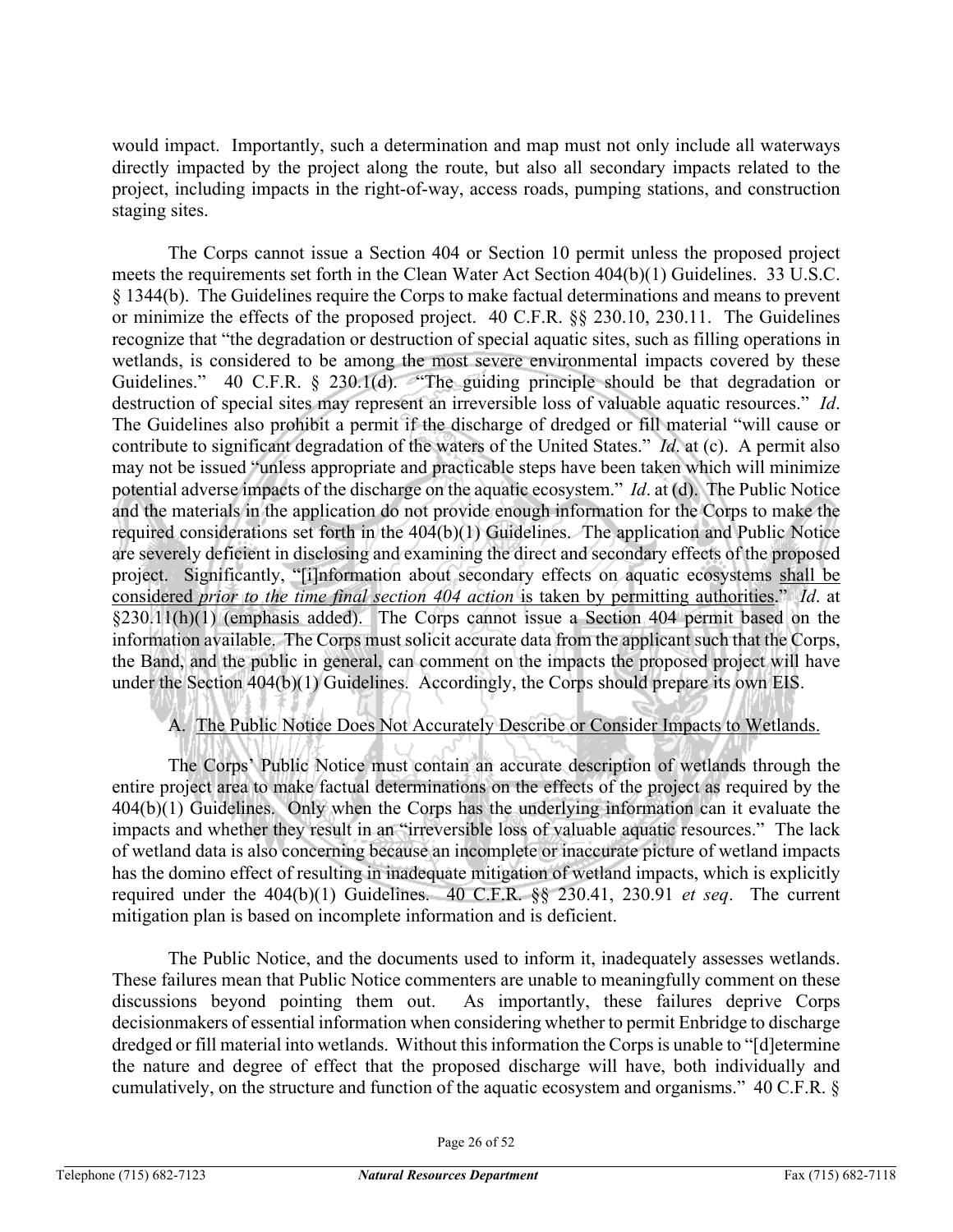230.11(e). The Corps' environmental review must reconsider wetland as well as related impacts and proposed mitigation in light of these many deficiencies.

The Public Notice inadequately describes the wetlands that exist in the area of the proposed project. Deficiencies in the Notice and underlying data include gaps in data; flaws in functional assessments; undervaluing of wetlands quality, diversity, and function; and unexplained differences in wetland delineations. Further Corps environmental review must resolve these issues.

#### *1. There Are Numerous Gaps in Data and Maps*

Numerous data gaps exist in the Public Notice and the underlying documents informing it. Most fundamentally, no comprehensive list of wetland delineations exists. Multiple surveys require synthesis by any person reviewing the Public Notice or the state DEIS, revealing discrepancies between datasets. T&A at 2-3 (Attachment O); MNRD Wetlands Report at 2-3, 7 (Attachment N). The Corps, WDNR, and the applicant's sources reach different totals of wetland acres impacted, calling into question the true extent of acres impacted. *See* Bad River Band March 4, 2022, letter to Corps (discussing wetland and waterway discrepancies) (Attachment B); T&A at 34 (Attachment O). In fact, the Corps' Public Notice identifies two different numbers of acres of wetlands that will be impacted – 101.10 acres and 59.3 acres – with no clear distinction between the two. Public Notice (compare Tables 1 and 4); *see* Bad River Band March 4 letter (Attachment B); T&A at 33 (Attachment O).

MNRD, GLIWFC, and outside contractors documented additional wetland acres and waterways within the survey boundary that were left off wetland delineations, as well as additional occurrences of Wisconsin's Natural Heritage Inventory species not reported by the company. MNRD Wetlands Report at 1 (Attachment N). MNRD and GLIFWC also submitted field data to both the Corps and WDNR indicating that the numbers of wetlands and waterway crossings are greater than those identified by the applicant or either agency, well before the state DEIS and the Public Notice were published. Memoranda from Great Lakes Indian Fish & Wildlife Comm'n (June 8, 2021) (Attachment DD). Yet, despite this documented field data, neither the Corps nor WDNR have updated their maps or estimates of impacts to wetlands and waterways to reflect the actual impacts on the ground.

The Public Notice and underlying reports also rely on outdated or inappropriate data sources. These include reliance on the Wisconsin Wetland Inventory rather than actual wetland delineations to determine acreage impacts, MNRD Wetlands Report at 2, and reliance on Madeline Island Weather Station rather than closer, longer running, and more representative stations to get a picture of Ashland County rainfall. MNRD Wetlands Report at 4 (Attachment N).

Prior to the Corps' development of an EIS, the Band asks that the Corps meet with MNRD staff to discuss data staff possess and data still needed, all of which should be incorporated into a federal EIS. MNRD Wetlands Report at 1 (Attachment N). After meeting to discuss these issues, the Corps should conduct or require any additional data gathering and analysis necessary to develop a thorough federal EIS.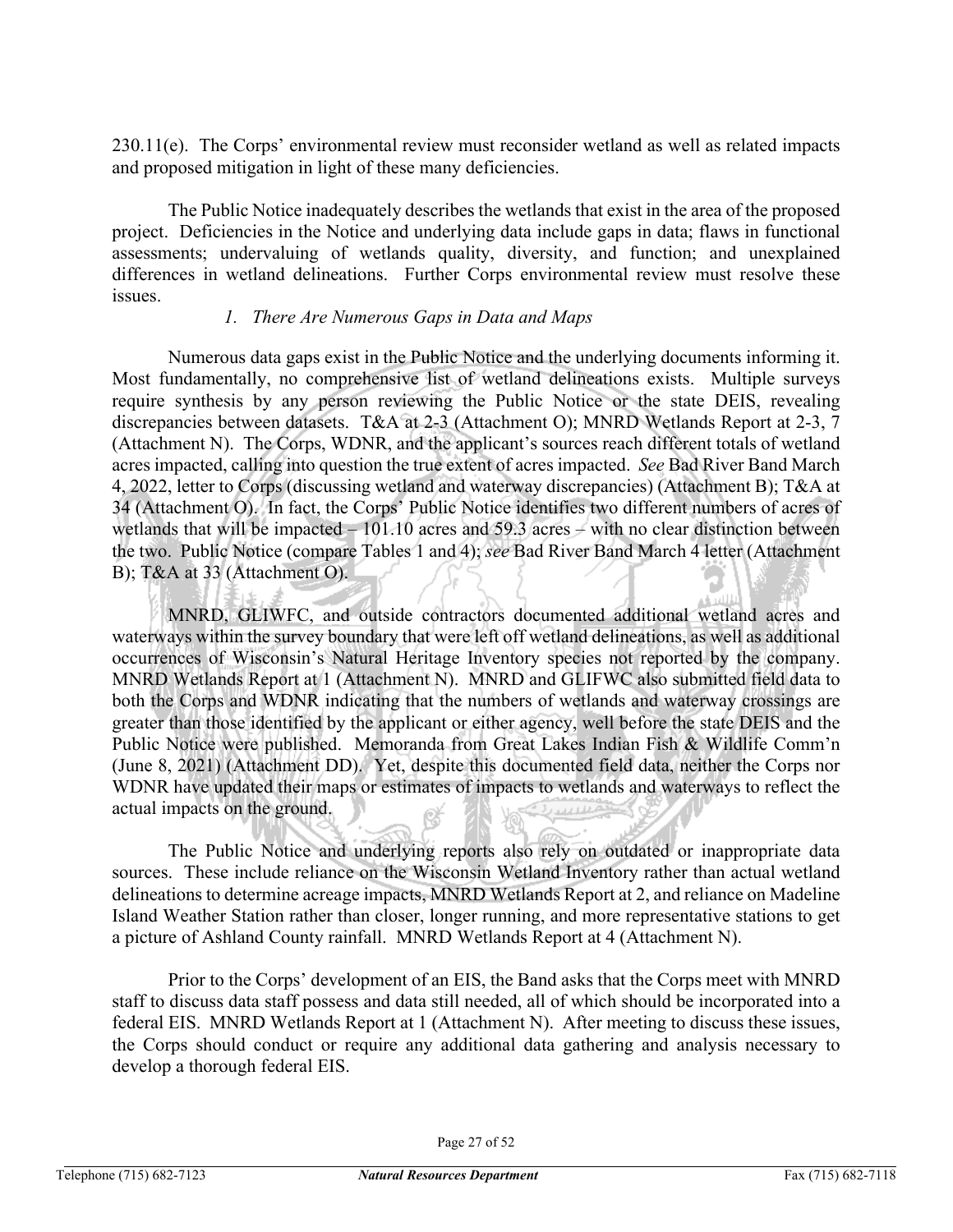## *2. Wetland Functional Assessments Fail to Transparently Assess Function*

No table in the Corps Public Notice or the state DEIS summarizes the value of a wetland into high, medium, or low function, meaning Band staff and contractors cannot see the overall assessment used to assign mitigation value. T&A at 33 (Attachment O). MNRD and contractor field work revealed further errors in functional assessments of Iron County Forest land. These include misidentifying parcels as private land and failing to value local microtopography, groundwater recharge, and human use. T&A at 4-24 (Attachment O). A Corps EIS must require and incorporate transparent assessment of wetland functional values.

#### *3. Wetlands are Undervalued in Quality, Diversity, and Function*

The Public Notice, and the data it relies upon, undervalue wetland quality, diversity, and function. This has a serious effect on any evaluation of the impacts the project will have on the function of the aquatic ecosystem as required by the 404(b)(1) Guidelines. For example, fieldwork in Iron County Forest land showed that the Public Notice's description of "isolated hardwoods and conifers in better drained areas adjacent to incised drainageways," Public Notice at 6, "in no way captures" many wetlands in the area. T&A at 24 (Attachment O). The Corps must conduct a field analysis and update the description of wetlands before it can make factual determinations on the project's impacts to them.

The Public Notice is also misleading in presenting the wetland qualities. The wetland assessment and mitigation scheme lumps medium and low-quality wetlands together. *See* T&A at 25-31 (Attachment O). This systematic undervaluing of wetland quality and function undermines the assessment and mitigation process. Such undervaluing exposes forested wetlands with little disturbance or invasive species, *see* EPA letter, Encl. 1 at 16 (Attachment J), to numerous impacts, including disruption of mucky soils, changes in subsurface hydrology, soil compaction, and loss of microtopography. T&A at 25, 30-31 (Attachment O). Commenters cannot evaluate the overall value assigned to each wetland, and permit decision makers cannot ascertain realistic impact levels and necessary mitigation levels. T&A at 31 (Attachment O); *see* EPA letter, Encl. 1 at 16-19 (Attachment J). The Corps should develop documents for its EIS that summarize impacts based on wetland function as well as list each wetland's assigned quality. MNRD Wetlands Report at 4- 5 (Attachment N).

The Corps must also gather information on and discuss high-quality wetlands. *See* EPA letter, Encl. 1 at 17 ("*Lack of Adequate Identification of High-Quality Wetlands*") (Attachment J). The state DEIS contains multiple flaws in its description and designation of high-quality wetlands. These flaws include the system used to determine high quality and the lack of attention to available data. The failure to accurately and adequately assess wetlands highlights the importance of the Corps conducting a separate environmental review of the proposed project.

First, the DEIS considers a wetland high quality based on global and state rankings deeming the wetland imperiled or critically imperiled. DEIS at 204. This is nonsensical; such a ranking does not equate to, nor even describe a wetland's quality. The Corps must not rely on this same flawed approach in its own analysis. The DEIS also relies on this flawed method to claim no significant loss of high-quality wetlands. The underlying logic is that converting a forested

Page 28 of 52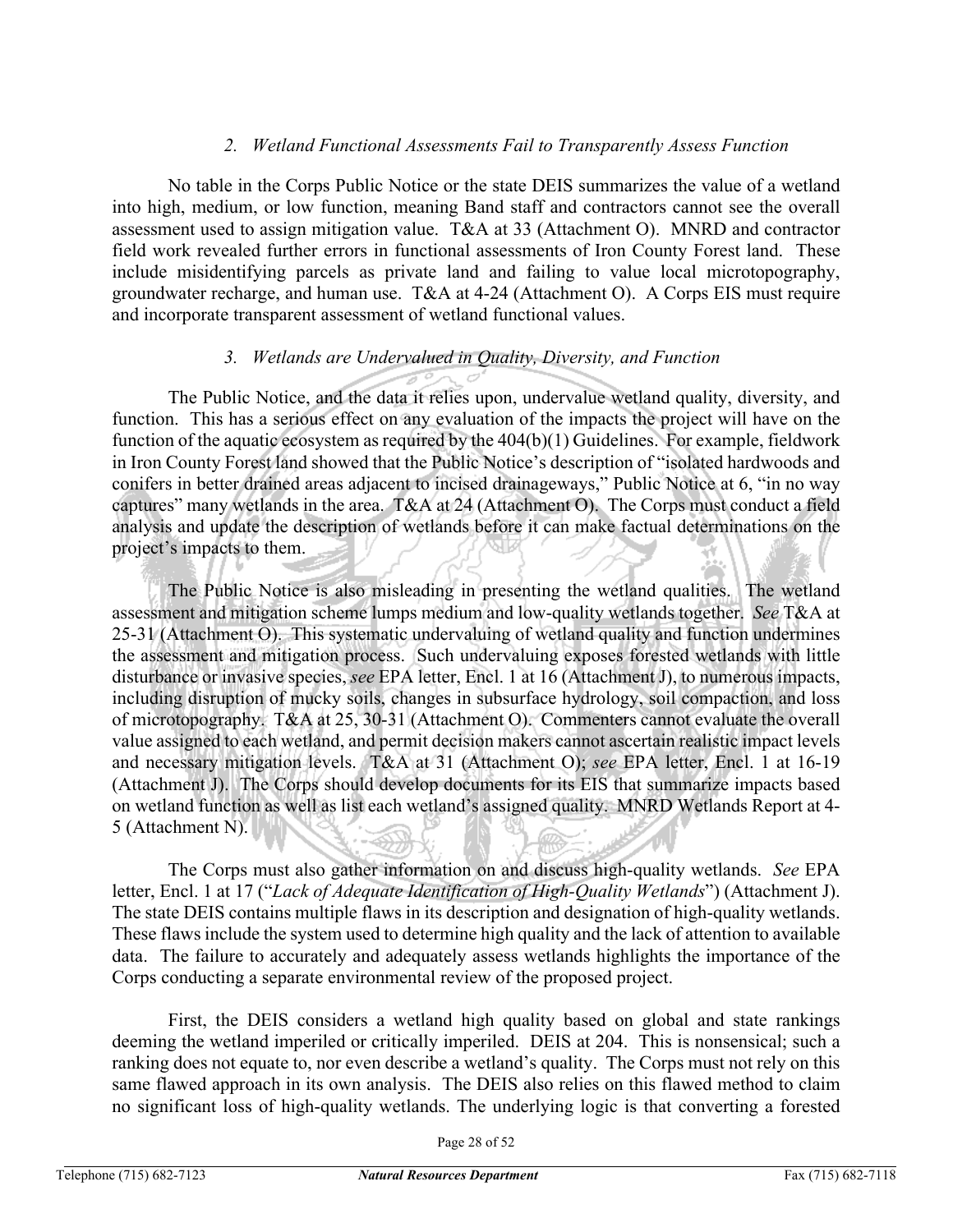wetland deemed only "vulnerable" to an emergent wetland of that same quality designation maintains wetland quality. *Id*. However, forested wetlands provide unique functions and species communities that emergent wetlands do not. *See e.g.*, EPA letter, Encl. 1 at 15-16 (Attachment J).

The DEIS provides an alternative method to determine quality: "Also, wetlands would be considered high-quality if they contain a representative complement of native species." DEIS at 204. While this is a more appropriate method, neither the WDNR nor the applicant conducted the review necessary to base a high-quality determination on species composition. *Id.*; EPA letter, Encl. 1 at 17 (Attachment J). This is a startling admission with no stated rationale. In order to base a decision on this more accurate method for determining high quality wetlands, the applicant, the Corps, and/or WDNR must actually conduct field reviews to support their conclusions. The Corps must also make the underlying data to support those determinations public.

The application materials overlook other wetland qualities too. These qualities include downstream benefits of wetlands, and the wooded uplands that abut them, that extend and connect beyond the proposed pipeline corridor. *See e.g.*, T&A at 34 (Attachment O). The Corps must more robustly consider the quality and functions of wetlands in developing a federal EIS. Any conclusions must be based on field work or other supporting evidence and the underlying data must be made available to the public.

## *4. There are Unexplained Differences in Wetland Delineations*

There are unexplained differences in wetland delineations provided to the Corps. This issue is made worse due to the lack of a single, comprehensive delineation dataset. *See* Section IV.A.1. *supra*. Some wetlands delineated in 2019 were re-delineated in 2020 without explanation. For example, Enbridge re-delineated a farmed wetland in Iron County. While the 2019 delineation shows a single, larger wetland (wird 017), the 2020 delineation instead shows two much smaller wetlands (wird1012e and wird1009e). T&A at 31-32 (Attachment O). The new delineation paperwork failed to explain the decision to re-delineate, appeared not fully filled out, and seemed to miss or ignore key indicators of a farmed wetland. T&A at 32 (Attachment O); MNRD Wetlands Report at 7 (Attachment N). Apart from this example, "LiDAR topography and aerial imagery data suggest wetlands may exist where there is no evidence of data collection by the wetland delineation contractors." MNRD Wetlands Report at 7 (Attachment N). The Corps must require clear explanations for re-delineations and lack of delineations and incorporate that into its EIS.

Without a baseline analysis and full, accurate, and supported wetland delineations, the Corps, other governmental entities, and the public are unable to assess the wetland impacts of the proposed projects. Failure to provide this information is contrary to NEPA. The Corps must require a single wetland delineation data set for the entire project—including reasoning for any redelineations or missing delineations—and correct the other baseline deficiencies in data and analysis necessary to describe wetlands before releasing a federal EIS.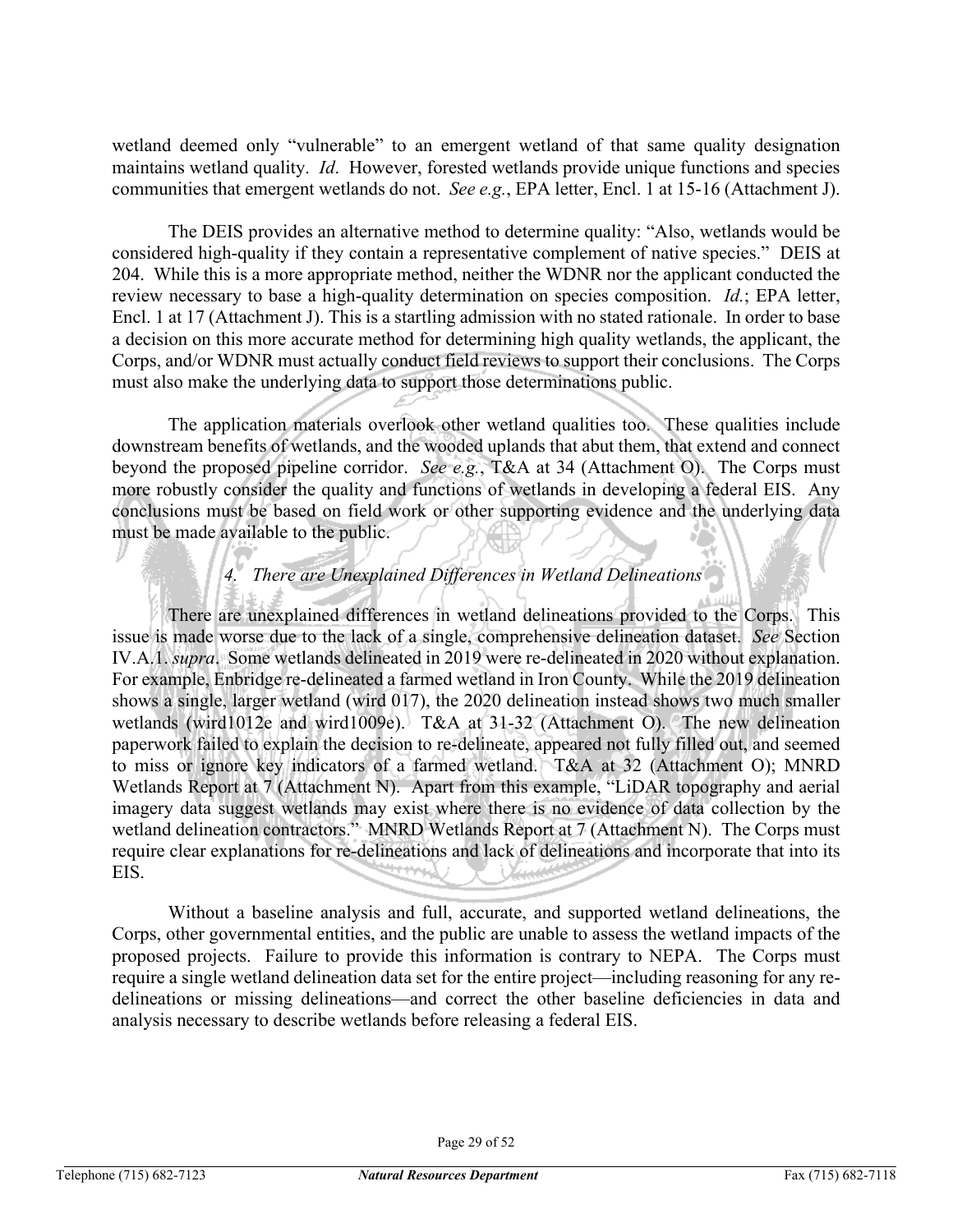#### B. The Corps and the applicant inadequately define specific impacts to wetlands.

The information the Corps relies on inadequately defines specific environmental impacts to wetlands. This information fails to include impacts to wetlands from blasting and horizontal directional drilling ("HDD") and disturbance of wetland soils and microtopography. The Corps must resolve these issues as part of its EIS.

Enbridge proposes bedrock blasting in wetlands with seeps, springs, microtopography, and a state threatened plant. *See e.g*., T&A at 12, 14, 25-28 (discussing many examples of wetlands proposed for blasting) (Attachment O). Blasting in these locations is very likely to harm seeps and water flow, sensitive soils, and a state threatened plant. T&A at 12, 24, 32-33, 36, 39, 44 (Attachment O). For example, Thompson & Associates found that "[b]lasting and trenching this wetland [wirb1007] will drastically harm the rare features it presents." T&A at 24 (Attachment O). It appears neither the applicant nor the Corps attempted to quantify, minimize, or mitigate the short- and long-term impacts of blasting. T&A at 44 (Attachment O); *see* EPA letter, Encl. 1 at 8- 9 (Attachment J). The Corps must assess the specific impacts to each wetland targeted for blasting.

The Corps must more robustly consider the many risks of HDD on wetlands. HDD carries a high risk—perhaps even expectation—of drilling fluid releases, which can harm fish and aquatic species and constitutes fill of waterways and wetlands. T&A at 45-46 (Attachment O); Jeffrey Broberg, Report on Line 5 at 7 ("Broberg Report") (Attachment EE). Enbridge's current fluid release response plan "is geared more towards terrestrial clean up with waterbody clean up seeming like an afterthought." MNRD Fisheries Report at 2 (Attachment FF). A lost drilling bit or leak underground may require excavation of an HDD site, including wetlands. T&A at 46 (Attachment O). The three-page, bare bones plan for the "inadvertent release" of drilling fluid lacks any site specificity. *Id*. The plan must consider aquatic resources at risk in streams, and the unique topography and varying site conditions that make areas proposed for HDD difficult to access. *Id*; *see also* EPA letter, Encl. 1 at 12 (Attachment J). The Band has not seen the contractor's plan in the event of a release. T&A at 51. Yet, as a sovereign government located downstream of this proposed project, the Band would also need to respond to any such release. Finally, HDD requires brush removal for a pipeline's lifetime, continually disturbing forested and shrub wetlands. T&A at 46 (Attachment O). The many risks of HDD must be considered in a Corps EIS.

The applicant and the Corps fail to adequately consider disturbances to wetland soils and microtopography. "[M]any wetlands in the project corridor exhibited mucky mineral, muck, or peat soils." T&A at 44 (Attachment O). Movement of construction equipment, movement and storage of soils, trenching, and blasting all will harm these soils, and their impacts may extend beyond the project corridor and far into the future. *Id*. Relatedly, microtopography "will be lost during construction by vegetation clearing, trenching, soil disturbance and construction equipment access. Sedimentation will also fill low points and level soils surfaces." *Id*. These disturbances will take many decades to recover, if at all. T&A at 45 (Attachment O). The Corps must assess these disturbance risks and impacts.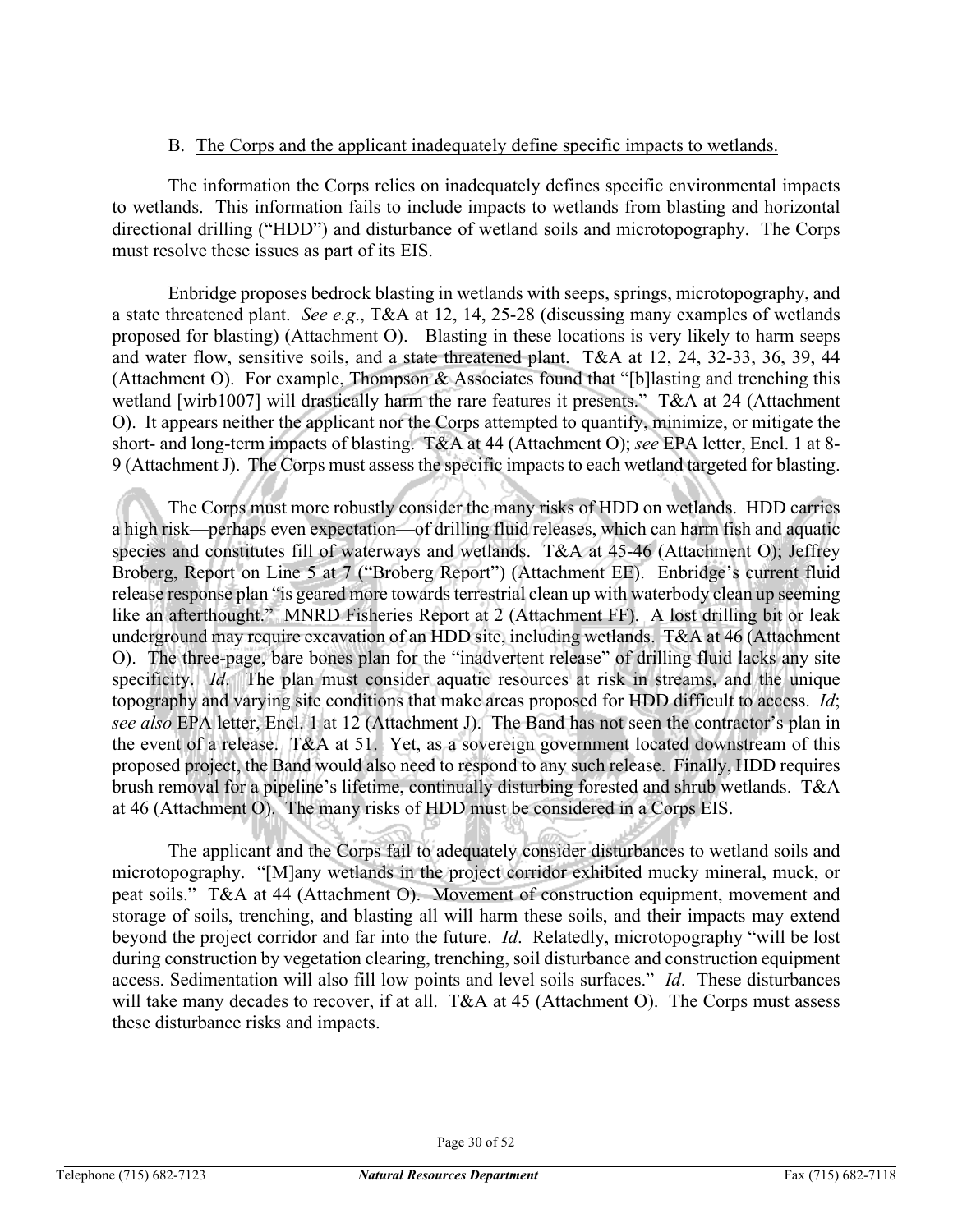#### C. The Corps inaccurately describes wetland impacts as temporary.

The Corps and Enbridge improperly classify many impacts as temporary. Wetland conversion, tree clearing, blasting, and soil disturbance all have long term, if not permanent, impacts. Pipeline maintenance corridors require permanent conversion of forested wetlands to emergent. *See e.g.*, EPA letter at 6, Encl. 1 at 15 (Attachment J). "[T]he use of the word "temporary" is misleading as the construction techniques of blasting and trenching will cause permanent (in our lifetime) impacts to existing functions in the workspace. Soils, hydrology, and topography will be altered despite the companies' assertions otherwise. The only permanent impact acknowledged is the fill of 0.02 acres of emergent wet meadow. This is a very narrow view of wetland loss." T&A at 32-33 (Attachment O). In other cleared areas, old growth trees such as northern white cedar and black ash may not regrow in our lifetimes—if at all—due to factors such as increased deer browse and the northern shift of climatic zones. T&A at 4-24, 46 (Thompson & Associates' review of Iron County Forest land shows the many permanent impacts from maintenance corridor conversion to emergent wetland, including the loss of northern white cedar, black ash, and sugar maple) (Attachment O). These shifts also impact wildlife. *Id*. Similarly, impacts to wetland quality and functions can be just as detrimental to the overall environment and should be discussed and analyzed as impacts. *See e.g.*, EPA Letter, Encl. 1 at 6, 7, 12, 16, 18-19 (Attachment J). The loss of forested wetlands also harms flood protection. MNRD Wetlands Report at 5 (Attachment N).

Before the Corps can classify any impacts as temporary, the Corps must fully examine all impacts to wetlands. The  $404(b)(1)$  Guidelines outline several factors to consider in determining loss of values to a wetland. These include damage or destruction of habitat, adversely affecting biological productivity, and altering substrate and water movement. Altering a wetland can also interfere with filtration functions or aquifer recharge. 40 C.F.R. § 230.41(b). None of the factors to consider are distinguished between permanent and temporary. The Guidelines further recognize that wetlands impacts can have trickledown effects: "[w]hen disruptions in flow and circulation patterns occur, apparently minor loss of wetland acreage may result in major losses through secondary impacts." *Id.* The Corps must evaluate the project's impacts to wetlands before determining which impacts are temporary. As demonstrated above, and as the Guidelines contemplate, some of the impacts may have long lasting effects. *See id.* at § 230.11(g), (h) (determination of cumulative effects on the aquatic ecosystem and determination of secondary effects on the aquatic ecosystem). Only after the Corps has reviewed and disclosed all impacts to wetlands can it examine whether and which impacts are temporary or long term. The Corps' EIS must also disclose how it determined which impacts are temporary or long term and how it evaluated each impact.

#### D. The Corps Must Reassess the Mitigation Requirements for the Proposed Project due to the Insufficient Assessment of Wetlands and Wetland Impacts.

The Corps' environmental review must completely reassess what mitigation the proposed project requires. The severely deficient assessment of wetlands and wetland impacts creates uncertainty as to how many wetland acres must be mitigated for, as well as what wetland qualities and functions must be compensated. This also calls into question the proper mitigation ratios. Based on the current information in the Public Notice and the application materials regarding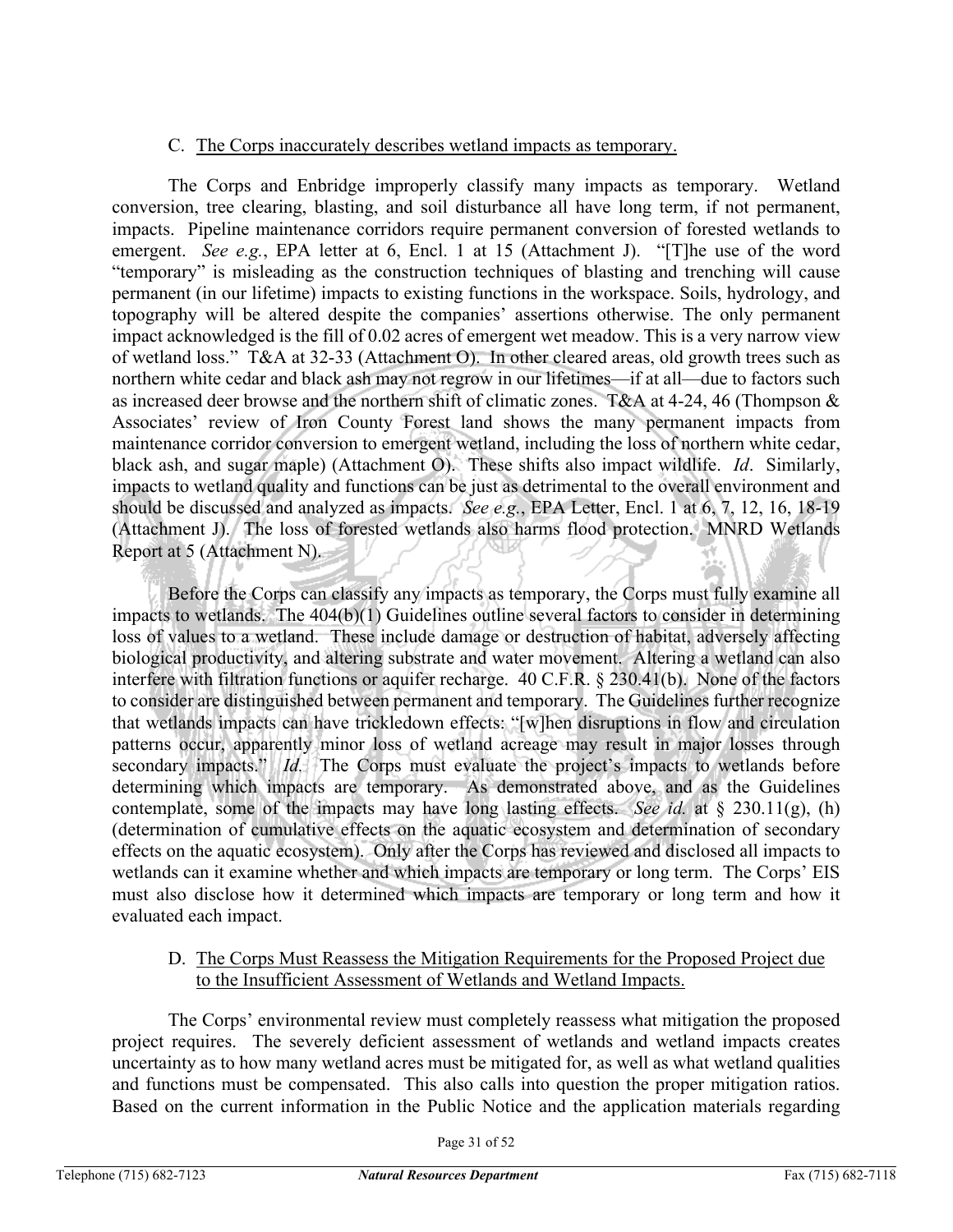mitigation, the Corps cannot issue a permit: "no discharge of dredged or fill material shall be permitted unless appropriate and practicable steps have been taken which will minimize potential adverse impacts of the discharge on the aquatic ecosystem." 40 C.F.R. § 230.10(d). The proposed mitigation is not enough to minimize the potential adverse impacts of the project on the aquatic ecosystem. Further, the Corps has not made, and cannot make, the mitigation findings required by Subpart J of the 404(b)(1) Guidelines without accurate baseline information. *Id.* at § 230.93(a)(1) ("The district engineer must determine the compensatory mitigation to be required in a DA permit, *based on what is practicable and capable of compensating for the aquatic resource functions that will be lost as a result of the permitted activity*") (emphasis added). Once the Corps has accurate baseline data, it must turn to a full assessment of mitigation requirements.

Because of the outstanding questions on the acres of wetlands present and impacted, the appropriate mitigation plan is impossible to determine. *See* EPA letter, Encl. 1 at 16. First, the discrepancy between Army Corps and WDNR figures on wetlands make the number of mitigation acres required even more unclear. Second, the state DEIS appears to disregard many impacts to wetland type, quality, and function, thus undercounting the need of mitigation acreage. T&A at 32-36 (Attachment O). The Public Notice also lumps medium and low-quality wetlands together, which further undermines any accounting of wetland quality, function, and acreage. Public Notice at 8-9. Third, the lack of clarity around whether and to what extent impacts to wetlands are temporary or permanent compounds the issue. *See* MNRD Wetlands Report at 2, 3, 9 (Attachment N); EPA letter, Encl. 1 at 6 (Attachment J). Fourth, the Public Notice and application materials contemplate Enbridge being able to alter, and increase, wetland impacts after permit approval. Their ability to adjust the work corridor width in wetlands without Corps approval creates further uncertainty in the number of total impacts to wetlands. *See* T&A at 35 (Attachment O); EPA letter, Encl. 1 at 12 (Attachment J).

The failure to separately identify wetlands based on wetland qualities and functions has the additional problem of clouding the appropriate mitigation ratios required. This further undermines the connection of any current mitigation proposals to reality. *See* EPA letter, Encl. 1 at 16 ("the plan does not provide any scientific evidence or rationale for use of the proposed mitigation ratios, nor does the mitigation plan explain how those ratios were developed or determined.") (Attachment J); T&A at 34 (Attachment O). This conflation undermines any attempt to mitigate the "highest potential overall general functional value." Enbridge, Compensatory Wetland Mitigation Strategy at 6; *see also* T&A at 33 (Attachment O). This leads to mitigation ratios that are not commensurate with the wetland impacts proposed.

Enbridge also proposes buying credits for scrub-shrub wetland or in-lieu fee credits to mitigate the loss of forested wetlands. This is because not enough forested wetland mitigation credits are available, even to meet the undervalued mitigation ratios currently proposed. *See* DEIS at 206. However, purchasing scrub-shrub credits for forested wetland impacts will result in a loss of forested wetlands in the watershed and the time lag to fulfill in-lieu fee credits is too great. *See*  MNRD Wetlands Report at 9-10 (Attachment N).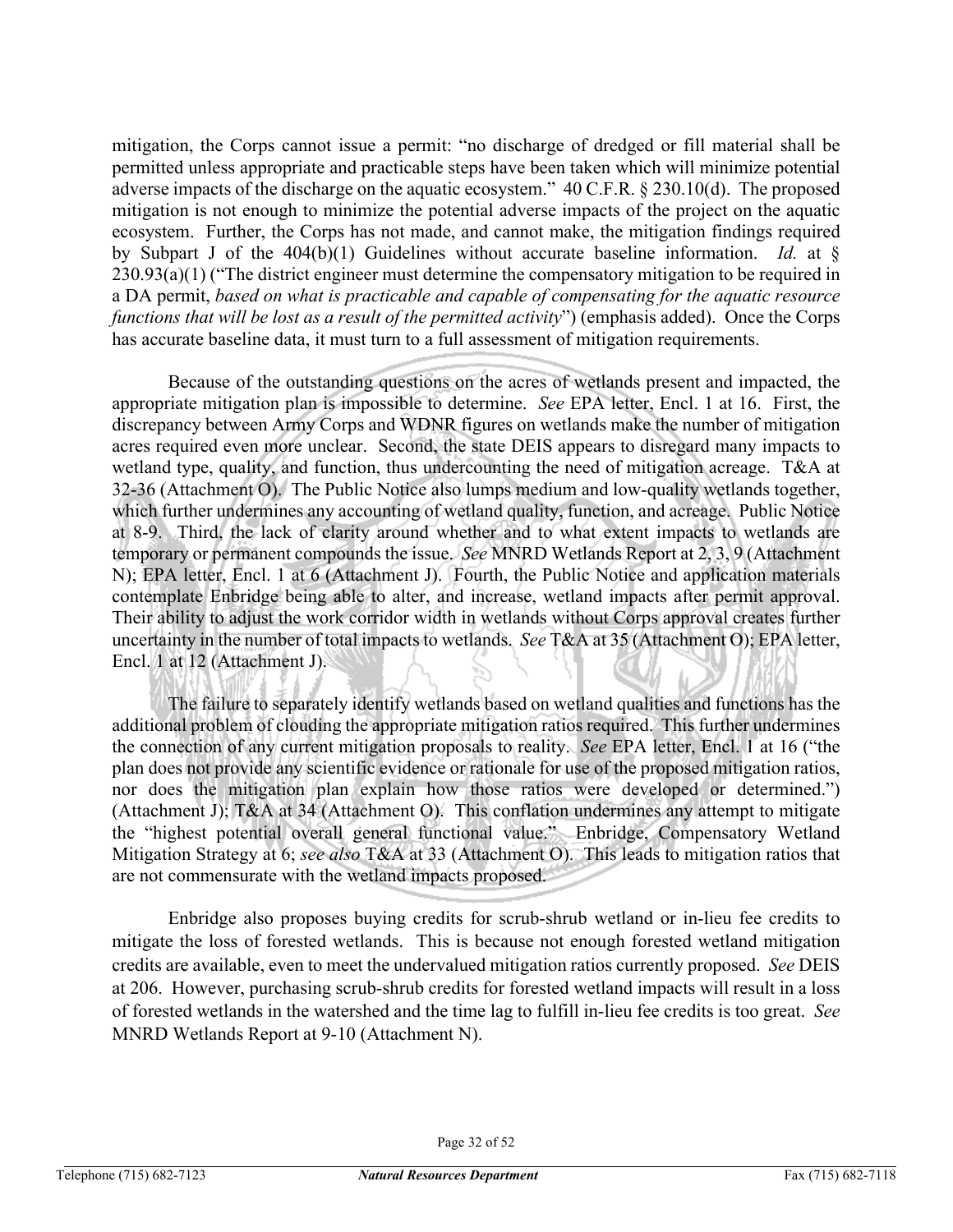Finally, the Corps must consider how or even whether impacts to treaty rights from wetland disturbance can be mitigated. The proposed project risks harming numerous treaty-protected species, including:

- giizhik or northern white cedar
- godotaagaagaans or blue bead lily
- jiibegob or leatherwood
- miishijiiminagaawanzh or swamp red currant
- pegyunagakwitz or balsam fir
- siba' or woodland horsetail
- ska'agonmins or muscle wood
- wica' or big-leaved avens
- wiigwaas or paper birch
- wiisagaak or black ash

T&A at 7-9 (Attachment O). The Corps must discuss with the Band, GLIFWC, and other tribes with treaty rights in ceded territory how, and even if, impacts to such species might be mitigated and if greater than *de minimis* impacts to treaty rights can be avoided.

All of these issues create great uncertainty in trying to set a mitigation plan for the proposed project. In the Corps' review, "[t]he wetland mitigation section should clearly articulate how not only wetland type, but wetland function will be replaced on the landscape to ensure proper mitigation of impacts." MNRD Wetlands Report at 5 (Attachment N).

Current Corps and applicant documents lack sufficient information and analysis for the Corps to make 404 permitting findings, necessitating further review. The Corps must examine the deficiencies related to wetlands identified here and in the attached reports. To ameliorate these deficiencies, the Corps must ensure collection of any additional data needed and properly analyzed all data to determine the full extent of wetland impacts in a Corps EIS.

E. The Public Notice Does Not Accurately Describe or Consider Impacts to Waterways.

Discussion of surface waters by the Corps lacks details and relies on incomplete environmental data. Because of this, the applicant and the Corps discuss environmental effects to all waterways in very general terms. Reliance on this overly general analysis would result in greater impacts than anticipated, and unknown impacts, due to limited data and analysis. The 404(b)(1) Guidelines require the Corps to make factual determinations on water circulation, downstream flows, and normal water fluctuation. 40 C.F.R. § 230.11(b). These include potential diversion, obstruction of flow, alterations of bottom contours, and other significant changes in the hydrologic regime. *Id*. Based on the Public Notice and the application materials, the Corps does not have enough data to make these factual findings.

The importance of an accurate baseline of waterways in the project area cannot be understated. The proposed project is within watersheds that are very interconnected. As such, impacts to specific waterways may have impacts to other waterways or other water resources.

Page 33 of 52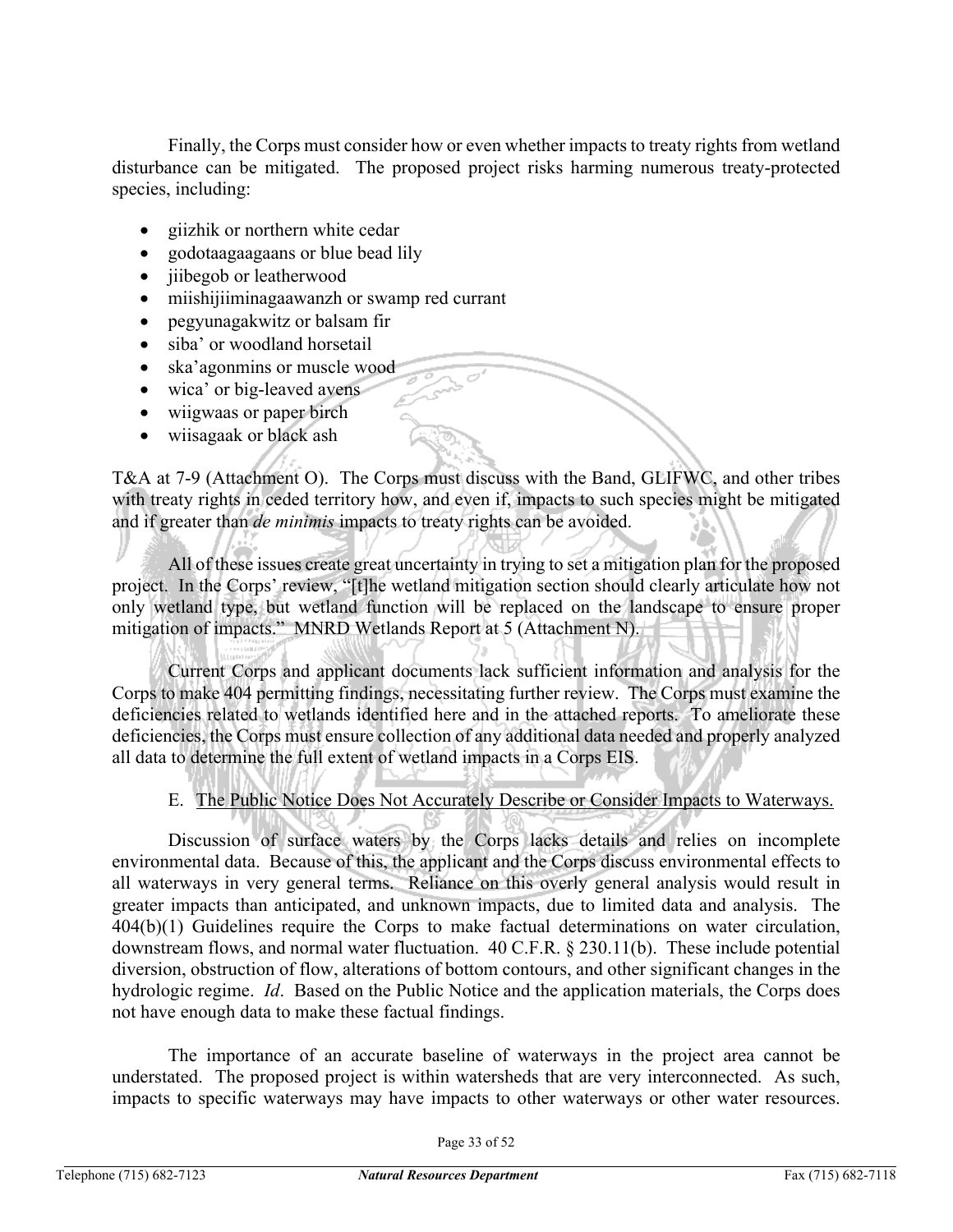These interactions cannot be generalized within the project area. The 404(b)(1) Guidelines require the Corps to consider cumulative effects and secondary effects of the proposed project on the ecosystem. *Id*. at § 230.11(g), (h). Given the numerous impacts to waterways involved with this project, as well as the hydrology of the region, the consideration of cumulative and secondary effects is paramount. "Although the impact of a particular discharge may constitute a minor change in itself, the cumulative effect of numerous such piecemeal changes can result in a major impairment of the water resources and interfere with the productivity and water quality of existing aquatic ecosystems." *Id.* at  $\S$  230.11(g)(1). This proposed project is a prime example where piecemeal changes can have a big impact. The project also has the potential to permanently alter the hydrology in the region. *Id*. at § 230.11(h)(2) ("Some examples of secondary effects on an aquatic ecosystem are fluctuating water levels"). A Corps EIS must be prepared to assess site- and activity-specific waterway data and analysis. The Corps must also use site-specific data to evaluate both cumulative and secondary effects the project will have on the region.

## F. The Discussion of Waterways Lacks Necessary Details.

The Corps' and the applicant's discussions of waterways lack necessary details to form either a baseline analysis or to model how the project may impact waterways. *See* EPA letter, Encl. 1 at 15 (Attachment J). Missing elements include basic characteristics such as waterway quality, use, and size; robust consideration of unique waters such as Lake Superior and the Kakagon-Bad River Sloughs; and adequate consideration of HDD and potential petroleum spills. A federal EIS must improve the discussion of each of these topics.

## *1. Basic Waterway Characteristics Are Lacking*

The Corps must collect and incorporate sufficient basic waterway characteristics to enable it—and other government entities and the public—to then assess impacts. Necessary information includes more baseline information on waters affected, a complete list of water features impacted, water uses and cultural resources, a comparison of impacts of project alternatives, and discussion of watersheds. MNRD Other Waters Report at 3, 6 (Attachment H); *see also* MNRD Environmental Report at 6 (Attachment GG). Other important elements include the presence of groundwater recharge zones and the erosion potential at soil transition zones. MNRD Other Waters Report at 2 (Attachment H). The Wetland and Waterbody Crossing Table should "clearly show…proposed impact type, waterbody identifier, size of impact, and a notes section that details changes to proposed activities that might lead them to be included/excluded from permitting and the date those changes were made *and* the date information was shared with the Corps." MNRD Other Waters Report at 6 (Attachment H). This basic information is essential to then understand project impacts and avoid or mitigate for such impacts.

## *2. The Public Notice Lacks Robust Consideration of Unique Waters*

The Public Notice materials lack consideration commensurate with unique waters such as Lake Superior and the Kakagon-Bad River Sloughs. Lake Superior requires a description of current conditions appropriate for this body of water that is important on multiple scales, from local to international, from spiritual and cultural to economic. Additionally, the Corps' environmental review must discuss specific petroleum spill risks and consequences—short and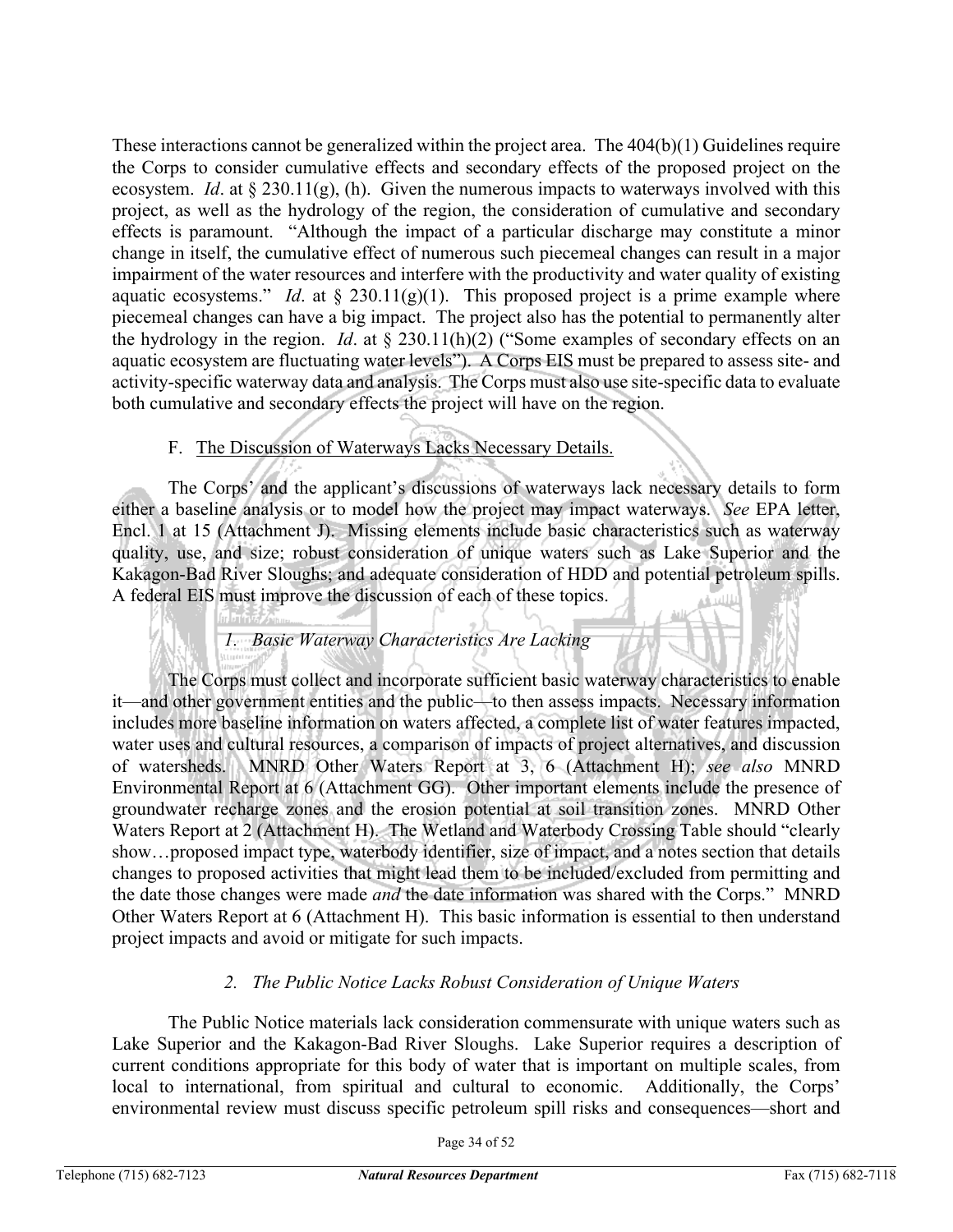long term—to the lake, including in different seasons. The Sloughs must receive accurate and robust description, including their full size, many uses, and waterways that flow in and out. Just as with Lake Superior, the international significance of the Sloughs necessitates greater examination of potential effects from a pipeline spill, including the role of seiche hydrology and impacts to manoomin (wild rice). MNRD Other Waters Report at 2, 8 (Attachment H); *see also* EPA letter at 2-6 (discussing determination that the Sloughs are an Aquatic Resource of National Importance) (Attachment J).

#### *3. The Public Notice Lacks Adequate Consideration of Waterway Impacts*

The Public Notice and application materials lack adequate consideration of impacts to waterways from pipeline construction and operation. This includes impacts from HDD and potential petroleum spills. The 404(b)(1) Guidelines specifically require an analysis of contaminants that may be introduced to the ecosystem as a result of the proposed project. 40 C.F.R. § 230.11(d). Although Enbridge, in its optimism, claims that the risk of an oil spill is low, the risk is not zero. Further, the construction methods for HDD introduce foreign liquids into the ground as part of the process. The serious dangers of HDD to waterways require specific evaluation and accurate description, including potential impacts on downstream waters and lands from complications and failures of HDD. *See* Section IV.B. *supra*; EPA letter, Encl. 1 at 12 (Attachment J). The Corps must also consider the real risks of an aquifer breach or release of drilling fluid from HDD construction. *See* Section IV.B. *supra*. There is a high probability of frac-outs that may result in inadvertent mud loss into the ground. This is based on review of the soils and sediments and bedrock composition. Broberg Report at 8-9 (Attachment EE). The risk of an aquifer breach resulting from HDD construction is not hypothetical. The Enbridge Line 3 replacement project resulted in three aquifer breaches to artesian wells that resulted in over 262 million gallons of water lost. The Minnesota DNR has not yet disclosed the impacts those breaches have had on area groundwater and the Band has not yet had the opportunity to review the technical reports that accompanied Minnesota's press release. It is evident, however, that the HDD construction method was flawed and resulted in two breaches, and boring resulted in one breach. These punctures collectively drained millions of gallons from aquifers that supply community members, including the Fond du Lac Band of Lake Superior Chippewa, with drinking water. The Corps must require an inventory of the material injected as part of the construction process in order to evaluate the possible impacts and adverse effects of a loss of drilling mud during construction.

The grave risks and impacts of an oil spill require specific, quantitative assessment. A sitespecific and quantitative analysis of potential environmental impacts due to oil spills must cover a range of scenarios, including size and location of potential spills along with a range of environmental and weather conditions (e.g., high flows, ice conditions, combined ice and flowing water in waterways, etc.). MNRD Other Waters Report at 8 (Attachment H). The federal EIS also must consider in detail the risks and impacts of relocating the pipeline to an area with much greater groundwater recharge than the existing pipeline route. MNRD Other Waters Report at 2, 3 (Attachment H); Broberg Report at 1, 11 (Attachment EE).

The Corps must also analyze the overall impacts that pipeline construction can have on the waters throughout the project area, including aquifers and other groundwaters. Project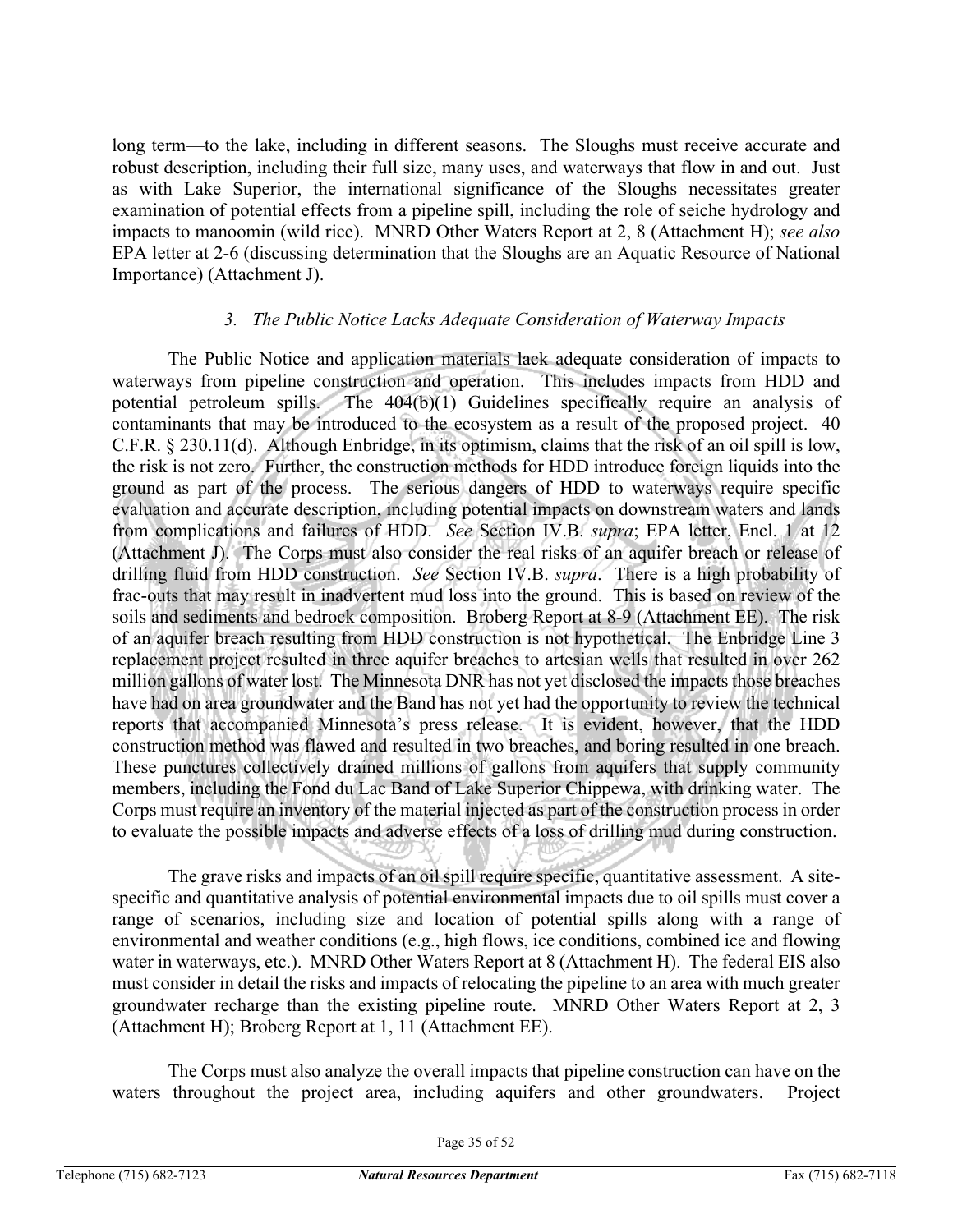construction can change the waterway hydrology. One of the proposed construction methods includes trenching 8 to 10 feet deep in areas where groundwater may reach the surface. Broberg Report at 2 (Attachment EE). Trenching may also change stream flow: Annual and ephemeral streams could have their waterways diverted, changing the hydrology of perennial streams. This could add additional sedimentation to perennial streams during large rain and snow melt events. Another proposed construction method is blasting. In addition to impacting wetlands, blasting can have severe impacts to groundwaters. The Public Notice and the application do not disclose sitespecific impacts or analyses of blasting. This omission is startling given the risks associated with blasting, such as creating new surface water and groundwater inactions, with the possibility of redirecting groundwater flow. Broberg Report at 6 (Attachment EE). The Corps must also gather data and consider the impacts of construction debris. Blasting without appropriate cover can increase dust and other sediments in the area. Broberg Report at 5 (Attachment EE). "Added sedimentation could greatly affect the populations of fish downstream." MNRD Fisheries Report at 2 (Attachment FF). The Corps must require a site-specific analysis for each crossing method to evaluate the impacts construction will have on waterways. This includes soil sampling and gathering other data to determine whether blasting will be needed as part of construction, sitespecific data on whether trenching will be required, and site-specific analyses of whether HDD can or should be used for certain waterway crossings.

بللحقم Rather than collect site specific data, Enbridge has punted the review down the road in its application materials by failing to identify areas where blasting may be required up front. EIR at 39. Even though Enbridge claimed it would collect soil borings in its EIR, *id*. at 52, no such data is included in the Corps' Public Notice or in any other application materials. And rather than providing an analysis of the likely adverse impacts of these construction methods, Enbridge instead points to minimization and mitigation for each method. EIR at 44 ("In each case and for each method, Enbridge will adhere to the measures specified in the [Environmental Protection Plan] and additional requirements identified in applicable permits and approvals from the USACE and the WDNR"). Unfortunately, Enbridge's failure to follow environmental laws during the construction of its Line 3 pipeline in Minnesota shows that the Corps cannot reasonably assume Enbridge, if granted permits, will abide by and successfully implement its construction plan and all required environmental protections (*see* Attachment HH). [7](#page-35-0)

The Corps must develop an EIS which provides adequate detail on the potential impacts of the proposed project to waterways. This must include gathering of site-specific data and an analysis of the impacts of each proposed construction method at each waterway crossing.

G. The Corps and Applicant Rely on Incomplete Waterways Data.

The Corps and applicant rely on incomplete waterways data. The Corps must require additional data gathering that is made available to the public. The Corps must also fully review and incorporate existing sources of data as part of the EIS.

<span id="page-35-0"></span><sup>7</sup> *See e.g*. Nicholas Pfosi, *Enbridge fined \$3.32 mln for failings in Line 3 replacement project*, Reuters (Sept. 16, 2021), available at Jennifer Bjorhus, *Enbridge crews punctured three aquifers during Line 3 oil pipeline construction, DNR says*, Star Tribune (March 21, 2022), available at https://www.startribune.com/enbridge-crewspunctured-three-aquifers-during-line-3-oil-pipeline-construction-dnr-says/600158140/; Kirsti Marohn, *DNR releases details of two more Line 3 aquifer breaches*, MPR News (March 21, 2022), available at [https://www.mprnews.org/story/2022/03/21/dnr-releases-details-of-2-more-line-3-aquifer-breaches.](https://www.mprnews.org/story/2022/03/21/dnr-releases-details-of-2-more-line-3-aquifer-breaches)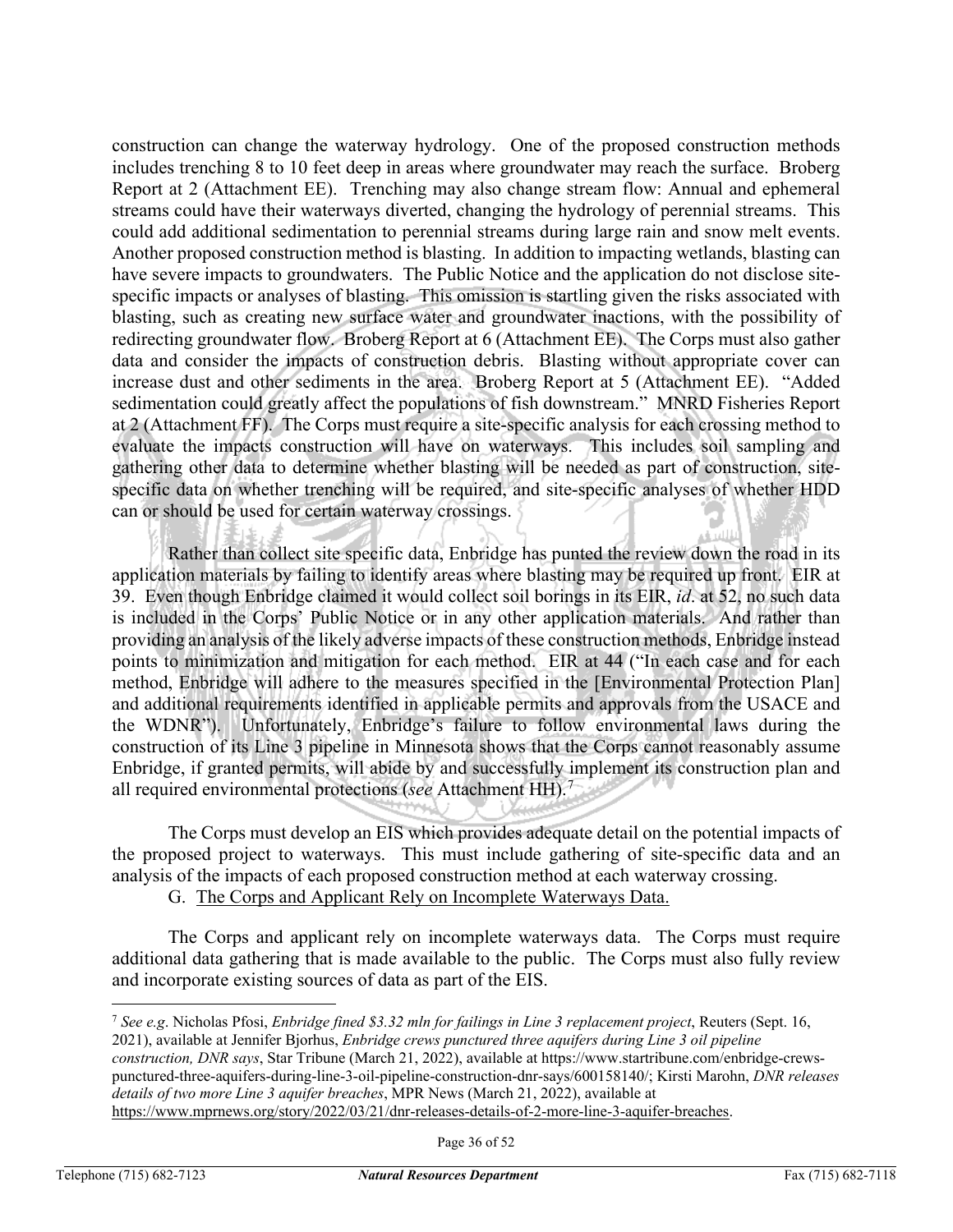## *1. The Corps Must Gather Additional Data*

The Corps must require additional waterways data on many fronts. These additional data needs include potential impacts to waters meeting the definition of Areas of Special Natural Resource Interest, *see* MNRD Other Waters Report at 2, unknown water conditions, uses of waters, *id*. at 7, and site-specific analyses on construction, operation, and maintenance impacts. *Id*. at 2, 8; *see also* EPA letter, Encl. 1 at 15 (Attachment J). Perhaps most essential, the Corps and the applicant must gather baseline water quality data, especially for those waters classified as Outstanding Tribal Resource Waters, Outstanding Resource Waters, or Exceptional Resource Waters by the Band or Wisconsin. *See* EPA letter, Encl. 1 at 4-5, 13-16 (Attachment J). Additionally, the Corps must resolve the still-conflicting waterway crossing data. *See* MNRD Other Waters Report at 6 (Attachment H). The Corps must gather all these lacking data for inclusion in a federal EIS.

## *2. The Corps Must Review and Fully Incorporate Existing Sources*

The Corps can draw on numerous existing sources to improve the assessment of waterway conditions and impacts in a federal EIS. These include:

- USGS 2015 report about studying and modeling the groundwater and surface water interactions in the Bad River watershed. *See id*. at 3. (Attachment #4 to MNDR Other Waters Report).
- Marengo River Watershed Action Plan. *See id*. at 4. (Attachment #6 to MNDR Other Waters Report).
- Lake Superior Biodiversity Conservation Strategy, A Biodiversity Assessment for Lake Superior, Volume I: Lakewide Assessment and the relevant Regional Plans<sup>[8](#page-36-0)</sup> See id. (Attachment #8  $\&$  #9 to MNDR Other Waters Report).
- Other websites that describe designations that apply to the Kakagon and Bad River Sloughs complex should be referenced, including:
	- o National Park Service's National Natural Landmark webpage: https://www.nps.gov/subjects/nnlandmarks/site.htm?Site=KASL-WI (Attachment #2 to MNDR Other Waters Report).
	- o National Audubon Society's Important Bird Area (IBA) webpage: https://www.audubon.org/important-bird-areas/kakagon-bad-river-wetlandsforest-corridor (Attachment #3 to MNDR Other Waters Report).

Current Corps and applicant materials lack details and adequate data in discussing waterways. The Corps must examine the deficiencies related to waterways identified here and in the attached reports. To remedy these deficiencies, the Corps must collect—or require the

<span id="page-36-0"></span><sup>&</sup>lt;sup>8</sup> All of these documents are available on Nature Conservancy Canada's webpage:

https://www.natureconservancy.ca/en/where-we-work/ontario/our-work/lake-superior-assessment.html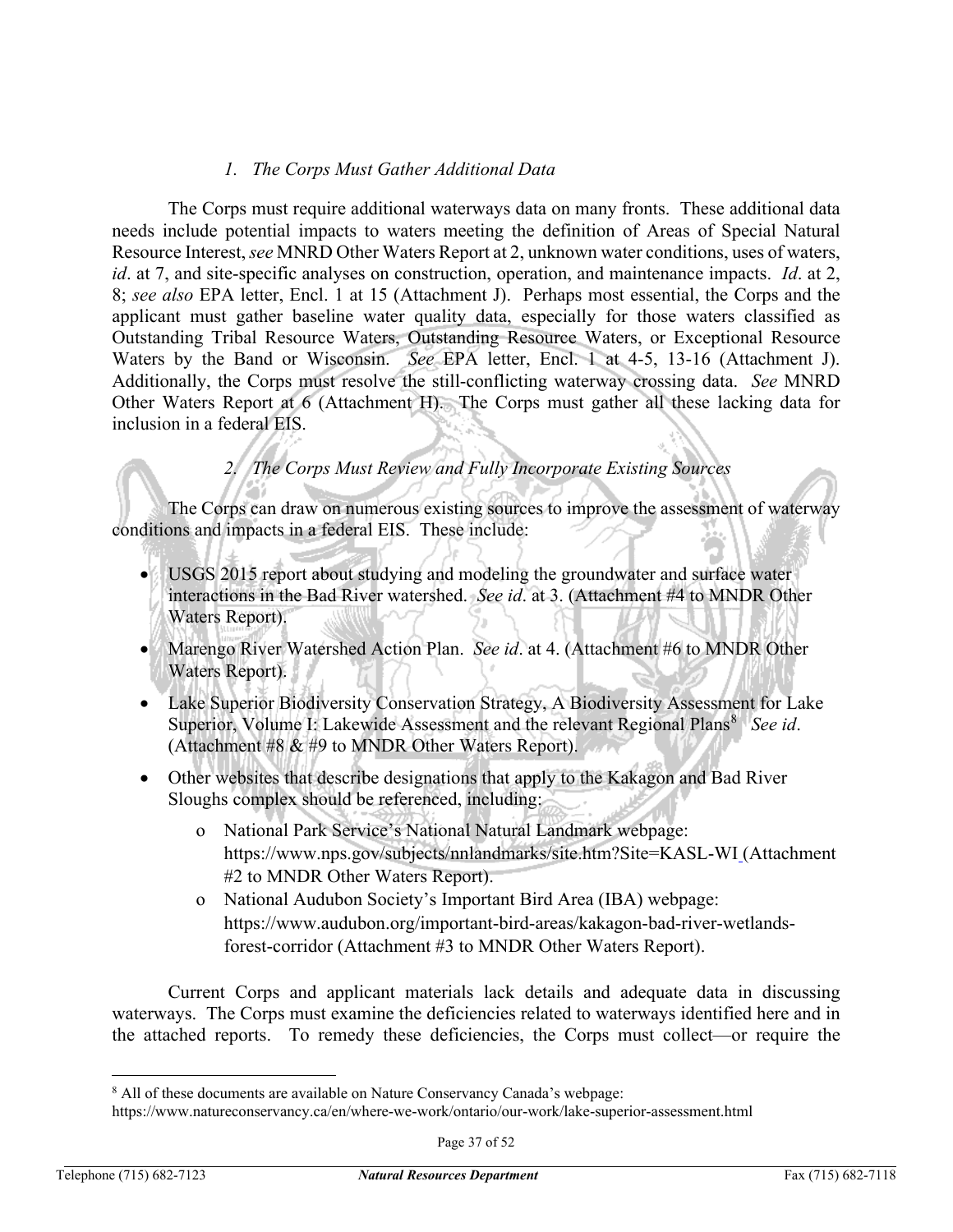applicant to collect—the additional data needed and properly analyze and discuss each issue in detail to determine the full extent of waterway impacts in a Corps EIS.

## H. The Proposed Project Does Not Meet Other Requirements in the 404(b)(1) Guidelines.

Further, the application and the Public Notice fail to consider the other impacts as required by the Section 404(b)(1) Guidelines. These include cumulative impacts ( $\S 230.11(g)$ ), secondary effects on the aquatic ecosystem  $(\S 230.11(h))$ , threatened and endangered species  $(\S 230.30)$ , impacts to fish and aquatic organisms  $(\S 230.31)$ , other wildlife  $(\S 230.32)$ , drinking water supplies (§ 230.50), recreational and commercial fisheries (§ 230.51), water-related recreation (§ 230.52), aesthetics (§ 230.53), and national parks (§ 230.54). The MNRD staff have identified specific areas where there is a lack of data and where more information is needed for these considerations.

## I. The Project May Violate the Bad River Band's Water Quality Standards.

The project, as proposed, will go through, over, and under numerous waters that flow directly into or are directly connected to the waters within the Bad River Band's Reservation. The impacts from construction, maintenance, and operation may violate the Band's established water quality standards. The waters within the Band's Reservation are of high quality (as designated uses under the Band's antidegradation policy) and support numerous tribally designated uses. The Corps must follow procedures set out in the Clean Water Act designed to protect the Band's water quality, and functions and uses supported by the waters, and must deny the permit for this project if no mitigating conditions can satisfy the Band's water quality standards.

## *1. Bad River has TAS and approved WQS.*

The Corps and Enbridge must comply with the Band's duly promulgated water quality standards (WQS). *See Bad River Water Quality Standards*, (Attachment #1 to MNRD WQS Report (Attachment I)) ("MWQS"); 33 U.S.C. § 1341(a)(2); 40 C.F.R. § 230.10(b)(1); *see also* 33 U.S.C. § 1313 (state water quality program). The EPA approved the Band for "treatment as a state" ("TAS") under the CWA in 2009. *See* MNRD WQS Report (Attachment I); *see also* 33 U.S.C. § 1377(e). EPA approved the Band's water quality standards in 2011. *See id*; *see also Water Quality Standards Regulations: Bad River Band of the Lake Superior Chippewa Tribe,*  EPA.<sup>[9](#page-37-0)</sup> The Band has numerous water quality criteria derived to protect designated uses, which in turn protects the use and enjoyment of on-reservation resources by Bad River Band members. *See*  MWQS Section F (Attachment #1 to MNDR WQS Report (Attachment I)). These uses include usual and customary uses of Reservation waters such as fishing and recreation, as well as spiritual and cultural uses. *See id*.

The project has the potential to violate the Band's water quality standards based on the information available. The Band's standards have three components: (1) designated uses of

<span id="page-37-0"></span><sup>9</sup> *Water Quality Standards Regulations: Bad River Band of the Lake Superior Chippewa Tribe*, Environmental Protection Agency, https://www.epa.gov/wqs-tech/water-quality-standards-regulations-bad-river-band-lakesuperior-chippewa-tribe (last accessed March 22, 2022).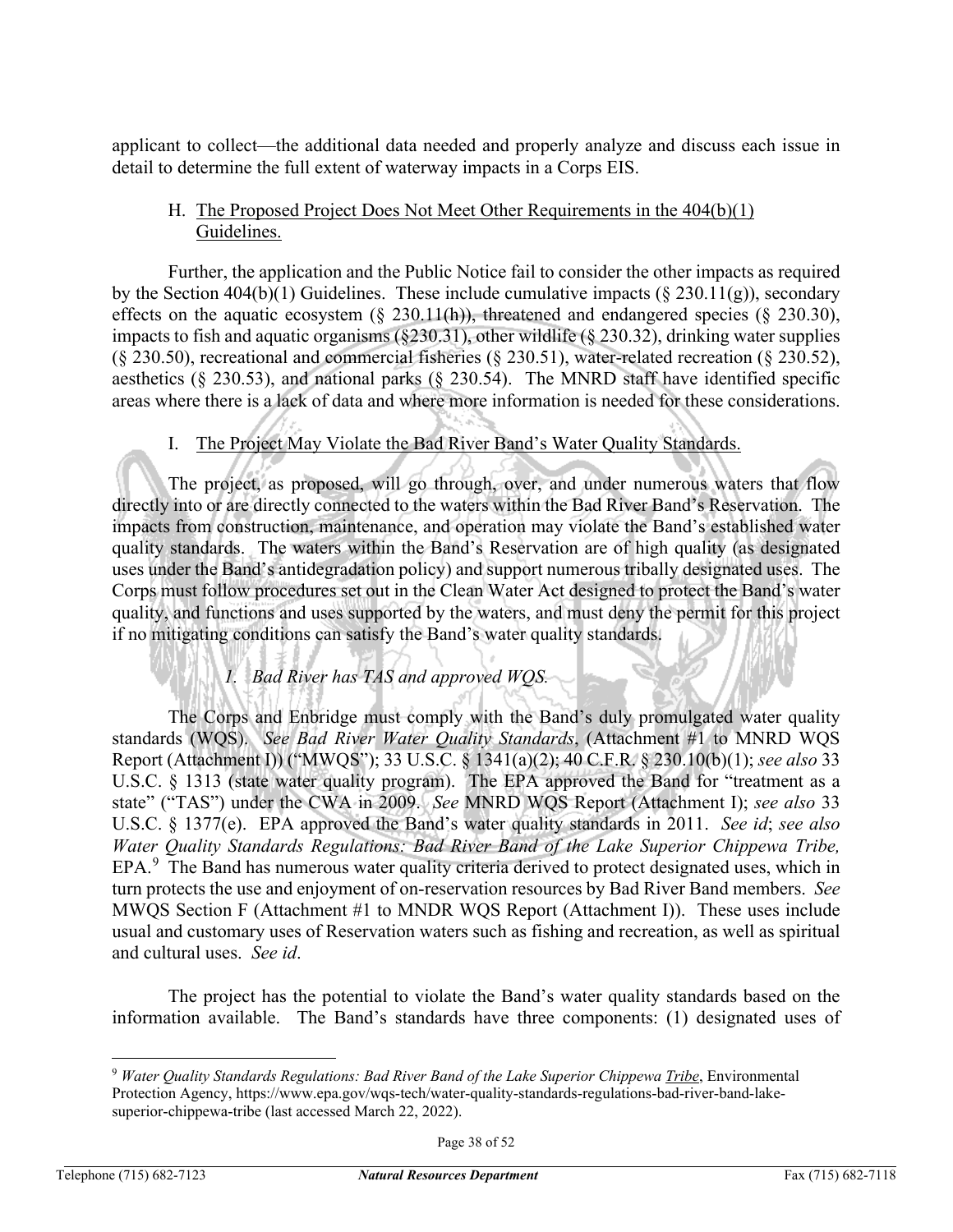waterways, (2) water quality criteria derived to protect those uses and existing uses, and (3) an antidegradation policy preserving the integrity of high-quality waters. Examples of the designated uses assigned to waters within the Reservation that originate upstream of the Reservation and which the proposed project would cross or otherwise could be impacted include:

- Cold water fisheries (F1), such as Potato River, Vaughn Creek, Winks Creek, Trout Brook, and Tyler Forks River, and cool water fisheries (F2), such as White River and Marengo River and the other trout streams shown on the Designated Trout Stream map. Attachment # 3 to MNRD WQS Report.
- The Kakagon and Bad River Sloughs coastal wetland complex<sup>[10](#page-38-0)</sup> supports manoomin or the wild rice  $(W1)$  use<sup>[11](#page-38-1)</sup> among many other uses. These wetland complexes are Aquatic Resources of National Importance (ANRI). EPA Letter at 2-5 (Attachment J).
- The Cultural  $(C1)$  designated use applies to all waters within the exterior boundaries of the Reservation, such as the Bad River and numerous wetlands. This designated use is described as water-based activities essential to maintaining the Band's cultural heritage including, but not limited to, ceremony, subsistence fishing, hunting, and harvesting. This use includes primary and secondary contact and ingestion.
- The Bad River, Potato River, and many other watercourses support the navigation (N) use.
- The Commercial (C2) designated use supports the use of water in propagation of fish fry for the Tribal Hatchery and/or irrigation of community agricultural projects. Kakagon Sloughs is an example of a surface water with this use.
- The majority of waters support the recreational (R) use.

MWQS Section G (specific waterbody classification) (Attachment #1 to MNRD WQS Report (Attachment I)).

The Corps, in coordination with the Bad River Band, must evaluate whether this project will cause or contribute to a violation of these designated uses and their established water quality criteria. Although the Corps and the applicant have not provided enough data for the proposed project to fully assess the scale of water quality violations it will cause, examples of criteria that MNRD anticipates this project would violate include, but are not limited to, the following:

• Water quantity and quality that may limit the growth and propagation of, or otherwise cause or contribute to an adverse effect to wild rice, wildlife, and other flora and fauna of cultural importance to the Tribe shall be prohibited (refer to criterion MWQS Section E.6.ii.c.

<span id="page-38-0"></span> $10$  One of the many designations that the Kakagon and Bad River Sloughs coastal wetland complex has is a Wetland of International Importance under the Convention on Wetlands (also known as a Ramsar site):

https://rsis.ramsar.org/ris/2001 (*see* Attachment #1 to MNRD Other Waters Report **(Attachment H)**)

<span id="page-38-1"></span><sup>&</sup>lt;sup>11</sup> The lower reaches of Bear Trap Creek support manoomin and is part of the Kakagon/Bad River Sloughs coastal wetland complex.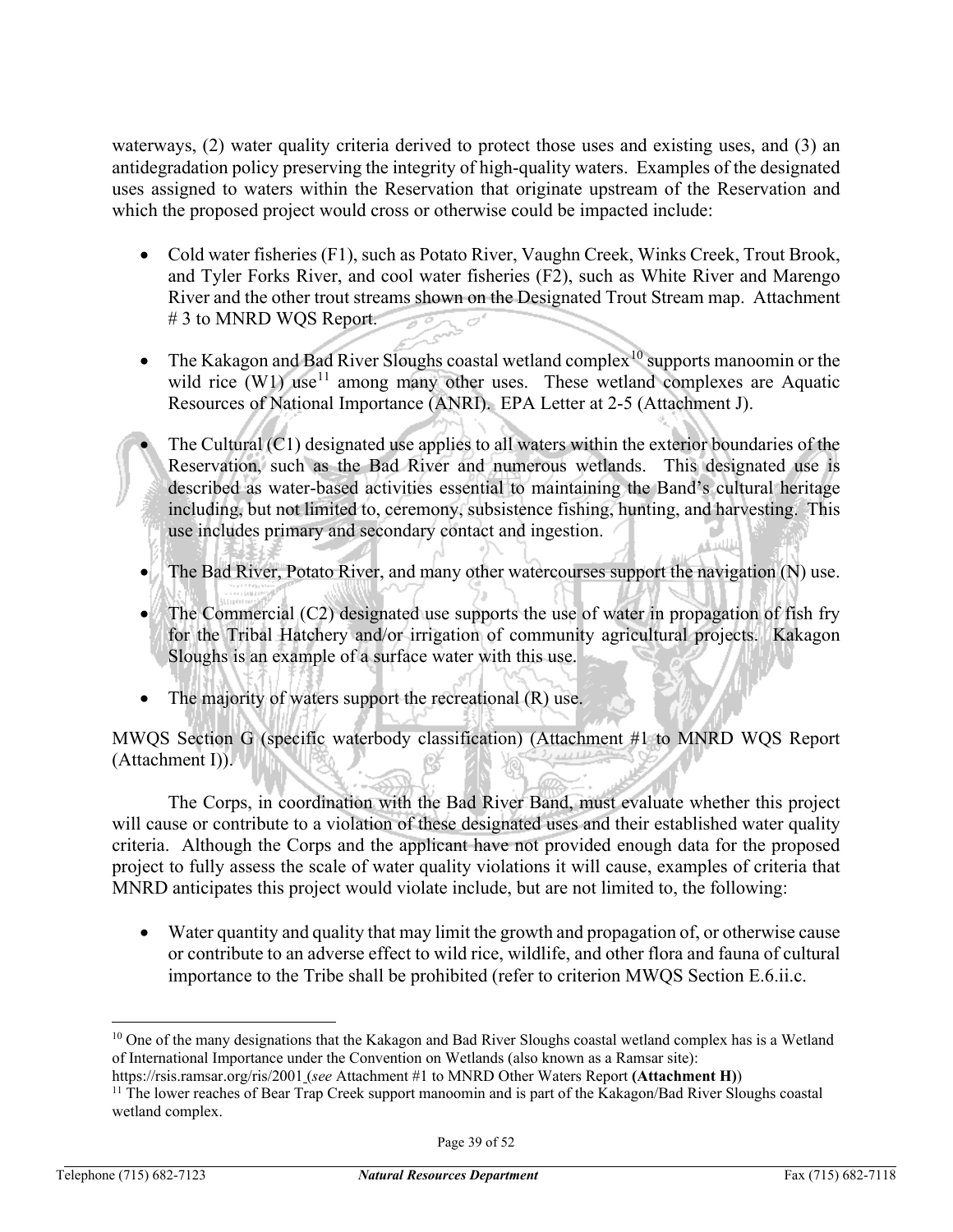- Temperature as described in MWOS Section E.6.ii.g.
- Turbidity as described in MWQS Section E.7.iii.
- Pollutants or human-induced changes to waters, the sediments of waters, or area hydrology that results in changes to the natural biological communities and wildlife habitat shall be prohibited as described further in MWQS Section E.6.ii.e.

*See* MNRD WQS Report at 4 (Attachment I); *see also* attachment #1 to MNRD WQS Report (Attachment I).

The examples provided above should not be construed as a comprehensive summary of the Band's water quality criteria that may be impacted by the proposed project.

Finally, the Band's water quality standards also have an antidegradation component that the project will likely interfere with. The Band's antidegradation policy is meant to prevent interference with the quality of special aquatic sites. MNRD considers **any** lowering of the quality of these waters that does not meet the requirements of the Band's antidegradation policy and procedures to be a violation of the Bad River Band water quality standards. The antidegradation policy of the Band's WQS (Attachment #1 to MNRD WQS Report, at 8 (Attachment I)) describes three categories of high-quality waters and designates waters within the Reservation Boundaries. There are numerous waters that the Band designated as high-quality on the Reservation that this project will impact through construction and operation:

- Chi minosingbii or Outstanding Tribal Resource Waters (OTRWs), which are roughly equivalent to EPA's regulatory definition of Tier 3 waters. Waters designated as OTRWs include surface waters of the Reservation that are identified as high quality and constitute a significantly important cultural and ecological resource. These waters are recognized as being largely pristine and important for the cultivation of wild rice or the spawning of lake sturgeon, or have other special resource values, and, therefore, that water quality shall be maintained and protected in all cases without degradation. New or increased discharges will not be permitted. Waters designated as Chi minosingbii (OTRWs) include: Kakagon Slough and the lower wetland reaches of its tributaries that support wild rice, Kakagon River, Bad River Slough, Honest John Lake, Bog Lake, a portion of Bad River, from where it enters the Reservation through the confluence with the White River, and Potato River (refer to provision E.2.iii. of MWQS).
- Chi minosibii or Outstanding Resource Waters (ORWs), which are roughly equivalent to EPA's regulatory definition of Tier 2.5 waters. Waters designated as ORWs include surface waters of the Reservation that are identified as high quality and culturally important to the Band for the fisheries and ecosystems they support. New or increased discharges may be permitted provided that the new or increased discharge is necessary in accordance with the Band's Antidegradation Policy and does not result in a change in background conditions or negatively impact designated uses or existing uses; however, no new or increased discharges of bioaccumulative chemicals of concern will be permitted. Waters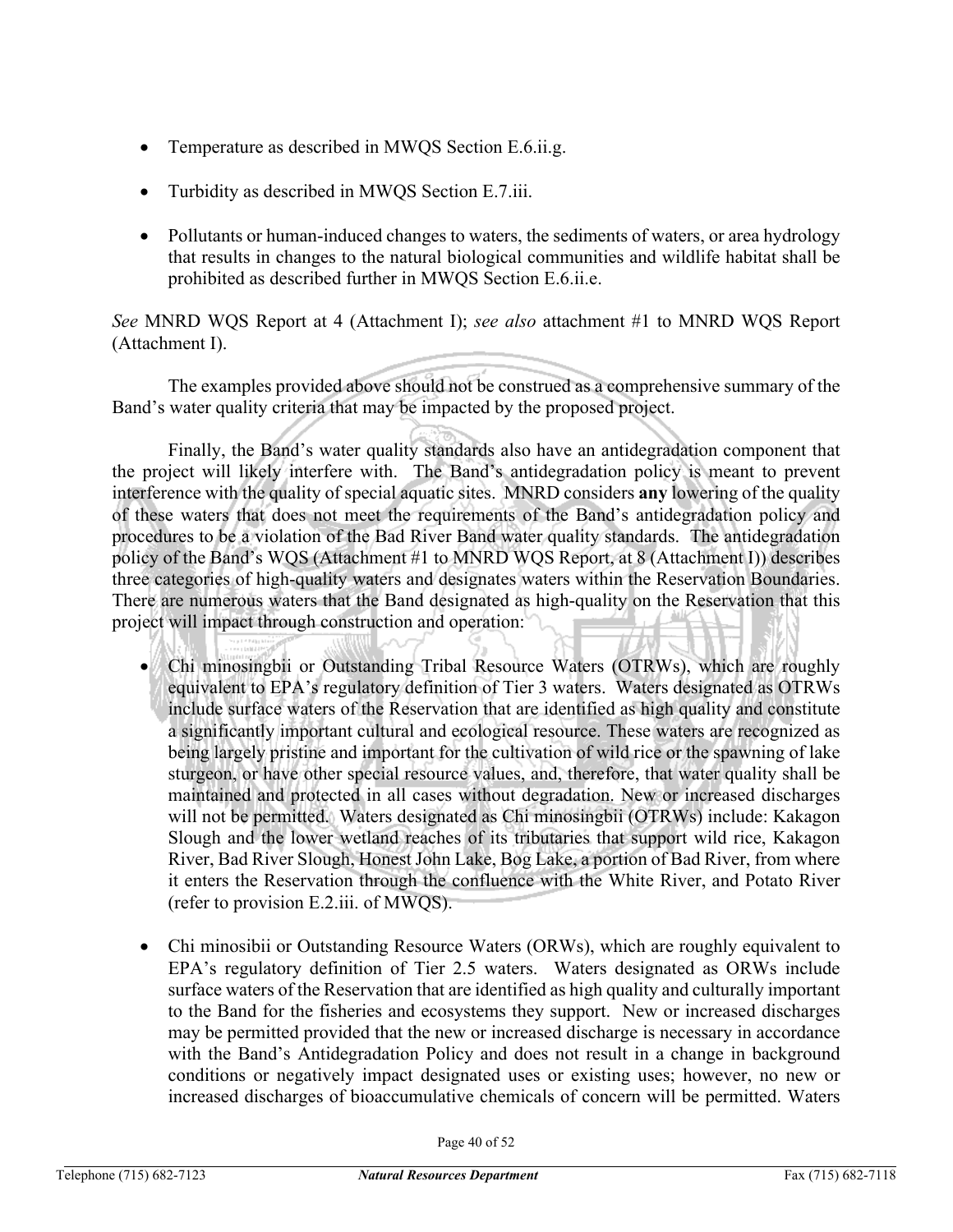designated as Chi minosibii (ORWs) include: a portion of Bad River, from downstream the confluence with the White River to Lake Superior, White River, Marengo River, Graveyard Creek, Bear Trap Creek, Wood Creek, Brunsweiler River, Tyler Forks, Bell Creek, and Vaughn Creek (refer to provision E.2.ii. of MWQS).

- Anishinaabosibiing or Exceptional Resource Waters (ERWs), which are roughly equivalent to EPA's regulatory definition of Tier 2 waters. Any surface waters not specifically classified as OTRWs (Chi minosingbii) or ORWs (Chi minosibii) are classified as ERWs (Anishinaabosibiing). Exceptional Resource Waters are of high quality and culturally important for the ecosystems they support. Additional details are provided in provision E.2.i. of the WQS. Examples of ERWs include tributaries to Brunsweiler and Marengo Rivers and many wetlands.<sup>[12](#page-40-0)</sup>
- Additionally, a map prepared by Great Lakes Indian Fish and Wildlife Commission (GLIFWC) is attached that shows the high-quality watercourses designated under the Band's WQS or the State's WQS and the proximity to the proposed project (Attachment #6 to MNRD WQS Report). Please note that this map does not include the other waters designated as high quality under the Band's WQS or the State's WQS, such as high-quality wetlands. Also note that this map only includes the distances (in river miles) between the proposed project and the larger watercourses within the Reservation boundaries, such as the Mashkii-ziibii (Bad River, an OTRW), and it does not include the distances between the proposed project and the smaller watercourses within the Reservation boundaries, such as Trout Brook (an ERW), Zhooniyaa-ziibiins (Silver Creek, an ERW) and Billy Creek (an ERW).

## *See also*, MNRD WQS Report at 2 (Attachment I).

The Clean Water Act requires the Corps and the applicant to comply with the Bad River Band Water Quality Standards. Section 401 of the CWA mandates the Corps follow a specific process aimed at ensuring that the project does not interfere with the Reservation's water quality and uses supported by them. The Corps must evaluate the project's impacts to the waters that flow through the Bad River Reservation as part of its environmental review.

## *2. EPA's "May Affect" determination and the 401(a)(2) process.*

The Band intends on taking part in the process outlined in Section 401(a)(2) of the CWA to ensure that the project will not violate its water quality standards. After the WDNR decides whether or not to issue a water quality certification, EPA has the opportunity to determine whether the project "may affect" downstream water quality for the Band. At that point the Band will review the state's data leading up to its water quality certification determination, EPA's findings, and any of its own information to make a final determination of whether the project will violate the Band's water quality standards. Ultimately, the Corps cannot issue a Section 404 or Section 10 permit if it will cause or contribute to a violation of the Band's water quality standards. 40 C.F.R. §

<span id="page-40-0"></span> $12$  Please note that MNRD will be preparing an additional map (or set of maps) to illustrate the connection between the proposed project location and wetlands designated as ERWs under the Band's WQS.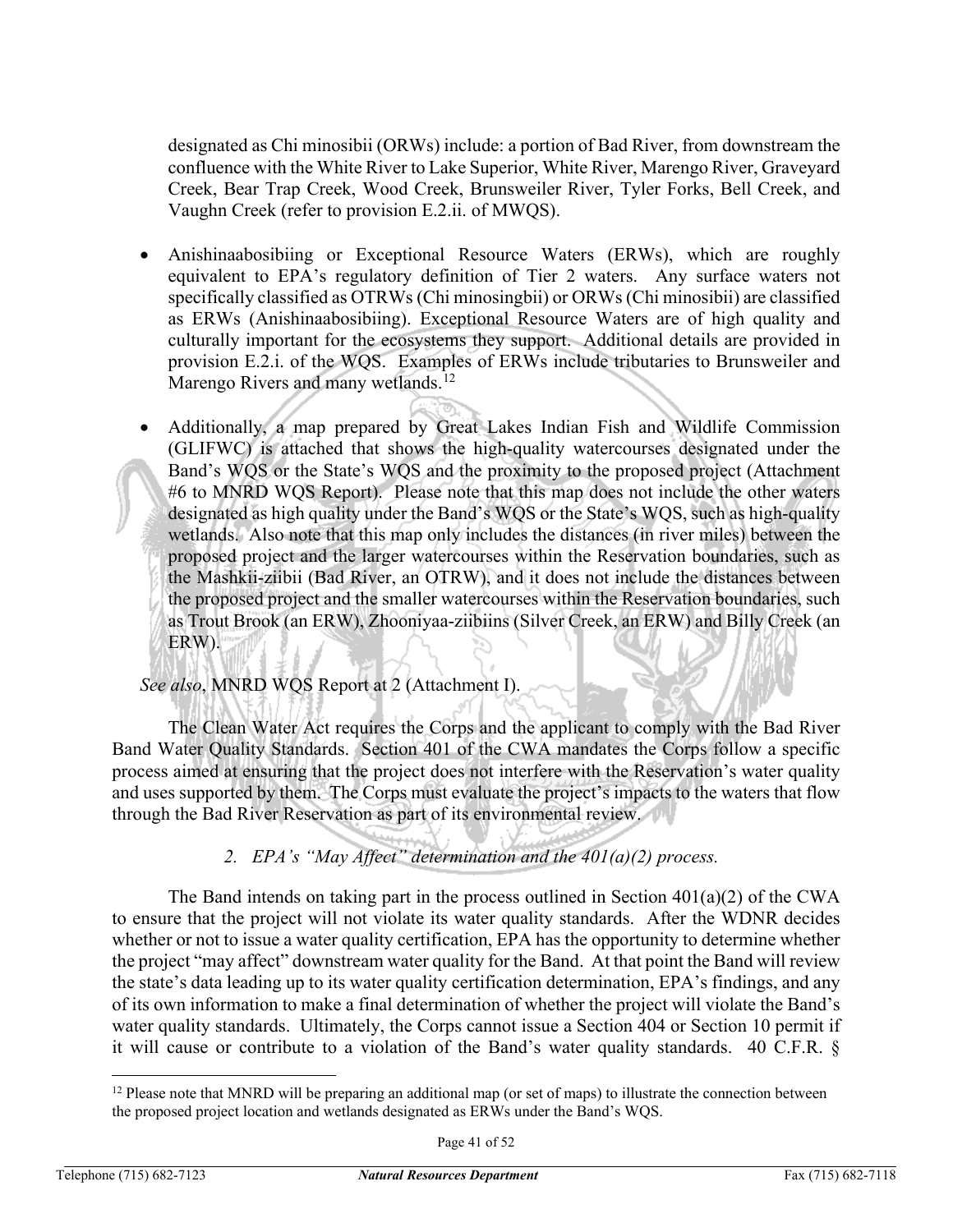230.10(b)(1), (c). Based on the information currently available in the Public Notice and in the application, the Band believes that it is very likely that the project would violate the Band's water quality standards. *See* MNRD WQS Report at 5-6 (Attachment I). These preliminary findings require the Corps to fully evaluate the project's impacts to the Band's water quality standards. That information should be included and further developed in a federal EIS.

## J. The Project is Not in the Public Interest

The project is contrary to the public interest. The Corps is obligated to conduct a "public interest review" as part of the permit process. *Holy Cross Wilderness Fund v. Madigan*, 960 F.2d 1515, 1524 (10th Cir. 1992); *see* 33 C.F.R. § 320.4(a). The Corps can deny a Section 404 permit if the project is not in the public interest. 33 C.F.R. § 323.6(a). The public interest review must include "an evaluation of the probable impacts, including cumulative impacts, of the proposed activity and its intended use on the public interest." 33 C.F.R. § 320.4(a)(1). Most of the public interest factors weigh against the proposed project. This comment letter incorporates the Band's general environmental concerns, high consequences to wetlands, fish and wildlife values, recreation, water supply and conservation, and water quality. The Band has, through this comment letter and through its current litigation against Enbridge, demonstrated that the project does not serve the welfare of the community in the project area. There are also severe risks to the Band's cultural and historic resources in the area. Although the public interest analysis involves weighing factors, Enbridge has not demonstrated that any public interest factors weigh in its favor. The economic benefits are speculative at best and must be thoroughly analyzed in a federal EIS. Enbridge has also failed to demonstrate that the project is required to meet energy needs that cannot be met by other means. Enbridge even fails when it comes to considerations of property ownership given that its current pipeline is operating through the Bad River Reservation in trespass.

The project's detrimental effects to the area far outweigh proposed benefits. Enbridge also has not demonstrated there is an actual need for the proposed re-route. As described in Section III.C.3. *supra*, Enbridge has not considered all possible alternatives to the project. *See id.* at § 320.4(a)(2). Based on the available information in the Public Notice and in the application, the project is contrary to the public interest.

## V. ENDANGERED SPECIES ACT CONSULTATION IS LACKING AND NOT TRANSPARENT

The Corps is required to consult with U.S. Fish and Wildlife Service ("FWS") pursuant to Section 7 of the Endangered Species Act of 1973, as amended, 16 U.S.C. § 1531 et seq. ("ESA"), because the Line 5 reroute may affect federally listed endangered/threatened species or designated critical habitat. In addition, the Corps must analyze impacts associated with the project and any incidental take of species in its NEPA analysis. *See Sierra Club v. U.S. Army Corps of Engineers*, 803 F.3d 31, 46 (D.C. Cir. 2015) (the Corps' authorization of "take of endangered species in connection with pipeline construction and operation across jurisdictional waters, and doing so only on the conditions that Enbridge take mitigating conservation measures and monitor species impact for the anticipated useful life of the pipeline, was regulatory approval amounting to significant federal action requiring environmental review under NEPA."). Following formal consultation with FWS, the agency requesting or initiating consultation must determine "whether and in what

Page 42 of 52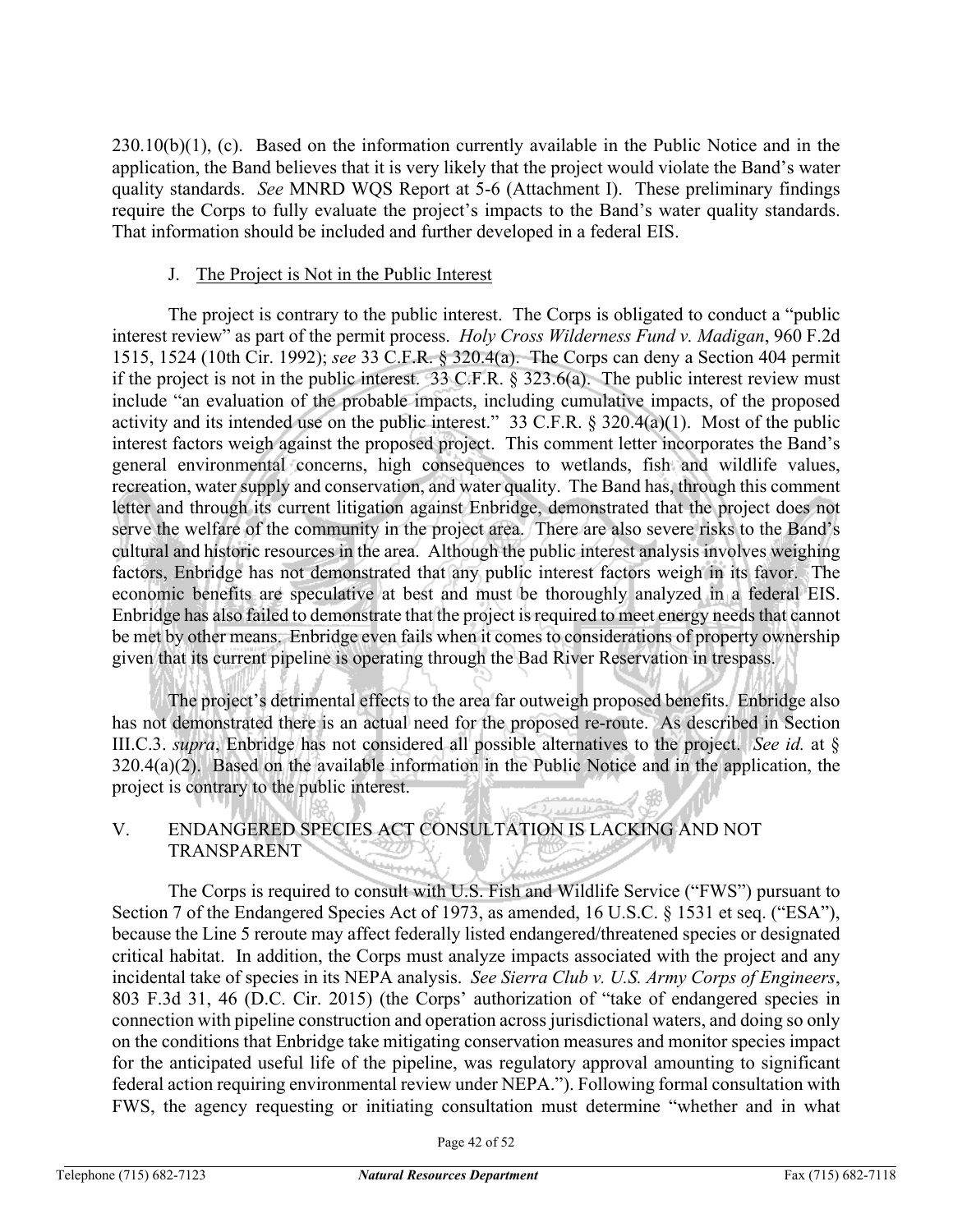manner to proceed with the action in light of its Section 7 obligations and the Service's biological opinion." 50 C.F.R. § 402.15(a).

Here, the Corps determined that the Line 5 reroute is not likely to adversely affect the listed species Canada Lynx, Gray Wolf, and Northern Long-Eared Bat, or critical habitat for these species. The Corps also stated that the FWS has issued a concurrence. *See* Letter from William Sande, USACE, to Sara Quamme, USFWS (Oct. 22, 2020) (Attachment II); Email from Nick Utrup, USFWS, to William Sande, USACE (Feb 23, 2021) (Attachment JJ). The Corps also determined that the project would have no effect on Fassetts' Locoweed, Piping Plover or Rufa Red Knot, or critical habitat for these species (*see* Attachment II).

The Corps' analysis and subsequent determinations about impacts to threatened and endangered species are incomplete, premature, and inappropriate due to the lack of transparency about the methodology and data underlying its decisions. In addition, the lack of consultation with the Bad River Band and other affected tribes is inconsistent with the Corps' responsibilities under NEPA, the ESA, Executive Order 13175, and the Memorandum of Understanding Regarding Interagency Coordination and Collaboration for the Protection of Tribal Treaty Rights and Reserved Rights ("Treaty Rights MOU"). For example, had the Corps or FWS consulted with the Bad River Band, we could have discussed the importance of Lake Sturgeon to the Band and its members. In response to a listing petition for Lake Sturgeon, the FWS announced "that the petition presents substantial scientific or commercial information indicating that the petitioned action may be warranted for the lake sturgeon due to potential threats associated with the following: …dredging and channelization, and contaminants…habitat fragmentation, [and] the species' lifehistory characteristics." Endangered and Threatened Wildlife and Plants; 90-Day Findings for Three Species, 84 Fed. Reg. 41691, 41693 (Aug. 15, 2019). Because of this omission, the Band has not had an opportunity to analyze this project's impacts on lake sturgeon.

The Corps must re-initiate consultation with both the FWS and the Bad River Band on federally listed endangered and threatened species and their critical habitat within ceded territory. The Corps must also disclose and examine the impacts the project will have on federally listed endangered and threatened species as part of a federal EIS.

## A. Public Notice on Impacts to Threatened and Endangered Species is Inadequate.

As the Band has already informed the Corps in separate correspondence, dated March 4, 2022, the Public Notice was inadequate with respect to potential impacts to listed species and critical habitat. The materials provided to the public do not include any information on basis for the FWS' concurrence on the Corps' determinations, and Enbridge's reports on Protected Species Survey and Consultation were marked confidential and were not provided for public review and comment. Further, the Corps' Public Notice does not mention either the gray wolf or Fassett's Locoweed. After the Band requested additional information, the Corps did provide further documentation related to impacts to listed species, but the scant information and analysis was inadequate to support the Corps' findings, or for FWS to have issued a concurrence. In addition, to the extent the Corps plans to rely upon the state's DEIS, MNRD has determined that the state DEIS is extremely deficient in data, analysis, and avoidance protocols. *See* MNRD T&E Report.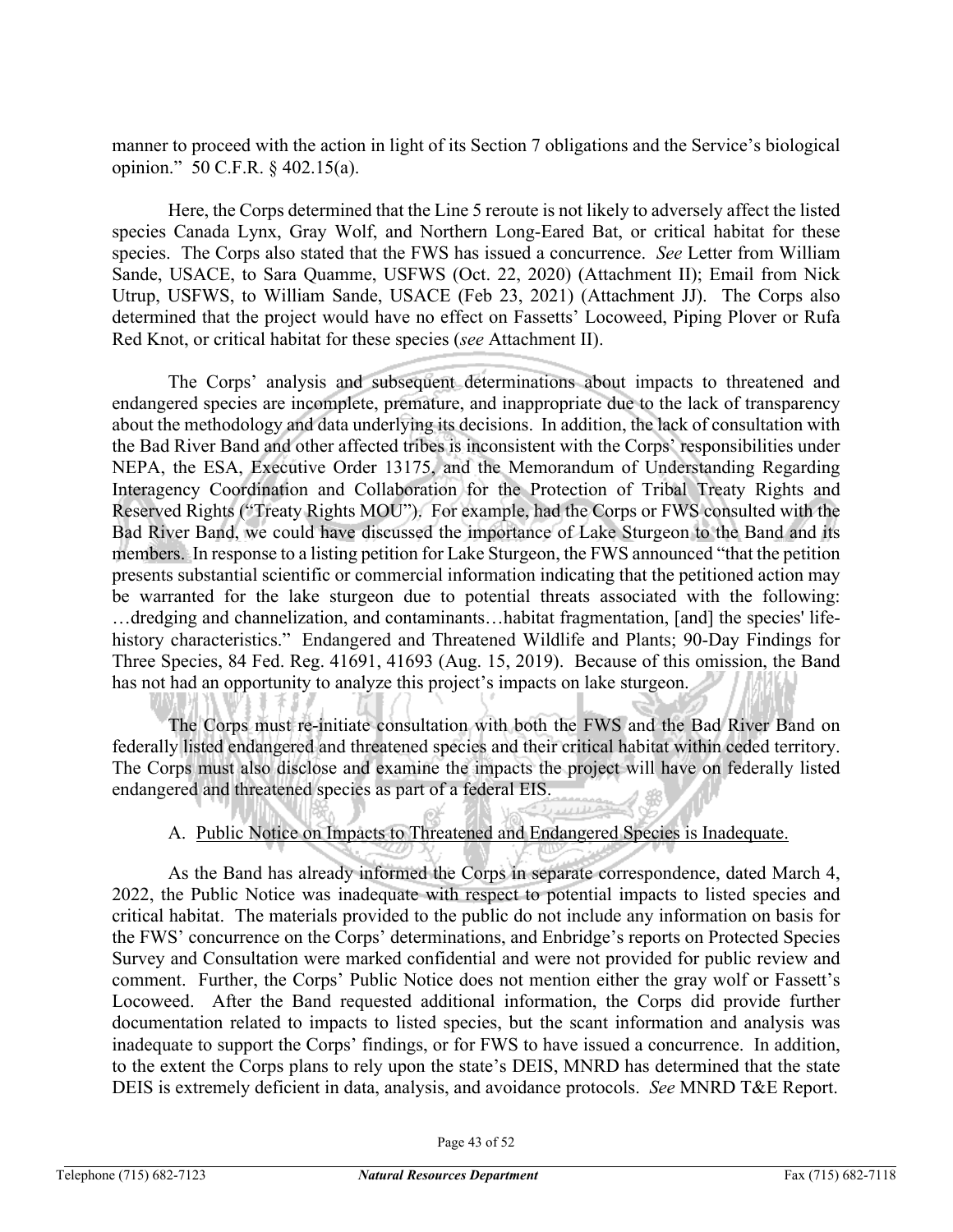## B. Consultation on the Gray Wolf and other Species was Inadequate

The Band also has informed the Corps that additional consultation is required in order for the Corps to analyze the impacts to off-reservation resources for which the Band, and other Ojibwe Bands, have retained treaty-protected usufructuary rights. As discussed in Sections I of this comment letter, the Treaties of 1837 and 1842, and subsequent court cases interpreting those treaties, have clarified that the Wisconsin Ojibwe Bands are entitled to one-half of the harvestable surplus of off-reservation natural resources in the territories ceded under these treaties. *Lac Courte Oreilles Band of Lake Superior Chippewa Indians v. Wisconsin*, 740 F. Supp. 1400, 1426 (W.D. Wis. 1990). There have been numerous controversies surrounding the exercise of these rights, most recently related to the Gray Wolf.

The Corps claims that it has already consulted FWS about the project's impacts to the Gray Wolf, but there have been a number of dramatic changes in the past 24 months that require additional consultation with the FWS and the Band. First, FWS acted to remove Gray Wolves in Wisconsin from the list of endangered and threatened species under the ESA, effective January 4, 2021. Just a few weeks later, on February 22, WDNR held a court-ordered wolf hunt which lasted only three days but resulted in at least 218 wolves being killed – almost 100 more than the stateissued quota. The result of this disastrous hunt was that WDNR was unable to formulate an accurate wolf population estimate in 2021, due to disruption of population surveys, uncertainty with regard to unreported kills, and impact to the population caused by the death of wolves during breeding season and pack dispersal. *See, e.g.*, Memo from Keith Warnke and David MacFarland to Preston Cole and Todd Ambs on the Quota and License Numbers for Fall 2021 Wolf Harvest Season, p.4, Section (h) (Oct. 4, 2021) (Attachment KK). This hunt also subsumed the entire treaty-reserved share, which the Ojibwe tribes, including the Bad River Band, had sought to protect from state-licensed hunters.

Despite the poorly regulated hunt in February 2021, as required under state law, WDNR attempted to hold a second wolf hunt in November 2021. The planned hunt was effectively stopped by a court order of the Dane County Circuit Court, due to deficiencies in the state's regulation and oversight of the wolf hunt. *Great Lakes Wildlife All. v. Wis. Nat. Res. Bd.,* 2021CV002301 (Dane Cnty. Cir. Ct. Oct. 22, 2021). In February of 2022, the FWS' rule delisting the Gray Wolf was overturned by a federal court decision, which resulted in Gray Wolves being relisted. *See Defenders of Wildlife v. Fish and Wildlife Service*, 21-cv-003344 (N.D. Cal. Feb. 10, 2022). Because the Gray Wolf has now been relisted, the Corps is required to both consult with FWS about the project's impacts to the species, and make the information related to its assessment of impacts and consultation with FWS accessible to the public.

The rapid changes to the legal status of the Gray Wolf, the disastrous Wisconsin 2021 hunt and the resultant uncertainty with regard to the population, and the tribes' interest in the species both on- and off-reservation as a treaty-protected resource, necessitate additional consultation with FWS and the Bad River Band. The Gray Wolf, or ma'iingan, is a species of great spiritual, cultural and ecological significance to the Band. The management of this species has been the subject of recent and widespread controversy and litigation. Absent additional consultation with both FWS and the Band, the Corps simply does not have the information necessary to assess the project's cumulative impacts on this species and its habitat, and thus its "no effect" determination is

Page 44 of 52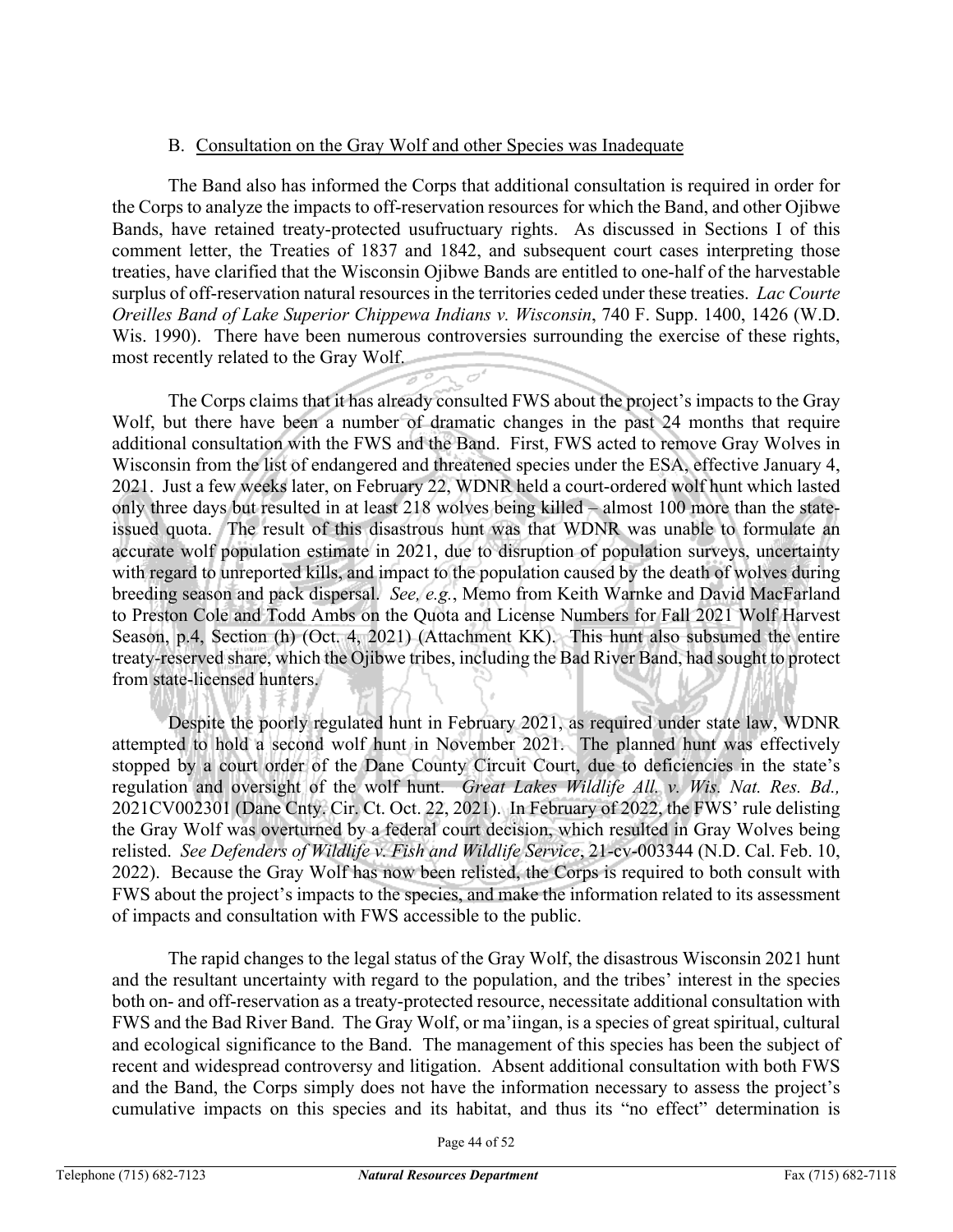meaningless. Further, the public does not have the information necessary to provide meaningful input.

In addition to renewed consultation with both FWS and the Band on the Gray Wolf, consultation with the Band is required with regard to the project's potential impact on other listed species, both on- and off- reservation. MNRD has relevant data about the Canada Lynx, Gray Wolf, Piping Plover, and Bald Eagle, including data related to habitat for these species. *See*  MNRD T&E Report (Attachment M). The complete lack of information that was provided by the Corps and the applicant about the Fassetts' Locoweed, Piping Plover, and Rufa Red Knot renders MNRD (and the public) unable to provide meaningful comments on the determinations related to those species, or on the Karner Blue Butterfly and Rusty Patched Bumblebee. MNRD also has information that the survey methods used by Enbridge to locate the wood turtle were flawed, likely resulting in an undercount of the species. *Id.* at 2. The wood turtle, while not federally listed, is under review for listing by the FWS, which determined that substantial scientific or commercial information indicates that listing may be warranted based all five listing factors under Section 4(a)(1) of the ESA. 80 Fed. Reg. 56423, 56431 (Sept. 18, 2015).

Finally, we remind the Corps that it also is required to consult with the Band on other species that will be impacted, not only those that are listed under the ESA. At the time the treaties were signed, the Ojibwe made use in various ways of almost all the flora and fauna in the region. *Lac Courte Oreilles Band of Lake Superior Chippewa Indians*, 653 F. Supp. at 1426-29. Thus, the cumulative impact of the proposed project on the Band's rights in *all* impacted species must be considered. Pursuant to the Treaty Rights MOU, which the Department of Defense, Department of Interior, and Environmental Protection Agency all signed in 2021, interagency cooperation in efforts to consider tribal treaty and reserved rights early in the decision-making process is necessary to ensure that federal agency actions are consistent with constitutional, treaty, reserved and statutory rights. The Band calls on the Corps to engage in such interagency cooperation and fully consider the potential impacts of this fraught, controversial, and ill-advised project proposal.

VI. THE CORPS HAS NOT ADEQUATELY CONSULTED WITH THE BAND ON ITS CULTURAL AND HISTORIC PROPERTY UNDER SECTION 106 OF THE NATIONAL HISTORIC PRESERVATION ACT

Section 106 of the National Historic Preservation Act (NHPA) requires the Corps to make a reasonable, good faith effort to consult with the Band on the project's impacts to cultural and historic resources. 54 U.S.C. § 306108. The Corps must consult with the Band on all matters concerning its cultural and historic property to determine and adequately analyze the impacts to the Band and its resources.

The procedural deficiencies in the Corps' consultation with the Band has led the Corps to carry out its NHPA responsibilities in a flawed and underinclusive manner. The Corps has too narrowly defined the federal undertaking, misinterpreted the Area of Potential Effect ("APE"), and has not made a good faith effort to identify the Band's cultural property in consultation with the Tribal Historic Preservation Officer ("THPO"). 36 C.F.R § 800.16(y) (undertaking); 36 C.F.R. § 800.16(d) (APE); 36 C.F.R. § 800.4 (identification of cultural property). Many of the problems in

Page 45 of 52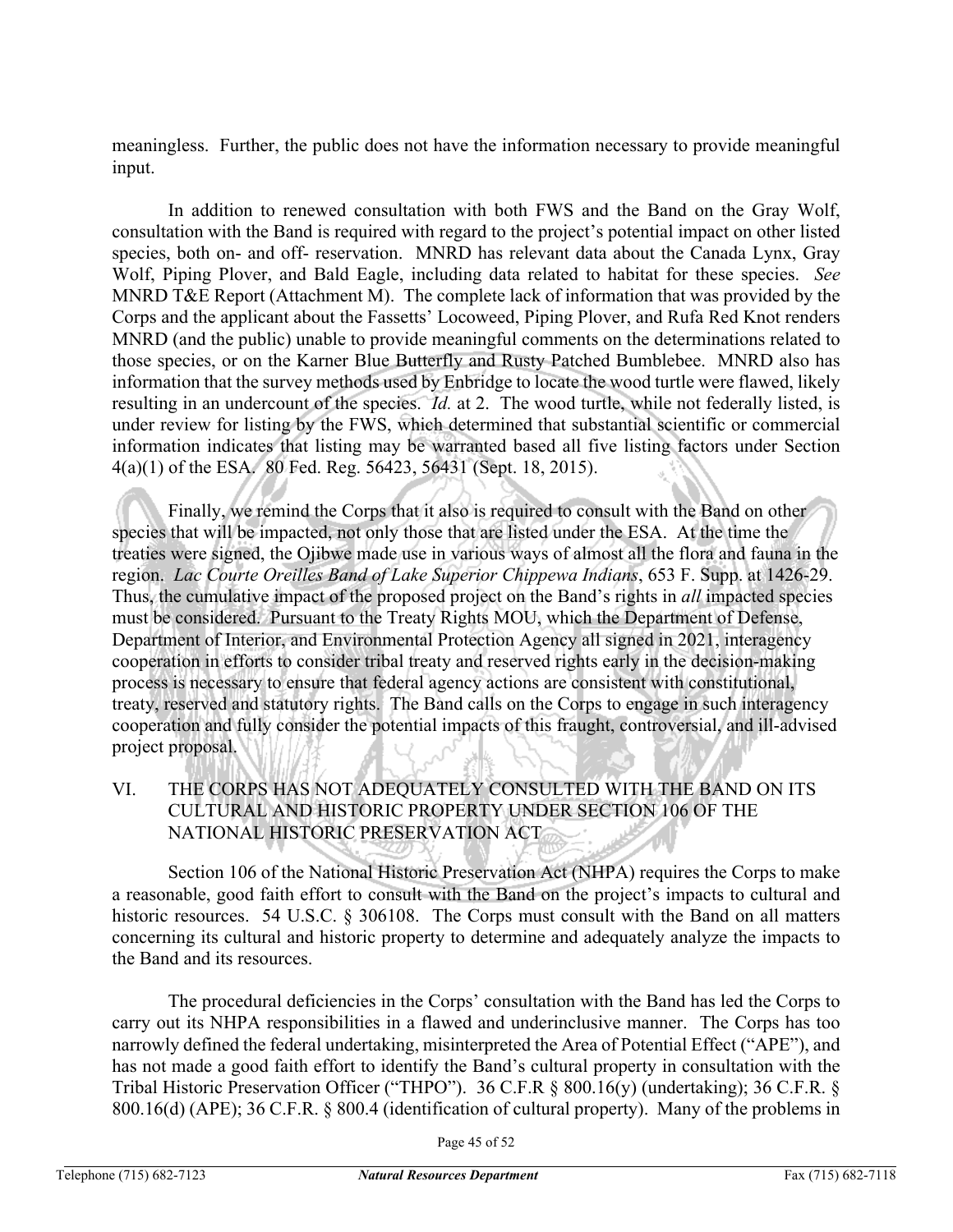the Corps' analysis could be rectified through adequate consultation and implementation of the THPO's Statement of Work the Band sent to the Corps on in May 2021 and resent in July 2021. *See* Proposed Statement of Work (Attachment #2 to MNRD THPO Report (Attachment LL).

## A. Consultation is Inadequate

Thus far, the Corps has not demonstrated a reasonable and good faith effort to identify historic properties. 36 C.F.R. § 800.4(b). The Corps has failed to respond to the Statement of Work that was provided by the Band, which provides a detailed overview of the evaluation necessary to fully assess the impacts of this project on historic properties and landscapes. The Corps must thoroughly investigate the eligibility of lands and properties potentially affected by the project for inclusion in the National Register of Historic Places to determine what kind of impacts the project may have. *See* Tribal Historic Preservation Officer Report, Mashkiiziibii Natural Resources Dept., at 2, (March 22, 2022) ("MNRD THPO Report") (Attachment LL). To the extent the Corps has shown any interest in assessing cultural impacts, it has relied only upon the biased and inadequate information provided by Enbridge, the project proponent. *See* Public Notice at 2 (referencing Appendix Q, the Dirt Divers report).

The analysis provided by Enbridge's cultural resources contractor, Dirt Divers, is inadequate and the Corps cannot rely on it to fulfill its NHPA obligations. The THPO has determined "that the Dirt Divers Report is not acceptable and that documentation standards have not been met." MNRD THPO Report at 2 (Attachment LL); *see also*, 36 C.F.R. § 800.11. The report's methodology primarily consists of reviewing maps available online to the public, archaeological analysis which the report admits does not usually recognize sites of cultural significance to Tribal Nations, and "oral interviews" with an unknown number of unidentified persons. The Band was not made aware that Dirt Divers would be conducting such a study on the Band's citizens, or within the Band's Reservation and ceded territory. The Band was never notified about human subjects' research on its members and never evaluated the methods or gave permission for such research. Further, the Band has had negative interactions with the contractor. MNRD THPO Report at 2 (Attachment LL).

Despite the Band's stated concerns, the Corps has done no analysis of whether the Contractor is qualified to opine on the Band's cultural resources. Analysis of the Band's cultural resources cannot be made by the applicant alone, without input from the Band. The Dirt Divers report is deeply flawed and misguided. The Corps has a federal trust responsibility to ensure that the cultural resources assessment is adequate. The Band must be formally consulted on whether the Enbridge contractor is qualified, and the Band's opinion is that Dirt Divers produced a deficient and culturally inaccurate report. The Corps must carry out its own analysis in consultation with the Band, including to implement the Statement of Work the Band submitted to the Corps.

## B. The Corps Defines the Scope of the Federal Undertaking Too Narrowly.

The Corps has improperly narrowed the scope of the APE, and thus its NHPA review, to the fill and construction activities on either side of the proposed pipeline. *See* Public Notice at 1 ("Activity"). The Corps reached this conclusion without proper consultation with the Band under Section 106. *See* MNRD THPO Report at 4-5 (Attachment LL). As a result, the APE as identified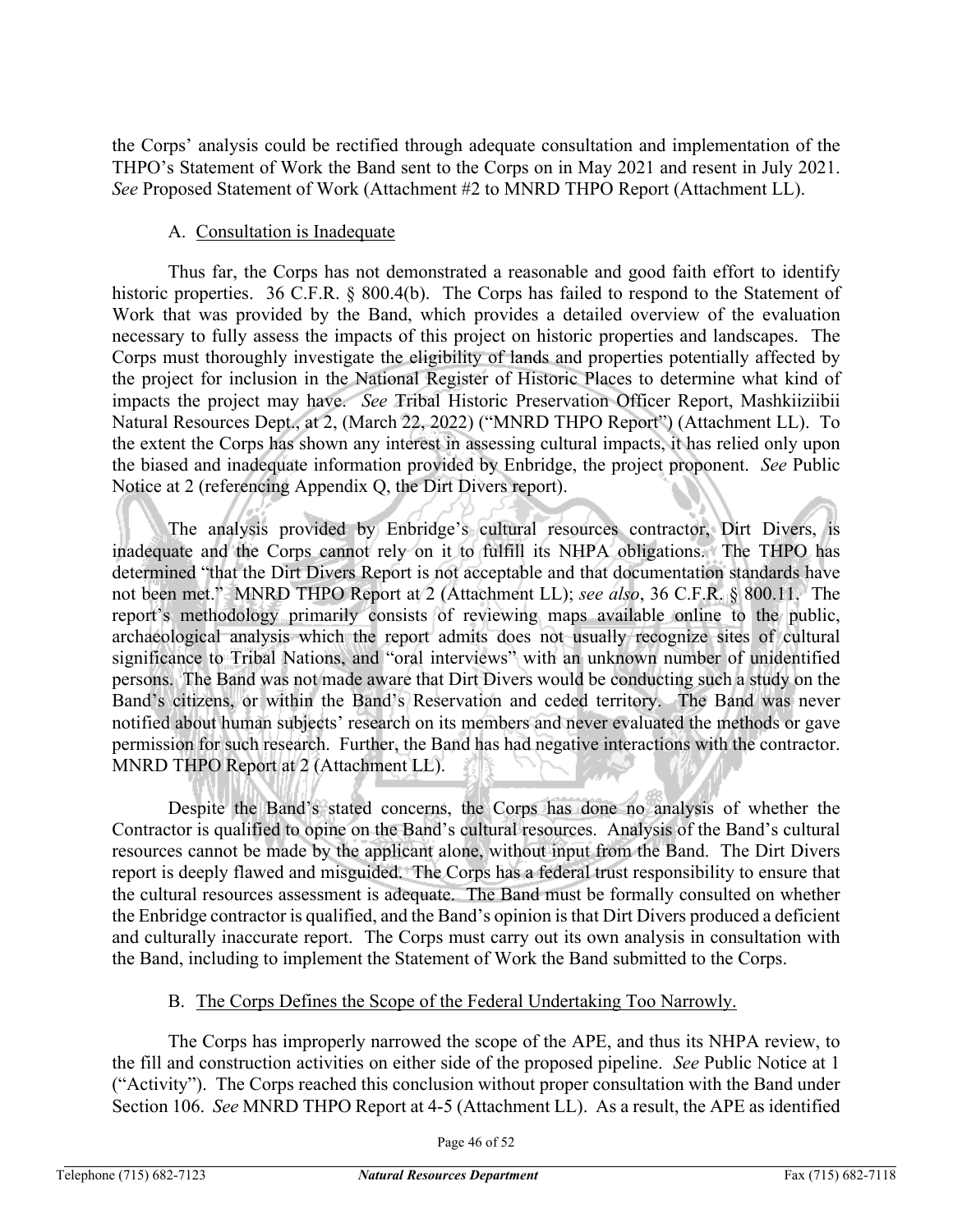by the Corps—the construction area—is underinclusive of important historic and cultural property that the Corps must analyze.

The federal undertaking before the Corps is the decision on whether to issue a permit for the construction of a new pipeline segment around the perimeter of the Reservation. This will expose new areas of the Bad River Watershed to environmental harm. The very reason the Band is seeking to evict Line 5 from the Reservation is to avoid the impacts of this pipeline on its important cultural property and habitat. This permit, if granted, will extend the risks this pipeline poses to the Band's property and culture well into the future. The Corps cannot ignore the facts – this pipeline poses serious risks to the entire Bad River watershed and the Band's Reservation. The APE should reflect that.

This pipeline would have new and distinct environmental impacts to the Band's cultural resources and property that are not confined to the project corridor. Under the NHPA, the Corps' review must extend to include the direct, indirect, and cumulative impacts of construction and operation of the project on the Band's cultural and historic properties. 36 C.F.R. § 800.5. This necessarily includes an evaluation of how those impacts will diminish access to important sites essential to Ojibwe culture and the exercise of treaty rights.

Further, this pipeline will extend the tens of millions of metric tons of emissions Line 5 facilitates every year well into the future. This indirect impact is relevant to the project's effects on the Band's cultural property because climate change will irreversibly change the Reservations' habitat and environment. Some cultural sites are associated with the unique feeling of being present there or special animals or plants that are found in only certain areas of the Reservation and ceded territory. Climate change, which this pipeline will contribute to, will disrupt the ecosystem on the Band's Reservation, making it impossible for the Band's citizens to access and maintain special sites key to the Band's cultural heritage. These impacts merit careful consideration in this process. MNRD THPO Report at 3 (Attachment LL); *see also* Treaty Rights MOU at 2 ("the Parties recognize the need to consider and account for the effects of their actions on the habitats that support treaty-protected rights, including how those habitats will be impacted by climate change.").

The Corps must also consider the cumulative effects of this project on cultural property when combined with the impacts of other projects in the area. 36 C.F.R. § 800.5. These include the disruptive effects of the Xcel transmission line, hazardous liquid leaks from oil tankers and steel plants, and runoff and mercury deposition from new and historic mining in the region. MNRD THPO Report at 3 (Attachment LL). The THPO report said it best: "[i]n all [the Band is] witnessing a mass degradation of [its] historical homelands, disruption of [its] traditional lifeways, and diminished access to cultural sites. The Corps must acknowledge and assess these cumulative impacts in detail" in a federal EIS. *Id*.

بالأزار برودا

To date, the Corps and applicant have demonstrated that they are relying on inappropriate methods that result in an underinclusive analysis of the impacts to the Band's cultural and historic property.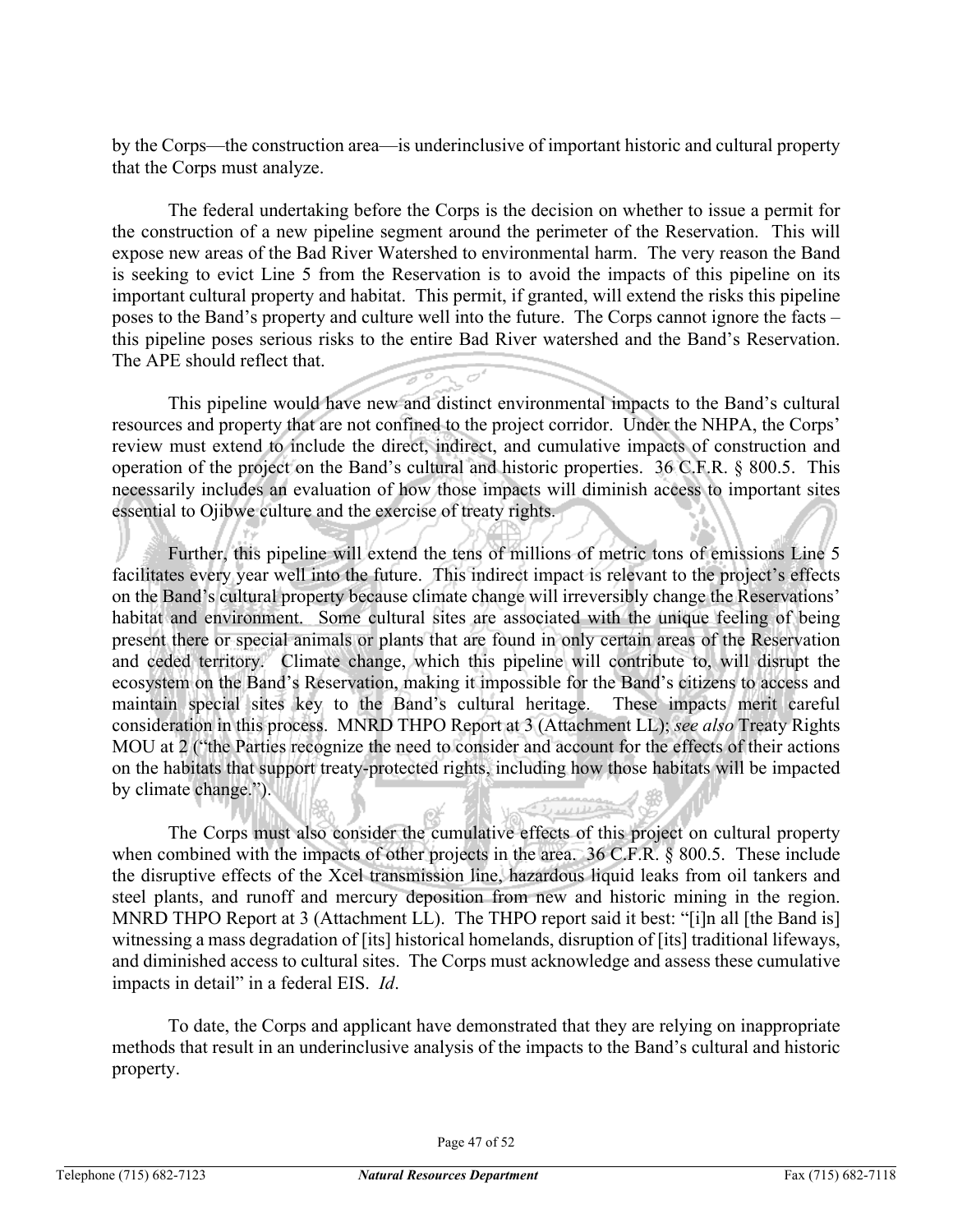#### C. The Corps has not properly identified the Bad River Band's Cultural Property.

Finally, the Corps has not consulted the Band on the proper identification of cultural properties within the project route and properties the project could potentially affect. *See* MNRD THPO Report at 5-6 (Attachment LL). The route will cross through and may affect numerous historic allotments that are found along the project route. Gravesites and hunting, fishing, and gathering sites as well as artifacts could be found at these locations and may be affected by the project. *See* MNRD THPO Report at 6; *see also* Regional Allotment Map, Tribal Historic Preservation Office, (March 20, 2022) (Attachment #9 to MNRD THPO Report (Attachment LL)). In addition, it will also cut through two high-quality unique wetlands known as the Kakagon and Bad River Sloughs. Section III.B. *supra*. The Band considers these wetlands as Outstanding Tribal Resource Waters because of their cultural significance. There are also other cultural sites that this project may affect such as the Bad River Falls and the Madigan and Waverly Beaches that the Corps has not acknowledged at all.

The historical significance of the Reservation and the entire Bad River Watershed turns upon the inherent historical and cultural significance of the property. These sites are key to the vitality of the Ojibwe culture and important to the cultural heritage of the entire Nation and must be protected in this process. As the THPO report states, much of the traditional territory of the Band has been ceded to the United States. MNRD THPO Report at 5 (Attachment LL). What land remains retains and supports the Band's culture. It is important to preserve these sites so that the Ojibwe culture can flourish and continue into the future. The NHPA process is designed to ensure that federal undertakings do not irreversibly damage cultural sites and resources like the ones that could be adversely affected by this process. If the Corps properly considers all of the direct, indirect, and cumulative impacts on the Band's homelands and people, it will conclude that the project will cause such damage. Yet, the Corps is choosing to ignore these effects and what they mean for the preservation of historic and cultural property. Compliance with NHPA's Section 106 requirements is not and cannot be a simple ministerial act. The Corps has a fiduciary relationship with the Bad River Band as a federally recognized tribe, and mandatory duties under NHPA, including to consult in good faith with the Band. The Corps must carry out its responsibilities under NHPA with this relationship in mind.

## VII. WDNR'S DRAFT ENVIRONMENTAL IMPACT STATEMENT LACKS SUFFICIENT DATA AND ANALYSIS TO ASSESS THE ENVIRONMENTAL IMPACTS OF THE PROPOSED PROJECT.

As the Public Notice indicates, Enbridge submitted its permit application jointly to the Corps and the WDNR. Thus, the Corps must conduct a clear-eyed assessment of the state permitting process as part of the Corps' consideration of the proposed project. Unfortunately, the state's DEIS currently lacks sufficient data and analysis to assess the environmental impacts of the proposed project.

In June 2020 WDNR announced it would prepare an environmental impact statement to inform both permit decisionmakers and the public about the proposed project. WDNR began this process by holding a public comment period in June and July 2020 on the scope of its EIS, receiving over 2000 written comments. WDNR then retained a consultant to assist in preparing a

Page 48 of 52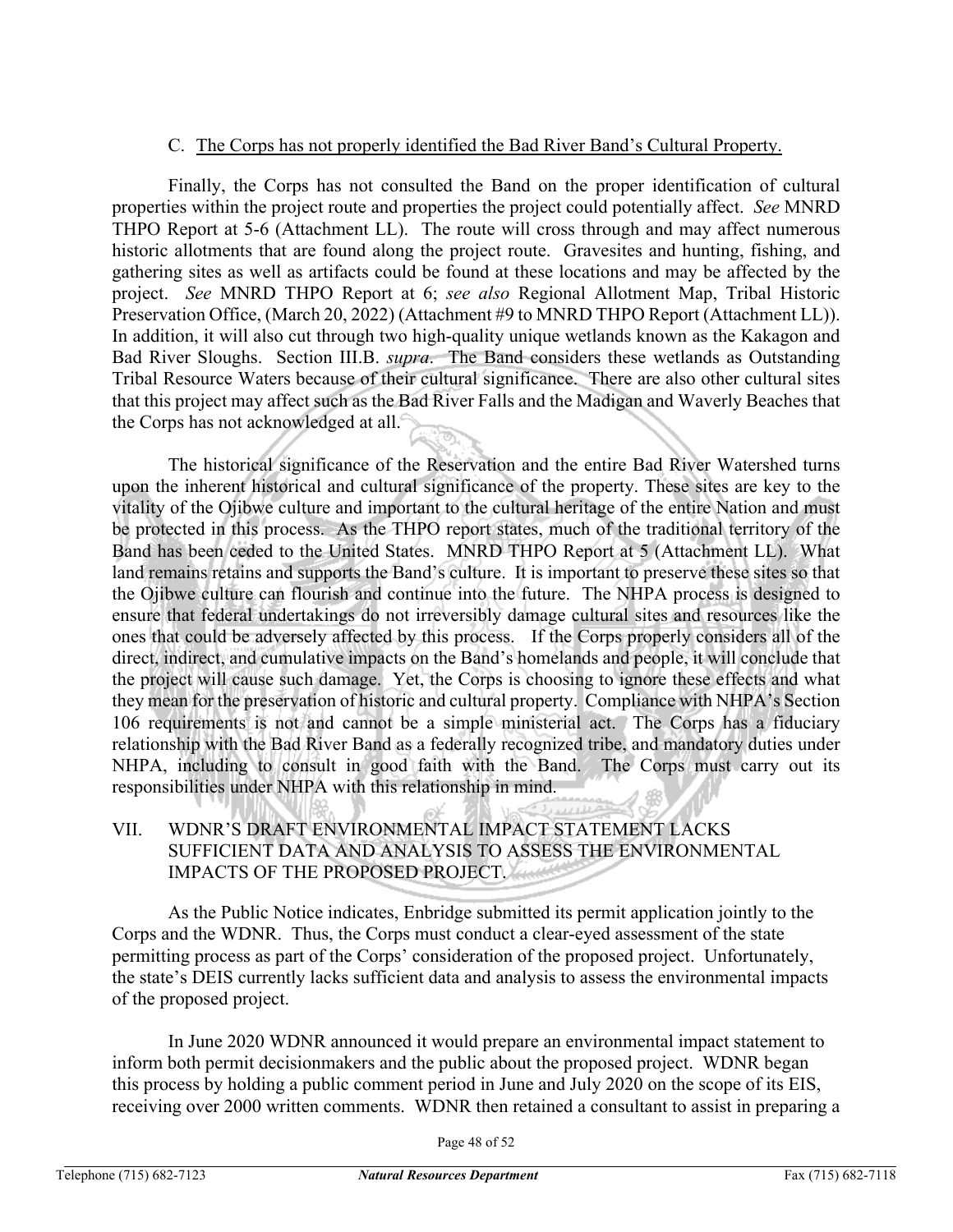DEIS. WDNR provided an advanced draft to the Band in November 2021, as well as other tribes, GLIFWC, and federal agencies. The Band, GLIFWC, and the Red Cliff Band of Lake Superior Chippewa all sent letters in response urging WDNR to delay public release of the draft until WDNR corrected major deficiencies in the DEIS. Instead, WDNR released its DEIS in December 2021 for public comment without addressing any of the deficiencies the tribes identified.

## A. General Deficiencies

The state DEIS contains many deficiencies. These include omissions, outdated and inaccurate information, grammatical and typographical errors, missing or repeated text, a lack of neutral language, inadequate analysis of environmental impacts, and a failure to accurately describe the Band's treaty rights, water rights, and regulatory authority. In many places, the DEIS lacks sufficient, accurate, or sometimes even any information and analysis to assess the impacts of the proposed project. Although not all generalized deficiencies are accounted for in this list, select examples of different types of general deficiencies follow:

#### *Omissions*

- Section 1.6.3.2.1 *Downstream Status (Bad River Reservation)*, despite meaning to discuss tribal authority under the Clean Water Act, fails to discuss both the Band's authority under Section 518(e) and its water quality standards. Instead, the one paragraph section only discusses the current route of the pipeline through the reservation, the lawsuit to remove it, and Enbridge responding by proposing this relocation project. DEIS at 16.
- Table 1.6.2-1 *State Agencies Having Permit Authority* makes no mention of the Wisconsin Department of Administration's authority under the Coastal Zone Management Act. *Id*. at 12-13.
- Appendix B of the DEIS is titled *Road Use Agreements* but contains only the Memorandum of Option for Right of Way and Easement Grant that Enbridge signed with Iron County regarding county forest land.

*Outdated and Inaccurate Information*

- The DEIS continues to rely on outdated maps and other route information. *See* DEIS Appendix A *Project Route Maps*.
- Discrepancies, inadequacies, or misrepresentations of data and information exist between related sections of the DEIS, like Sections 5.11 and 6.11 regarding Wetlands or Sections 5.14 and 6.14 regarding Threatened and Endangered Species.

*Grammatical and Typographical Errors*

• While such errors are less consequential in many places, they create real confusion about the project in some sections. For example, Section 1.6.1.1 says the "proposed route as well as the route alternatives cross federally owned lands," *id*. at 9, while Section 2.6.1 says the "proposed route would not cross federal…owned/managed lands." *Id*. at 38. This discrepancy creates confusion about the role federal land managers should play in the proposed project, and the potential for impacts to federal lands.

*Missing or Repeated Text*

• Multiple sections repeat nearly identical paragraphs of text, demonstrating a concerning lack of review when preparing the DEIS. *See e.g., id*. at 46, 49.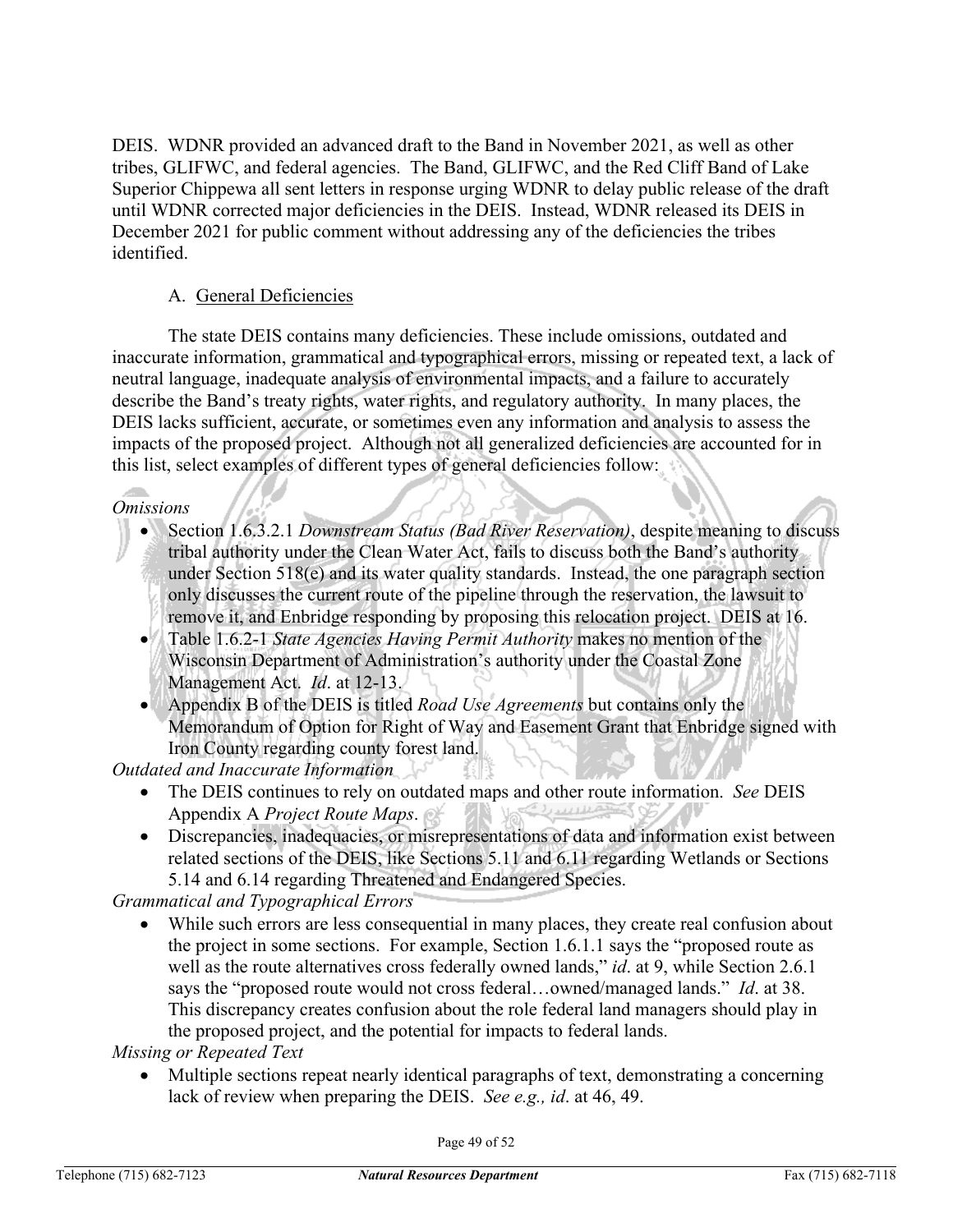## *Lack of Neutral Language*

- Positive language is used to describe oil extraction and pipeline construction while changes in land are described as "deformations." *Id*. at 81; *see* MNRD Other Waters Report at 7.
- Some sections seem to draw verbatim from applicant documents or rely heavily on applicant claims.

This comment letter does not cover all state DEIS deficiencies in detail. For a fuller discussion, the Band would gladly share our comments on the DEIS once they are submitted to WDNR. We also encourage the Corps to review comments submitted by GLIFWC, other tribes, federal agencies, and other interested and knowledgeable organizations and individuals. Overall, the state's DEIS lacks sufficient data and analysis to assess, and inform the public of, the environmental impacts of the proposed project.

These comments draw on data from the state DEIS but only because other data is also lacking. The Band will submit comments on the DEIS to preserve its rights in the state permitting process and has asked the WDNR to revise and reissue the DEIS for public comment once the document's numerous fundamental flaws are corrected. These numerous flaws also strongly suggest against the Corps relying on the state's DEIS. The Corps should instead produce its own independent EIS, so as to avoid reliance on this flawed document and to ensure the Corps meets its treaty, trust, statutory, and regulatory obligations.

## B. Consideration of Felony Trespass

The Corps must consider its trust responsibility to tribes separate from the state permitting process in evaluating this project, especially when the state may actively interfere with tribal members' rights and ability to gather treaty-protected resources on public lands. Wisconsin has a state specific law that makes it a felony to trespass on the right of way of an oil pipeline. *See* Wis. Stat. § 943.143. As GLIFWC explained in its April 13, 2021, letter to WDNR a 2019 bill expanded the applicability of felony trespass "to include lands in which oil pipeline companies operate…[including] the Right-Of-Ways (ROW) pipelines use to cross through public and private lands." GLIFWC Letter at 4. This change in the law exposes tribal members exercising treaty rights on public lands near such a pipeline to a Class H felony, risking up to 6 years in prison and a \$10,000 fine. *Id*.; Wis. Stat. § 939.50(3)(h).

The state process and the DEIS acknowledges the felony trespass law "could create impediments" to hunting, fishing, and gathering. DEIS at 242. Enbridge also expressly plans to prohibit public access to the right-of-way during construction. DEIS at 150. There is no consideration in the DEIS on how this exclusion will impact people seeking to exercise treatyreserved or public access rights, or alternatively how the prohibition on public access will be modified to facilitate exercise of such rights. The state of Wisconsin has not considered how the

لللحف

Aulie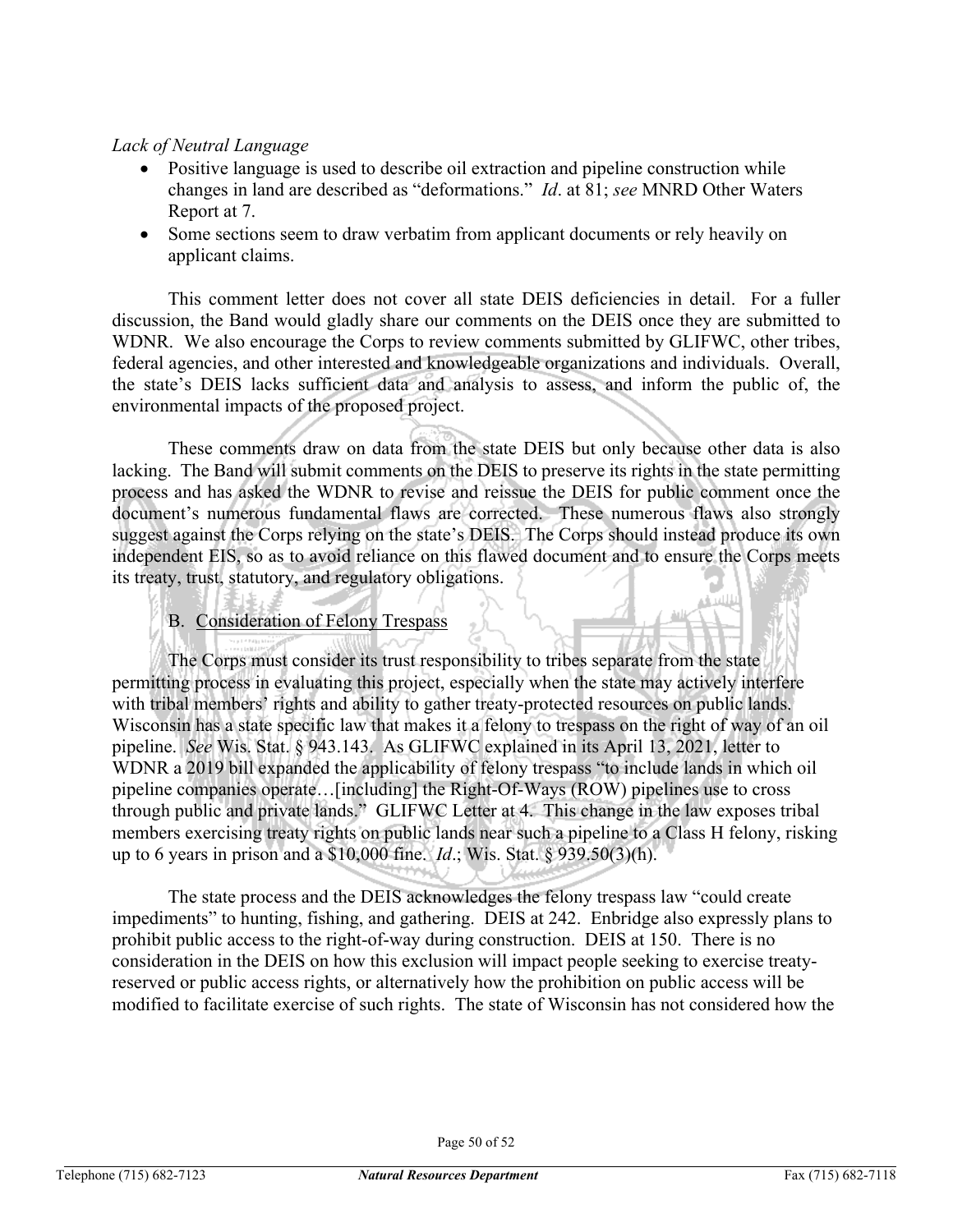project will affect tribal treaty rights. And the state's history indicates that it may continue to hinder tribal treaty rights. $13$ 

Wisconsin' felony trespass law also poses risks to anyone utilizing navigable waterways under Wisconsin's Public Trust Doctrine. Under the Doctrine, everyone has the right to enter any navigable water in Wisconsin from a public access point and engage in activities such as navigation, hunting, fishing, and other recreational activities. Like the treaty rights issue, someone crossing the pipeline easement in a public trust water (or on public lands for that matter) could expose themself to harassment by Enbridge employees and contractors, as well as potential arrest by law enforcement. Such individuals might also not exercise their rights under the Public Trust Doctrine for fear of such harassment or arrest. The Corps' environmental review must assess this potential infringement on public trust rights.

The Corps, as the Band's federal trustee, must ensure this project will not infringe on the exercise of treaty rights due to Wisconsin's felony trespass law. This is not something that can be delegated to state agencies. There are several chilling effects of this law that the Corps must consider: the actual loss of treaty resources, the burden that tribal members must bear to access treaty resources, and the risks that the law harms public trust rights to state navigable waterways and public lands.

## **CONCLUSION**

The Corps must address all of the issues identified in this letter and the attached reports as part of the Line 5 re-route permitting process. Given the range and extent of the likely significant impacts from the proposed project, a Federal EIS is necessary for the Corps to adequately assess this project. Based on the available information, the Corps cannot issue a Section 404 or a Section 10 permit at this time. Because of the numerous concerns articulated throughout this submission and the high level of public interest in the proposed project, the Band also requests that the Corps hold a public hearing on its public notice under 33 C.F.R. part 327. Additionally, the Band looks forward to government-to-government consultation with the Corps on the issues identified in this submission and other project impacts. As stated at the beginning of the letter, the Band would like to schedule a meeting with the Army Corps on this matter. The Band proposes the following dates:

Week of May 9, 2022 Week of May 16, 2022

If you have any questions or would like to arrange a technical discussion with MNRD staff, please reach out to Naomi Tillison, MNRD Director, [nrdirector@badriver-nsn.gov,](mailto:nrdirector@badriver-nsn.gov) 715-682-7123, ext 1561. Thank you and we look forward to working with the Corps to appropriately assess this proposed project.

<span id="page-50-0"></span><sup>&</sup>lt;sup>13</sup> There is a long history of harassment and violence, beyond the threat of arrest and legal penalties, against tribal members attempting to exercise these rights. *See generally* Larry Nesper, The Walleye War: The Struggle for Ojibwe Spearfishing and Treaty Rights (University of Nebraska Press 2002).